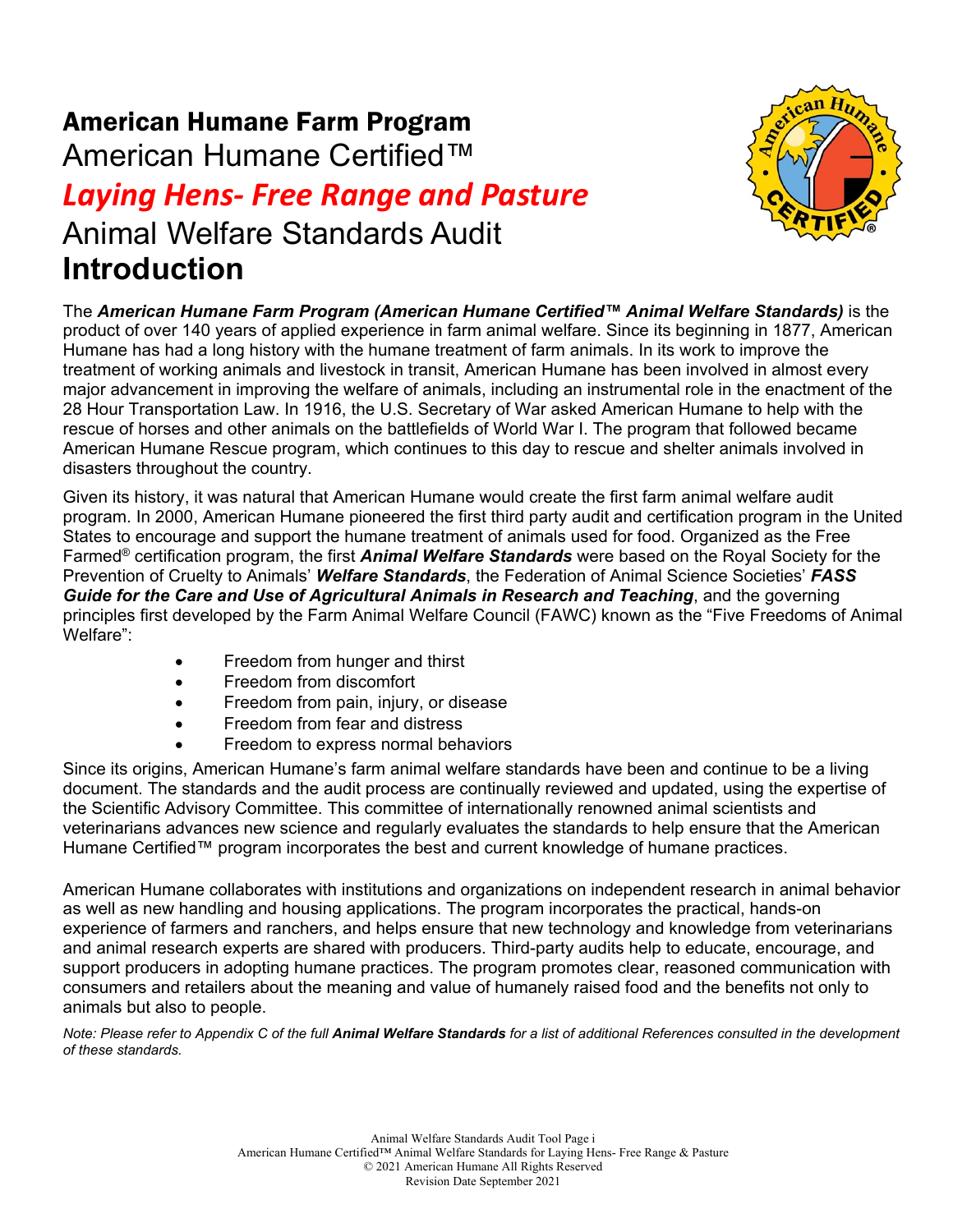## **Audit Scoring**

## **Audit Process & Scoring**

Each individual Audit (e.g., hatchery, grower, processing, or transportation, as applicable at specific sites and facilities) will receive its own score ("Audit Score"). For each audit item, producer will receive the maximum number of points allotted if it meets the standard, and zero points if it does not meet the standard (i.e., no partial credit). When an audit item is deemed not applicable (e.g., because it is not relevant to the type of Audit), it will be removed from the total available points in calculating the Audit Score. To be eligible for certification, producer must pass each mandatory Pass/Fail audit item and receive an Audit Score of at least 85% for each Audit.

Since not every audit item may apply to every farm, some items will be considered Not Applicable (N/A). It is necessary to remove these N/A questions from the overall count. An example of this process is provided below:

| a.) Total Points Possible |                  | b.) Total N/A's   | c.) Adjusted Points<br><b>Achievable</b> | d.) Total Points<br><b>Achieved</b>                                        | <b>Overall Audit</b><br>Percentage             |                                                                           |
|---------------------------|------------------|-------------------|------------------------------------------|----------------------------------------------------------------------------|------------------------------------------------|---------------------------------------------------------------------------|
| <b>Items</b>              | Value            | <b>Points</b>     | Example                                  | Example                                                                    | Example                                        |                                                                           |
| 5                         | 50               | 250               |                                          | 250                                                                        | 250                                            |                                                                           |
| 14<br>24<br>46            | 25<br>10<br>3    | 350<br>240<br>138 | $1$ @ $10$<br>4 @ 3                      | 350<br>230<br>126                                                          | 350<br>220<br>123                              |                                                                           |
| <b>Possible</b>           | A.) Total Points | $= 978$           | B.) Total N/A's<br>$= 22$                | C.) Total Points<br>Achievable<br>$= A_1 - B_2$<br>$= 978 - 22$<br>$= 956$ | D). Total Points<br><b>Achieved</b><br>$= 943$ | D./C. = Overall Audit<br>Percentage<br><b>Example= 943/956</b><br>$= 99%$ |

**Step 1-** Count the Total Points Possible for all items on the scored *Animal Welfare Standards Audit Tool.*

**Step 2**- Count the number of Total Not Applicable (N/A) audit items. Subtract the Total N/A's from the Total Points Possible for all items. This will give you the Adjusted Points Achievable for the audit.

**Step 3**- Count up the Total Points Achieved in the audit. These are the audit items that were in conformance.

**Step 4**- Divide the Total Points Achieved by the adjusted Total Points Achievable to find the Overall Audit Percentage.

All welfare issues identified with a loss of points during an audit are discussed in the exit interview by the auditor and will be described on the *Non-Conformance Report*. The *Non-Conformance Report* will list out the non-conformances found by the auditor and must be signed by both the manager and auditor. All corrective actions agreed upon at the exit interview must be corrected even if your farm receives certification.

#### **Corrective Action Plan**

If a producer receives an Audit Score of less than 100%, producer must submit a Corrective Action Plan, which details steps that the producer will take to reach 100% compliance to all relevant Animal Welfare Standards.

#### **Completion Report**

Upon implementation of any Corrective Action Plan, a Completion Report confirming implementation of the plan must be submitted for American Humane's review and approval.

The American Humane Certified™ The American Humane Farm program reserves the right to perform unannounced audits at any time during the certification period.

### **High Path Avian Influenza**

In response to the recent concern for High Path Avian Influenza (HPAI), some American Humane Certified operations have received veterinary recommendations to keep their birds indoors at this time in order to safeguard bird health and welfare, as permitted by American Humane Certified standards. Once the threat of HPAI to bird health and welfare subsides, outdoor access with be reinstated.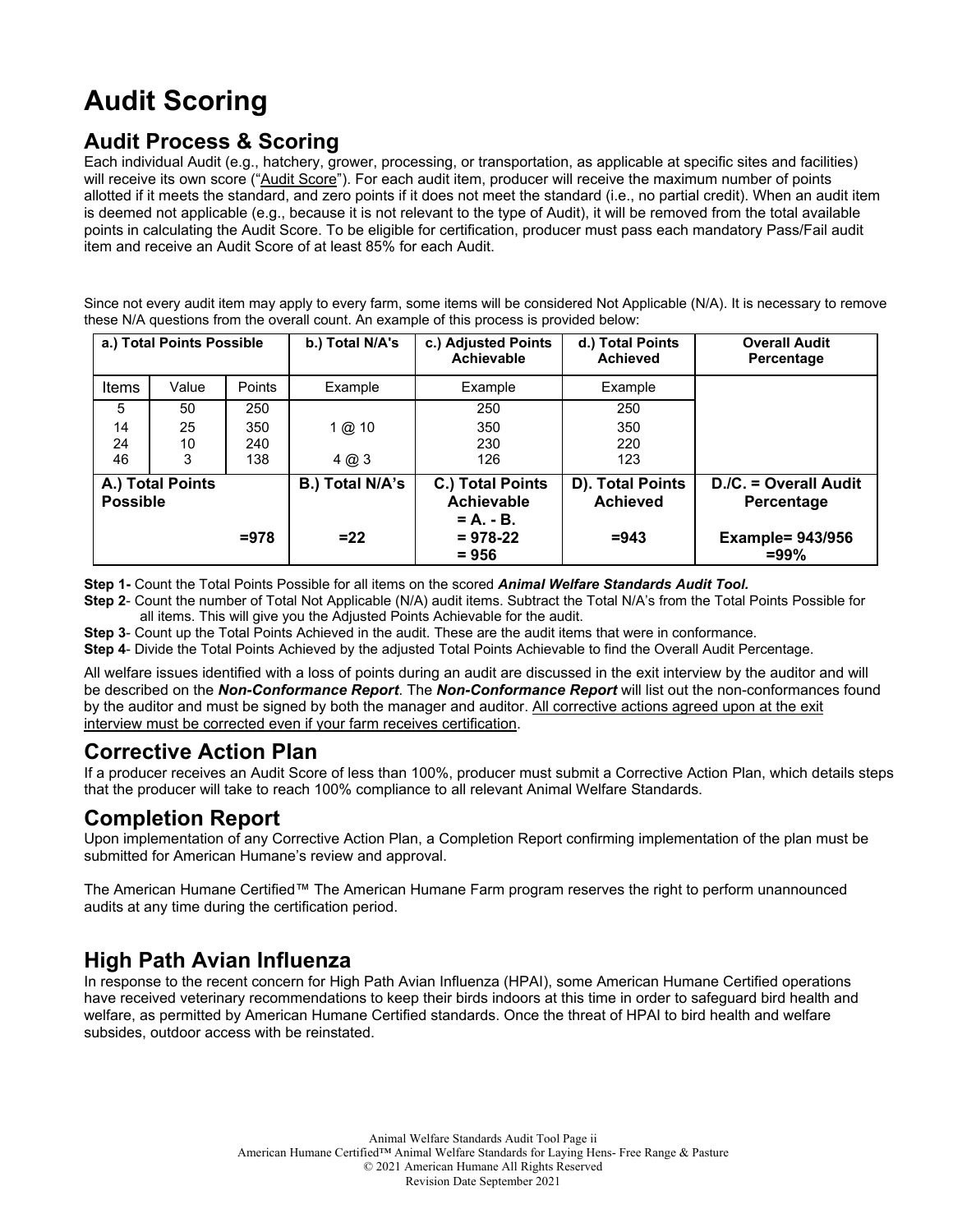## **American Humane Farm Program**

# **American Humane Certified™ Farm Data Form Laying Hens- Free Range & Pasture**



| <b>AUDITOR:</b>             | <b>AUDIT DATE:</b>      |                                  |               |
|-----------------------------|-------------------------|----------------------------------|---------------|
|                             | From:                   | To:                              | <b>SCORE:</b> |
| <b>LICENSE HOLDER:</b>      |                         |                                  |               |
| <b>PRODUCER:</b>            | <b>LICENSE MANAGER:</b> |                                  |               |
| <b>Address:</b>             | Email:                  |                                  |               |
| City:                       | Office #:               |                                  |               |
| State:                      | Cell #:                 |                                  |               |
| ZIP:                        |                         | Alt #:                           |               |
| <b>Country:</b>             | Fax #:                  |                                  |               |
| <b>AUDIT FARM LOCATION:</b> |                         |                                  |               |
| <b>AUDIT FARM:</b>          | <b>FARM MANAGER:</b>    | <b>STOCKPERSON:</b>              |               |
| <b>Address:</b>             | Email:                  | Email:                           |               |
| City:                       | Office #:               | Office #:                        |               |
| State:                      | Cell #:                 | Cell #:                          |               |
| ZIP:                        | Alt #:                  | Alt #:                           |               |
| <b>Country:</b>             | <b>Fax #:</b>           | Fax $#$ :                        |               |
| <b>CHICK SUPPLIER:</b>      |                         | <b>PROCESSOR (End of Flock):</b> |               |
| <b>NAME:</b>                | <b>NAME:</b>            |                                  |               |
| <b>Address:</b>             | <b>Address:</b>         |                                  |               |
| City:<br>City:              |                         |                                  |               |
| State:                      | State:                  |                                  |               |
| ZIP:                        | ZIP:                    |                                  |               |
| <b>Country:</b>             | <b>Country:</b>         |                                  |               |
| <b>Contact:</b>             | <b>Contact:</b>         |                                  |               |
| Contact #:                  | Contact #:              |                                  |               |

Animal Welfare Standards Audit Tool Page 1

American Humane Certified™ Animal Welfare Standards for Laying Hens- Free Range & Pasture © 2021 American Humane All Rights Reserved

Revision Date September 2021



.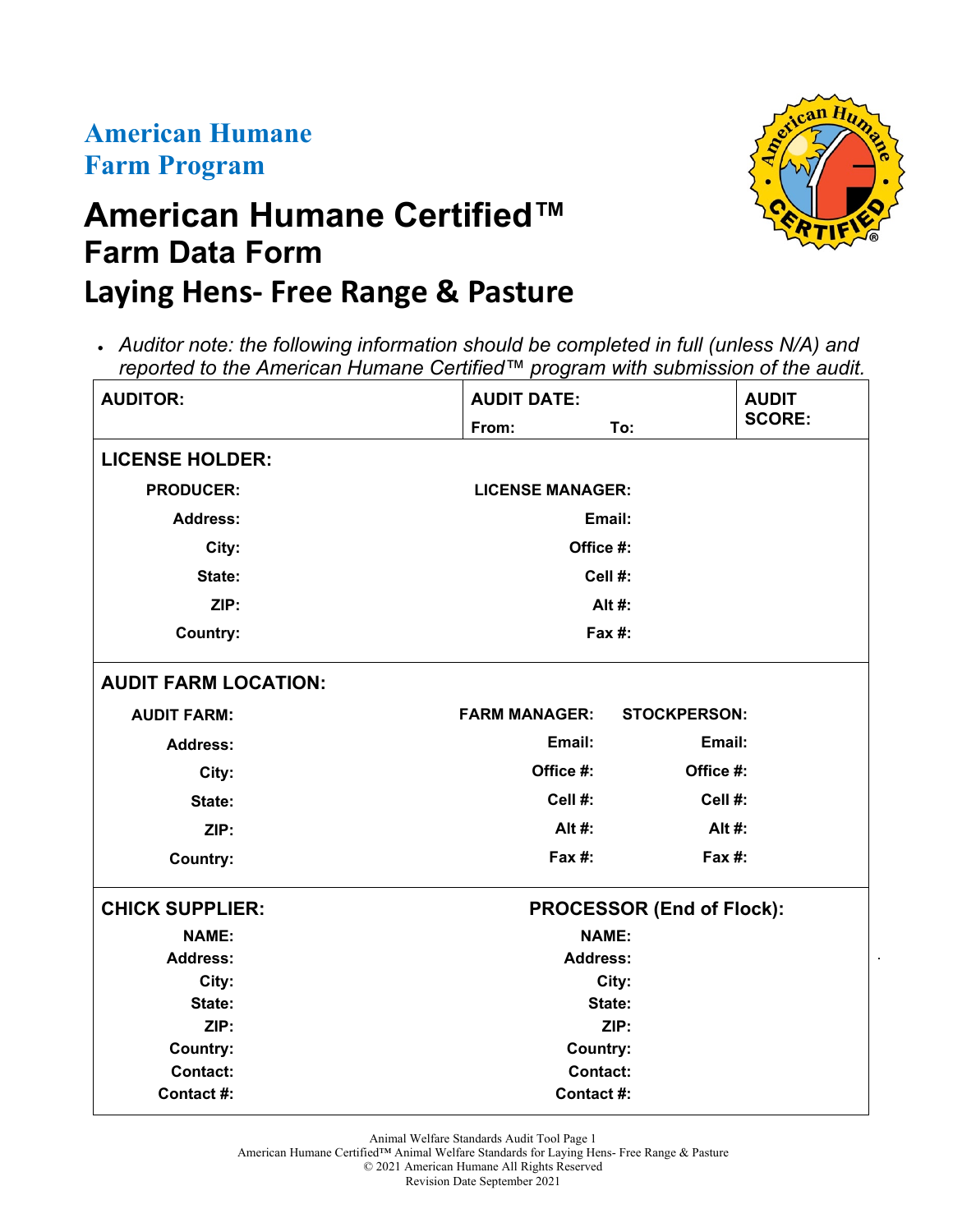| <b>FARM DATA:</b>                                                                                                   |                                                                                                                                                                                                                                      |                                                                                                                                                                   |                                                                                                                                         |
|---------------------------------------------------------------------------------------------------------------------|--------------------------------------------------------------------------------------------------------------------------------------------------------------------------------------------------------------------------------------|-------------------------------------------------------------------------------------------------------------------------------------------------------------------|-----------------------------------------------------------------------------------------------------------------------------------------|
| <b>ALL AHC FLOCKS ON-SITE:</b>                                                                                      |                                                                                                                                                                                                                                      |                                                                                                                                                                   |                                                                                                                                         |
| <b>Total AHC Flocks On-Site:</b>                                                                                    |                                                                                                                                                                                                                                      | Conv. or Organic?                                                                                                                                                 | $\bigcirc$ Conventional<br>$\bigcirc$ Organic                                                                                           |
| FOR AUDITED FLOCK ONLY:                                                                                             |                                                                                                                                                                                                                                      |                                                                                                                                                                   |                                                                                                                                         |
| <b>Type of House/ Shelter:</b>                                                                                      | O<br><b>All Litter Barn</b>                                                                                                                                                                                                          |                                                                                                                                                                   | $\bigcirc$ Free-Range                                                                                                                   |
| (Note: "Flock" refers to the group of<br>birds that are included with the audit.)                                   | <b>Partially slatted</b><br><b>Barn</b><br><b>Multitier Aviary*</b>                                                                                                                                                                  | <b>Free Range or Pasture?</b><br>(The total of all exterior space<br>including all acreage used in<br>the rotation program, as well<br>as any land with temporary | (total of all exterior<br>space no less than:<br>1 acre/ 2,000 hens<br>i.e. 21.8 sq. ft./ hen)                                          |
|                                                                                                                     | (*if appl. Manu/Model)<br>$\bigcirc$ Mobile House<br>Other as described*<br>(*give short description)                                                                                                                                | restrictions from access due<br>to revegetation and/or<br>maintenance of land)                                                                                    | $\bigcirc$ Pasture<br>(total of all exterior<br>space no less<br>than:<br>2 $\frac{1}{2}$ acres/ 1,000 hens<br>i.e. 108.9 sq. ft./ hen) |
| <b>Type of Hens:</b>                                                                                                | White<br><b>Brown</b>                                                                                                                                                                                                                | <b>Total Available Outside</b><br><b>Space Before Rotation/</b><br>Restrictions (ft <sup>2</sup> ):                                                               |                                                                                                                                         |
|                                                                                                                     |                                                                                                                                                                                                                                      |                                                                                                                                                                   |                                                                                                                                         |
|                                                                                                                     | Other as<br>described*                                                                                                                                                                                                               |                                                                                                                                                                   | $ft2$ per hen                                                                                                                           |
|                                                                                                                     |                                                                                                                                                                                                                                      | <b>Is Outside Access</b>                                                                                                                                          | $\bigcirc$ No                                                                                                                           |
|                                                                                                                     | (*give short description)                                                                                                                                                                                                            | Rotated?                                                                                                                                                          | $\bigcirc$ Yes                                                                                                                          |
| No. of Hens at Placement:                                                                                           |                                                                                                                                                                                                                                      |                                                                                                                                                                   |                                                                                                                                         |
| No. Hens Currently:                                                                                                 |                                                                                                                                                                                                                                      | <b>Rotation Pattern:</b>                                                                                                                                          |                                                                                                                                         |
| Audit Indoor/Shelter Area (ft <sup>2</sup> ):<br>(sum of ALL indoor/ sheltered<br>usable area, excl. nest)          |                                                                                                                                                                                                                                      | (Note: a minimum of 25% must<br>be available at any one time.)                                                                                                    | (Give brief description of<br>area available at any time,<br>e.g. "1/4 rotation")                                                       |
| Littered Floor Space $(ft2)$ :<br>(i.e. the sq. footage of the usable area<br>noted above that has litter)          | $\overline{\text{Actual (ft}^2)}$ $\overline{\text{Reg'd (ft}^2)}$                                                                                                                                                                   | <b>Type of Feeder:</b>                                                                                                                                            | $\bigcirc$ Trough-style<br>$\bigcirc$ Pan<br>$\bigcirc$ Other OR Mix                                                                    |
| <b>Type of Nest Provided:</b>                                                                                       | vs. 15%<br><b>Actual %</b><br>Rea'd %<br>$\bigcirc$ Colony<br>$\bigcirc$ Individual                                                                                                                                                  | <b>Length OR No. of Feeders</b><br>(inches or No.)<br><b>Double-sided Trough:</b><br><b>Single-sided Trough:</b>                                                  |                                                                                                                                         |
| Audited Nest (ft <sup>2</sup> or No.):                                                                              |                                                                                                                                                                                                                                      | <b>Perimeter/Round:</b><br>No. of Feeders*:                                                                                                                       |                                                                                                                                         |
| <b>Length of Qualifying Perch</b><br><b>Total Linear Perch (inches):</b><br><b>Total Qual. Floor Edge (inches):</b> | $\mathsf{vs.}\_$<br>Req'd<br>Actual                                                                                                                                                                                                  | (*ONLY if needed, e.g. "52<br>feeder pans")                                                                                                                       | VS.<br>Rea'd<br><b>Actual</b>                                                                                                           |
|                                                                                                                     |                                                                                                                                                                                                                                      | <b>Type of Waterer:</b>                                                                                                                                           | $\bigcirc$ Nipple                                                                                                                       |
| % elevated at least 16 inches:                                                                                      | VS.<br>$\overline{Req'd (in)}$<br>Actual (in)<br>vs. 20%<br>Actual (%)<br>$\overline{Req'd}(%)$                                                                                                                                      |                                                                                                                                                                   | $\bigcirc$ Trough<br>O Other OR Mix                                                                                                     |
| <b>Other Notes:</b><br>(enter ONLY if needed)                                                                       |                                                                                                                                                                                                                                      | No. of Nipples (No.):<br>No. of Waterers* (No.):<br>(*ONLY if needed, e.g.                                                                                        | <u> 1989 - Johann Barbara, martin a</u><br><u> 1989 - Johann John Stone, markin f</u>                                                   |
| <b>Date of Population:</b><br>Date for De-Population:                                                               | <u> 1986 - Jan Stein Stein Stein Stein Stein Stein Stein Stein Stein Stein Stein Stein Stein Stein Stein Stein Stein Stein Stein Stein Stein Stein Stein Stein Stein Stein Stein Stein Stein Stein Stein Stein Stein Stein Stein</u> | "362 bells")                                                                                                                                                      | vs. _<br>Actual<br>Rea'd                                                                                                                |
| <b>Final Disposition</b><br>of Spent Hens:                                                                          | $\mathop{\mathsf{On}}\nolimits$ -Site Euthanasia<br>$\mathop{\mathsf{O}}$ Transport/ Humane<br>Slaughter<br>$\bigcirc$ Other*                                                                                                        | No. of Ext. Water (No.):                                                                                                                                          |                                                                                                                                         |

Animal Welfare Standards Audit Tool Page 2

American Humane Certified™ Animal Welfare Standards for Laying Hens- Free Range & Pasture

© 2021 American Humane All Rights Reserved

Revision Date September 2021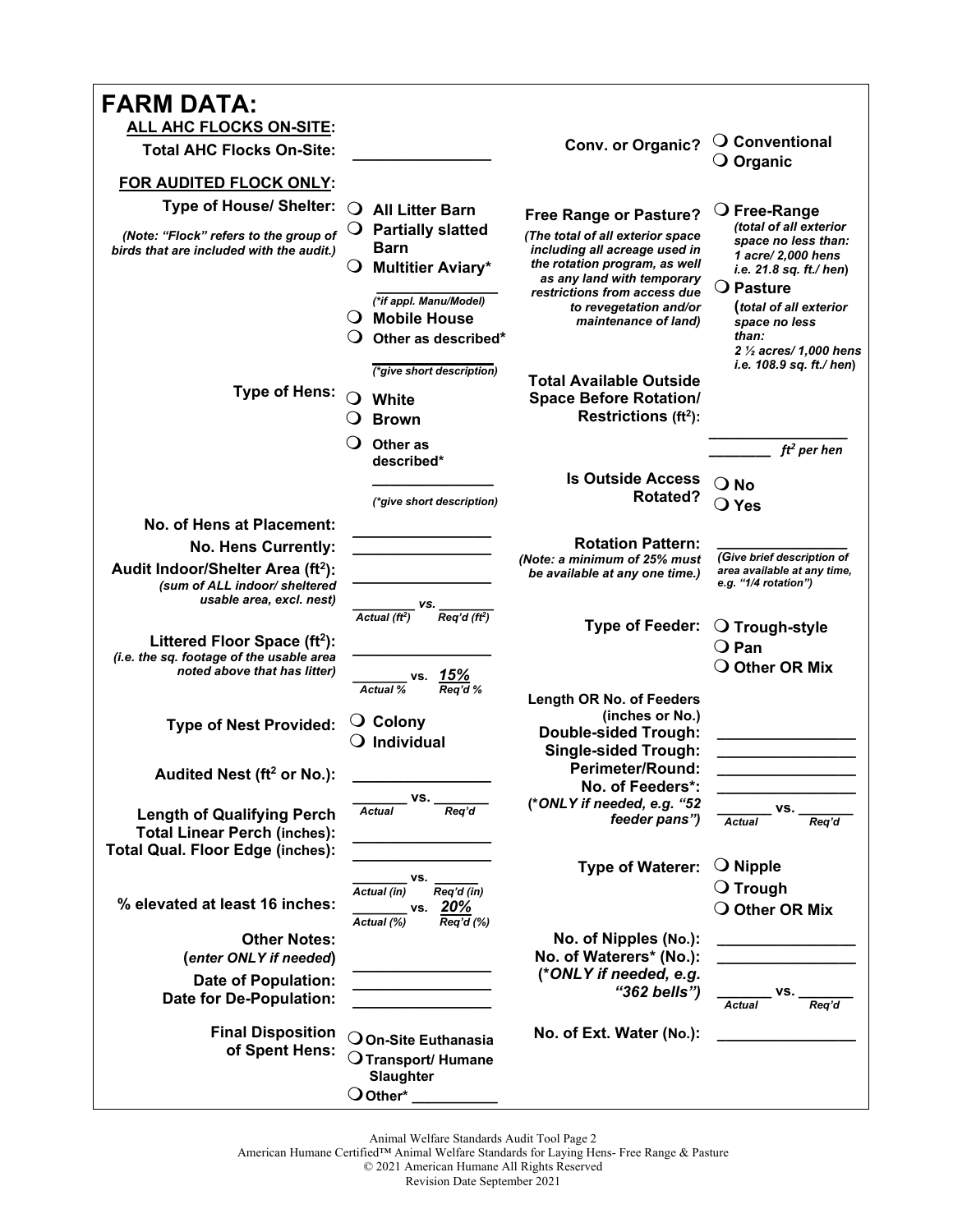**(***Optional***) Name of Marketing or Producer Group if under Forward Contract:**

**List any Quality Assurance Programs Routinely Implemented:**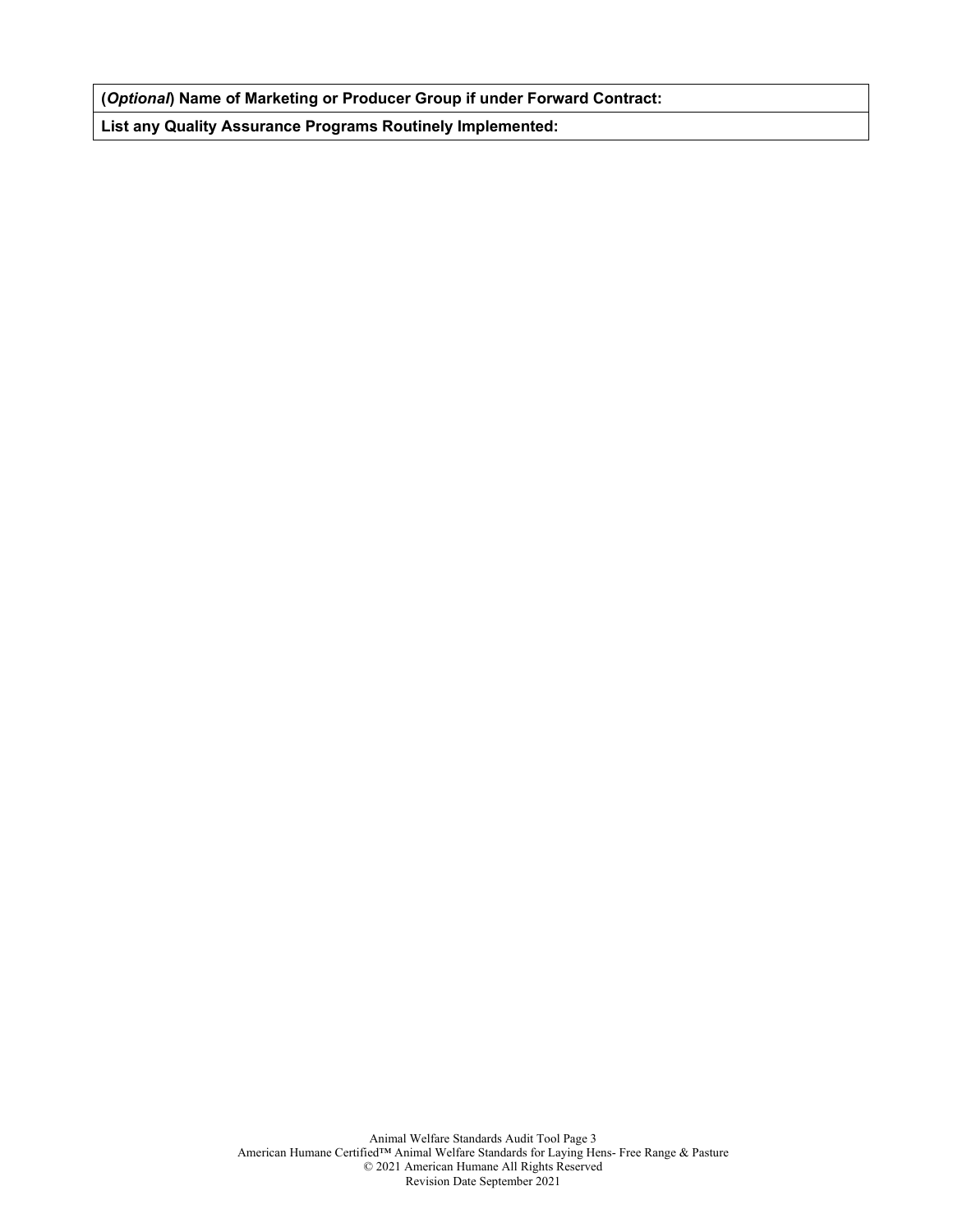## **Audit Notes**

- *The American Humane Certified™ standards are written to cover facilities in varying geographic and temperature regions and facilities utilizing different systems. Therefore, not all sections in these standards apply to every facility. Farmers must comply with any local, state or federal mandates for handling and processing eggs that affect the environment or safety of their product.*
- *Egg Producers have the ability to receive dual certification through the American Humane Certified™ program and the United Egg Producers (UEP) program by passing this audit. For the specific UEP requirements, refer to the UEP.*
- *If an outside company is used for other processes such as vaccinations, end-of-flock disposition, etc., auditors must verify this process by observing the practices being conducted. If this is not a viable option for the site, then the company needs to be able to show documentation that the individuals are properly trained in these areas. This can be accomplished through training documents and/or the Certificate of Conformances.*
- *If the auditor observes willful acts of abuse or neglect towards the birds during the course of the audit, s/he must suspend the audit and notify the manager, their audit company, and the American Humane Certified™ program immediately.*
- *Auditor note: unless noted otherwise, for each audit item, select all boxes that apply regardless of whether the audit item is marked "Yes" or "No." For any audit item marked "No", provide reasons in the "Notes" section.*
- *A Certificate of Conformance (COC) is a document signed or otherwise authenticated by an individual certifying the degree to which terms or services meet specified requirements. A COC may be required when third parties, for example, are used for tasks like loading.*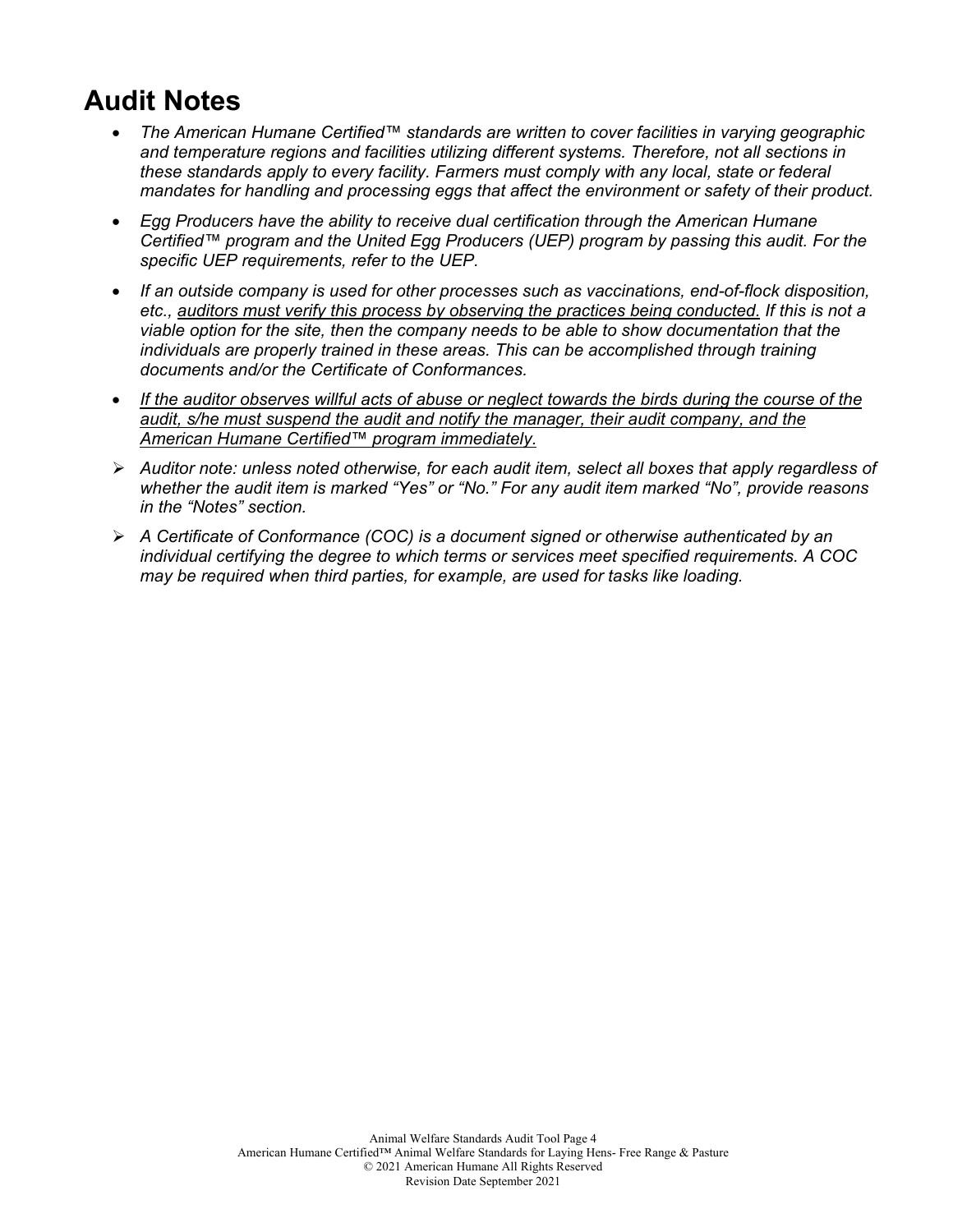## **Office Records/ Management**

*A high degree of caring and responsible husbandry is vital to help ensure good animal welfare. Managers and stockpersons must be thoroughly trained, skilled, and competent in animal husbandry and welfare. They must have a good working knowledge of their system and the hens under their care.* 

*The following records and documentation must be made available to the auditor at the time of the audit. These are to be maintained in the form of a Farm Manual. Producers may use their own forms for records or they may use the template forms that are provided in Appendix B of the full Animal Welfare Standards for Laying Hens- Free Range & Pasture.*

### **Company Policy & Employee Code of Conduct**

|                |                                                                                                                                                                                                                                                                                                                                                                                                                                                                                                                                                                                                                                                                                                                                                                                                                                                                                                                                                                                                                                                                                                                                                                                                                                                                                                                                                                            | <b>Selection</b>                               | <b>Score</b> |
|----------------|----------------------------------------------------------------------------------------------------------------------------------------------------------------------------------------------------------------------------------------------------------------------------------------------------------------------------------------------------------------------------------------------------------------------------------------------------------------------------------------------------------------------------------------------------------------------------------------------------------------------------------------------------------------------------------------------------------------------------------------------------------------------------------------------------------------------------------------------------------------------------------------------------------------------------------------------------------------------------------------------------------------------------------------------------------------------------------------------------------------------------------------------------------------------------------------------------------------------------------------------------------------------------------------------------------------------------------------------------------------------------|------------------------------------------------|--------------|
| M1             | <b>Company Policy</b><br>The Company Policy must be available to all workers, in their native language.<br>Workers must sign and date that they have been provided a copy of, and that they<br>understand their responsibilities under, the Company Policy, which must include as<br>a minimum:<br>❏.<br>Emphasis of the company's commitment to providing an<br>environment that promotes high standards of animal welfare;<br>$\Box$ The company has implemented a "zero-tolerance" policy which<br>states that kicking, throwing, yelling at, purposefully scaring, and<br>other acts of abuse towards the hens or acts of neglect in the care<br>of the hens will not be tolerated and, upon the discretion of the<br>company, these actions are grounds for immediate dismissal; and<br>$\Box$ The company has implemented an animal welfare "whistle blower"<br>policy that protects employees who report animal welfare issues.                                                                                                                                                                                                                                                                                                                                                                                                                                     | $\bigcirc$ Yes<br>$\overline{O}$ No<br>N/A     | /25          |
| M <sub>2</sub> | <b>Employee Code of Conduct</b><br>An Employee Code of Conduct must be available to all workers, in their native<br>language as necessary. Workers must sign and date that they have been provided<br>a copy of, and that they understand their responsibilities under, this Code of<br>Conduct, which must include as a minimum:<br>$\Box$ All personnel are expected to handle the hens in a positive and<br>compassionate manner at all times;<br>$\Box$ Each worker has the responsibility for and is expected to contribute<br>to upholding high standards of animal welfare at all times as they<br>perform their own duties;<br>$\Box$ In addition to the worker's assigned duties, each also must be<br>cognizant that the basic requirements such as adequate feed,<br>water, lighting, ventilation, temperature control, and biosecurity<br>must be provided to the hens all times, and corrective actions must<br>be taken immediately and/or a supervisor must be notified if any of<br>these basic necessities are lacking; and<br>All personnel have access to the Animal Welfare Incident Report<br>u.<br>or a similar company document or company protocol (such as an<br>800 number) for reporting incidences. Personnel must complete<br>and submit this document whenever they observe incidences<br>related to animal welfare that cause them concern. | $\bigcirc$ Yes<br><b>No</b><br>$\Omega$<br>N/A | 125          |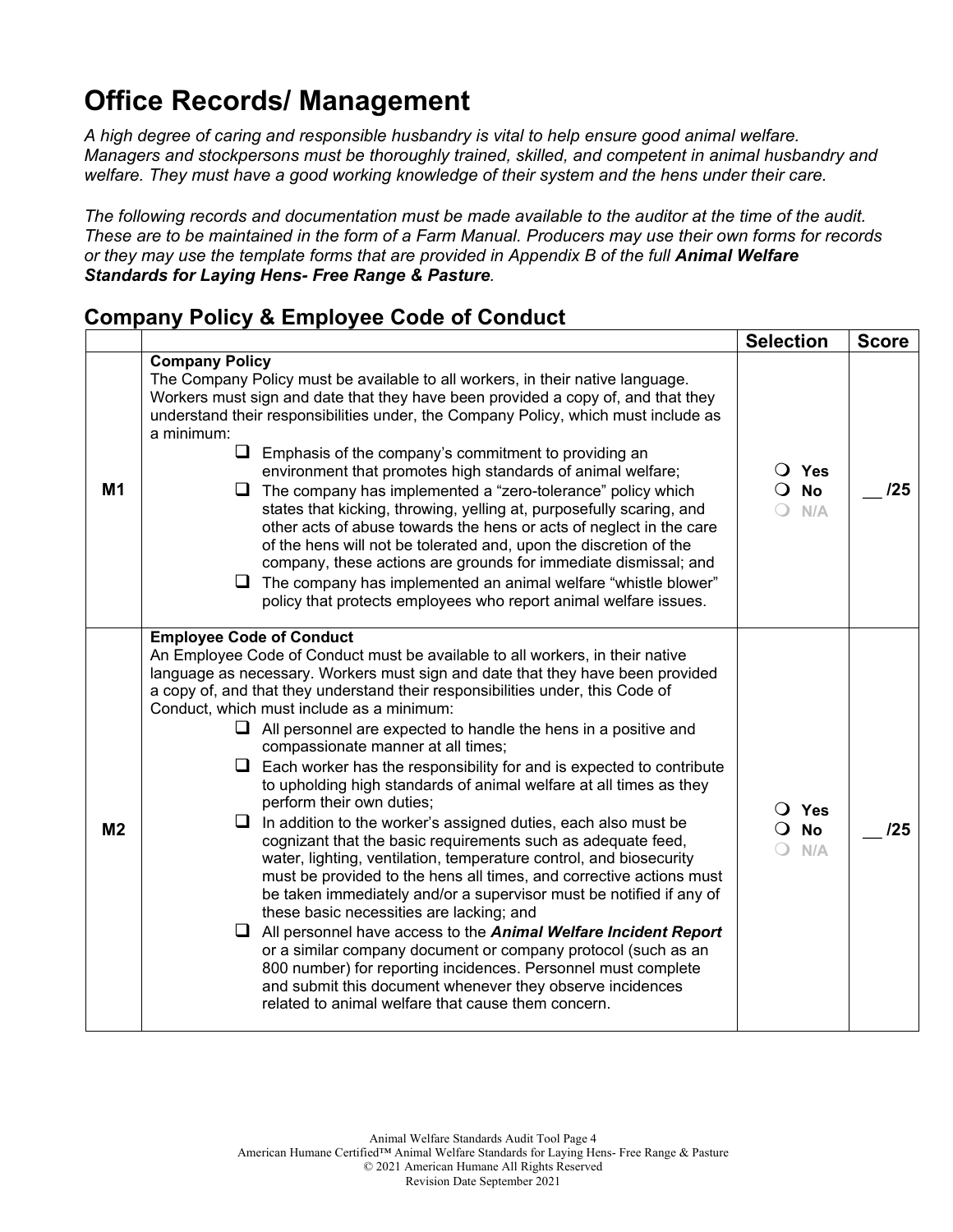| M <sub>3</sub> | <b>Animal Welfare Officer</b><br>Each farm must have at least one designated Animal Welfare Officer (AWO). The<br>AWO is the individual who is responsible for ensuring the implementation of animal<br>welfare policies and for monitoring operations to help ensure that high standards of<br>animal welfare are being provided to the animals at all times. | $\overline{O}$ Yes<br>$\overline{O}$ No | 71 O |
|----------------|----------------------------------------------------------------------------------------------------------------------------------------------------------------------------------------------------------------------------------------------------------------------------------------------------------------------------------------------------------------|-----------------------------------------|------|
|                | Auditor note: The owner/ operator or license manager may designate him or<br>herself as the AWO.<br>Auditor note:<br>Name/position of<br>AWO                                                                                                                                                                                                                   | $O$ N/A                                 |      |

## **Office Records & Documentation**

| <b>M4</b>      | <b>Records of Production</b><br>Comprehensive production records must be available for at least one year in<br>electronic, graphic, or tabular form, recording performance parameters including but<br>not limited to:<br>⊔<br>Animal movement logs (dates for incoming and outgoing flocks);<br>Weekly egg production and egg masses;<br>⊔<br>Numbers of mortalities (with reasons stated, if known);<br>Numbers of cull birds (with reasons stated);<br>ப<br>Numbers of ill or injured birds (with reasons stated, if known);<br>⊔<br>Feed intake and drinking water consumption; and<br>Daily house temperature.<br>ப<br>Check if appropriate:<br>House recording sheets are used as source records.                                                                                                            | <b>Yes</b><br>$\blacksquare$<br><b>No</b><br>N/A | /3 |
|----------------|--------------------------------------------------------------------------------------------------------------------------------------------------------------------------------------------------------------------------------------------------------------------------------------------------------------------------------------------------------------------------------------------------------------------------------------------------------------------------------------------------------------------------------------------------------------------------------------------------------------------------------------------------------------------------------------------------------------------------------------------------------------------------------------------------------------------|--------------------------------------------------|----|
| M <sub>5</sub> | <b>Farm Checklists</b><br>Records must be available for at least one year for each house with the following<br>information for all previous and current flocks on that site, including:<br>total interior floor and tier area available, with usable area and nest area<br>ப<br>separated;<br>total exterior space available, including descriptions of any rotation<br>schedules or temporary access restrictions;<br>total number of birds placed on-site;<br>⊔<br>total numbers/ lengths and types of waterers and of feeders in the interior,<br>⊔<br>and numbers and types of waterers used in the exterior;<br>for the indoor house/ fixed shelter, target air quality parameters including<br>ப<br>ammonia; and<br>for the indoor house/ fixed shelter, the lighting program and target light<br>intensity. | <b>Yes</b><br><b>No</b><br>$\Omega$<br>N/A       | /3 |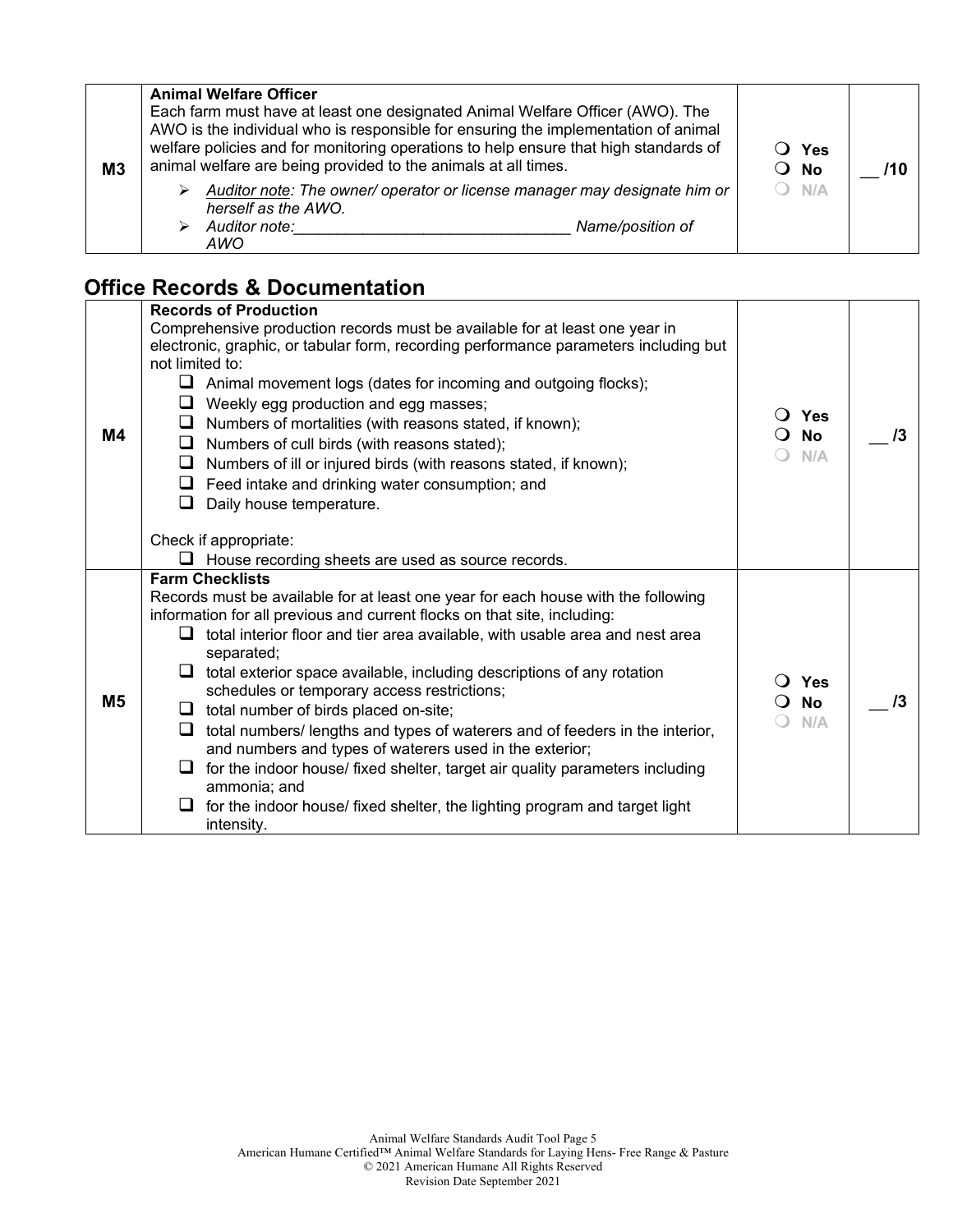|                |        | <b>Standard Operating Procedures (SOPs)</b>                                                                                                             |                   |     |
|----------------|--------|---------------------------------------------------------------------------------------------------------------------------------------------------------|-------------------|-----|
|                |        | SOPs must be available in the main office in regularly updated, comprehensive                                                                           |                   |     |
|                |        | written instructions, in workers' native language, relating to daily, weekly, and                                                                       |                   |     |
|                |        | monthly activities and procedures. Examples include but are not limited to:                                                                             |                   |     |
|                |        | $\Box$ Workers must sign and date that they understand and have been provided                                                                           |                   |     |
|                |        | copies of the sections of the SOPs that are relevant to their assigned<br>duties;                                                                       |                   |     |
|                |        |                                                                                                                                                         |                   |     |
|                | ⊔      | Twice daily inspections of flocks, facilities, and exterior spaces, and records                                                                         |                   |     |
|                | $\Box$ | to be kept by responsible personnel;                                                                                                                    |                   |     |
|                |        | Daily inspections of equipment (especially feed and water systems), routine<br>maintenance and cleaning, and back-up protocols as well as records to be |                   |     |
|                |        | kept by the responsible personnel;                                                                                                                      |                   |     |
|                |        |                                                                                                                                                         |                   |     |
|                |        | $\Box$ Any additional procedures to maintain compliance with any applicable local,<br>state, and federal regulations;                                   |                   |     |
|                |        |                                                                                                                                                         |                   |     |
|                |        | $\Box$ Any biosecurity protocols (e.g. maintaining screens, checking rodent bait,<br>$etc.$ ;                                                           |                   |     |
|                |        |                                                                                                                                                         |                   |     |
|                |        | $\Box$ For indoor housing, where applicable:                                                                                                            |                   |     |
|                |        | $\Box$ Daily monitoring and recording of maximum and minimum house<br>temperatures (unless automatically recorded);                                     |                   |     |
|                |        | $\Box$ Daily monitoring of ventilation settings/ rates, any necessary                                                                                   |                   |     |
|                |        | adjustments (where applicable), and records of monthly ammonia                                                                                          |                   |     |
|                |        | readings;                                                                                                                                               | $\bigcirc$ Yes    |     |
| M <sub>6</sub> |        | $\Box$ Description of lighting program, including quarterly readings of light                                                                           | $\overline{O}$ No | /10 |
|                |        | intensity;                                                                                                                                              | $\bigcirc$ N/A    |     |
|                |        | $\Box$ Maintenance and testing of auxiliary power supply;                                                                                               |                   |     |
|                |        | $\Box$ Maintenance and testing of alarm systems; and                                                                                                    |                   |     |
|                |        | $\Box$ Maintenance and testing of automatic ventilation systems.                                                                                        |                   |     |
|                |        | If young laying hens are not granted continuous access to the litter<br>⊔                                                                               |                   |     |
|                |        | area after being placed in the laying house, then the SOP must state                                                                                    |                   |     |
|                |        | that:                                                                                                                                                   |                   |     |
|                |        | Housing doors are opened every day within 6 hours of the onset of                                                                                       |                   |     |
|                |        | the light period.                                                                                                                                       |                   |     |
|                |        | Young laying hens will be provided with continuous access to the                                                                                        |                   |     |
|                |        | laying area when 50% production is reached, but will not be                                                                                             |                   |     |
|                |        | confined overnight for more than four weeks after they are placed,                                                                                      |                   |     |
|                |        | whichever comes first.                                                                                                                                  |                   |     |
|                |        |                                                                                                                                                         |                   |     |
|                |        | Note: SOPs for specific operations, where applicable, are noted later in the standards:                                                                 |                   |     |
|                | ⊔      | Handling/ End-of-Flock Disposition & Transportation SOPs.                                                                                               |                   |     |
|                |        |                                                                                                                                                         |                   |     |
|                |        | Auditor note: mark "Yes" if SOPs for miscellaneous activities and                                                                                       |                   |     |
|                |        | procedures are available; mark "No" if they are not.                                                                                                    |                   |     |
|                |        |                                                                                                                                                         |                   |     |
|                |        |                                                                                                                                                         |                   |     |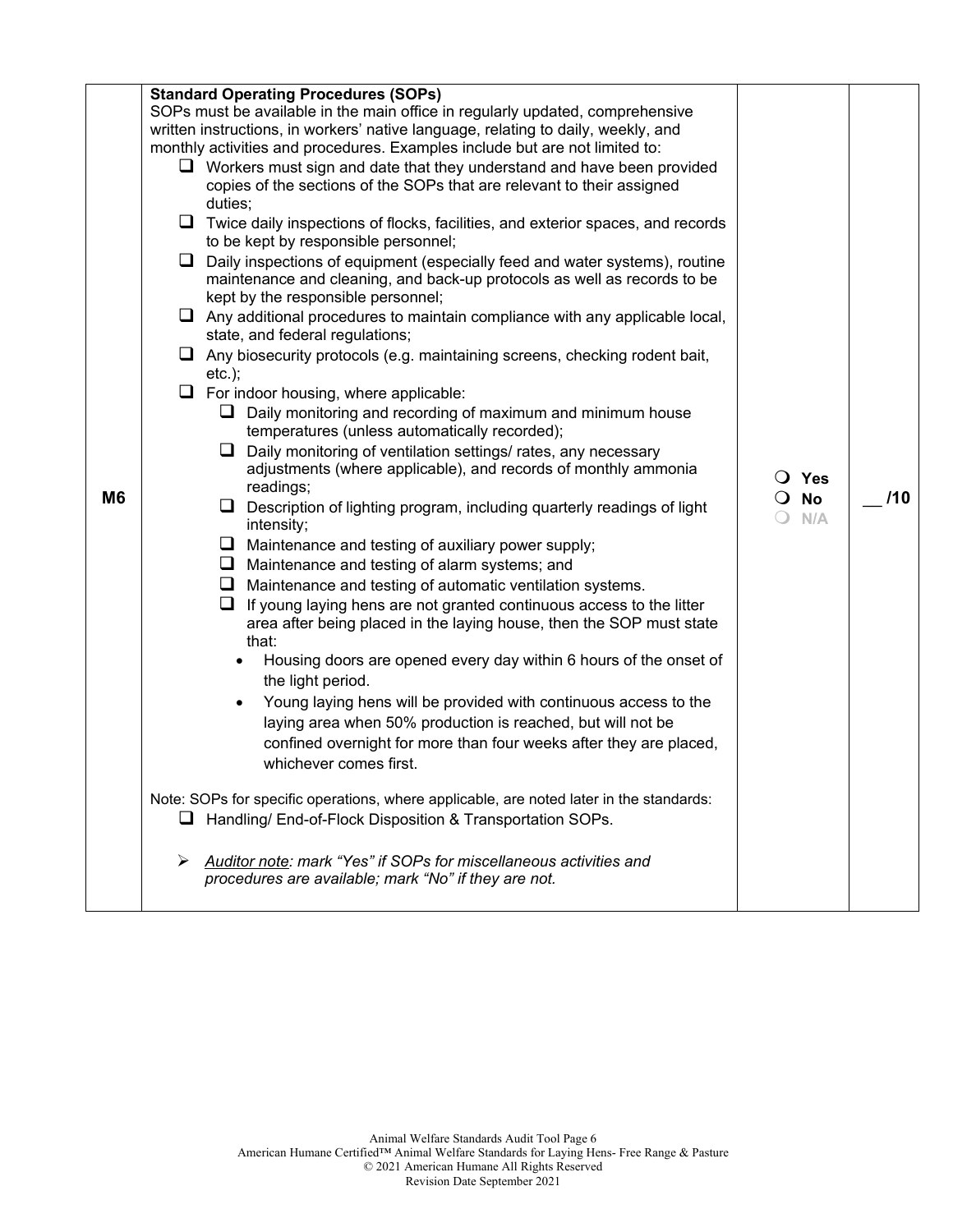|    |           | <b>Emergency Response Plan</b>                                                                                                                                                                                                                                                                                                                                                                                                                                                                                                                                                   |                    |    |
|----|-----------|----------------------------------------------------------------------------------------------------------------------------------------------------------------------------------------------------------------------------------------------------------------------------------------------------------------------------------------------------------------------------------------------------------------------------------------------------------------------------------------------------------------------------------------------------------------------------------|--------------------|----|
|    |           | The Emergency Response Plan must be available at the main office. This plan                                                                                                                                                                                                                                                                                                                                                                                                                                                                                                      |                    |    |
|    | includes: |                                                                                                                                                                                                                                                                                                                                                                                                                                                                                                                                                                                  |                    |    |
| M7 | ⊔         | Emergency information and numbers, i.e. relevant information for<br>responders about the site as needed, contact numbers for fire department,<br>local utilities, etc.;                                                                                                                                                                                                                                                                                                                                                                                                          |                    |    |
|    |           | Procedures to help ensure that responsible individuals (and alternates, if<br>necessary) can be notified. This should include primary and alternate<br>contact numbers for these individual(s) responsible for reacting to<br>emergencies, i.e. farm workers/ managers, family members, and/or owner<br>as appropriate. Note: it is recommended to provide contact numbers for at<br>least three responsible workers and/or family members when possible, and<br>a predefined calling schedule to help ensure that all responsible parties<br>may be contacted if necessary; and | ○ Yes<br>No<br>N/A | /3 |
|    | ⊔         | Contingency plans and precautions to cope with severe events/<br>emergencies in order to safeguard the welfare of the birds, and the<br>procedures to be followed by responsible personnel in these occurrences<br>or by those discovering an emergency such as fire, floods, storms or other<br>severe weather, interruption of power or water, interruption of supplies, etc.<br>Auditor note: When barns are not located on the same property as the main                                                                                                                     |                    |    |
|    |           | office, Emergency Contact Information or the Emergency Response Plan<br>must also be posted on the barn site. See E4.                                                                                                                                                                                                                                                                                                                                                                                                                                                            |                    |    |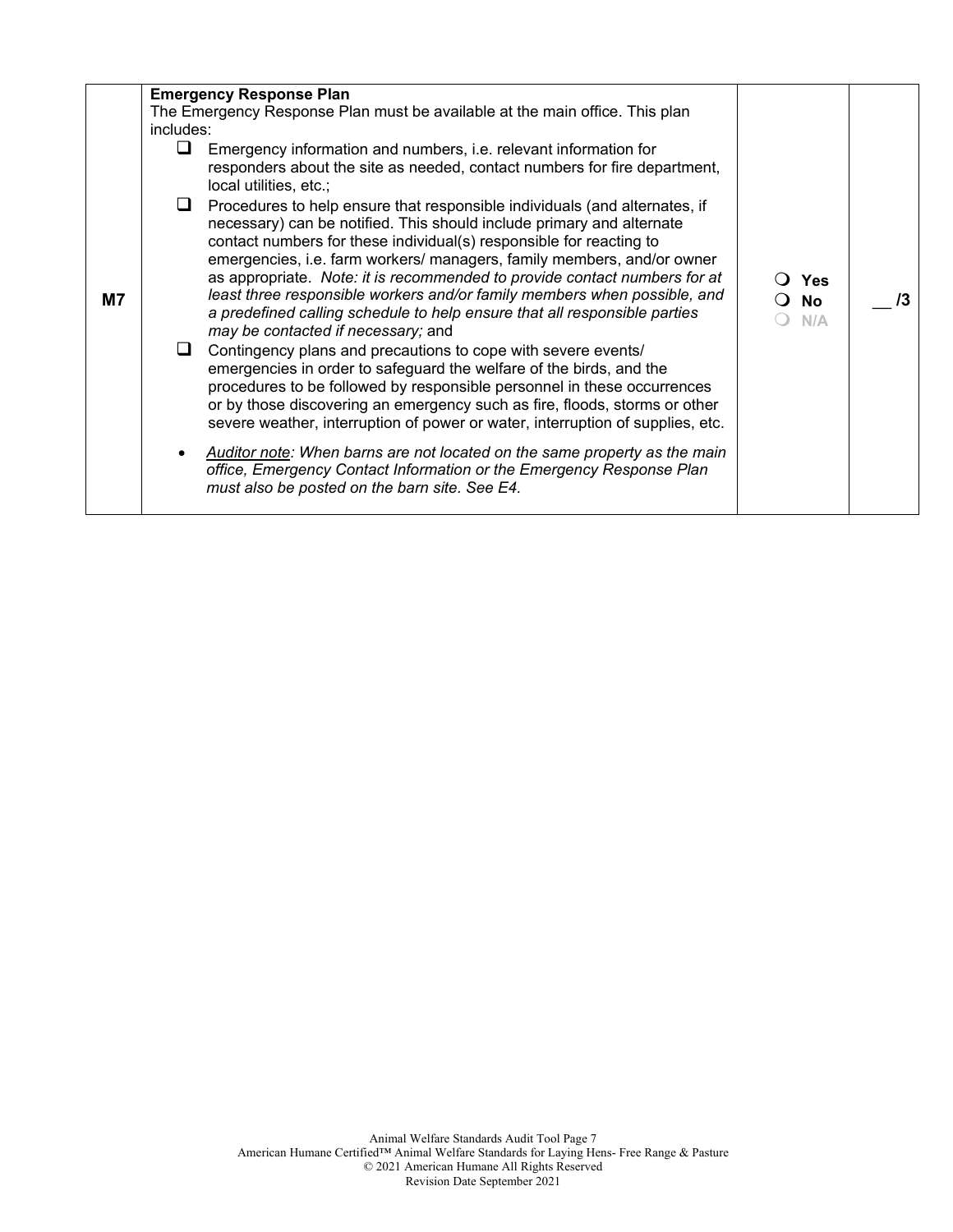## **Animal Health Plan**

| M <sub>8</sub> | <b>Animal Health Plan</b><br>A written Animal Health Plan (AHP) must be available at the main office. This plan<br>must include:<br>$\Box$ Certification or proof that the AHP has been developed in consultation with<br>the flock veterinarian:<br>The flock veterinarian must sign and date the AHP; and<br>$\circ$<br>The AHP must be annually updated;<br>$\circ$<br>Records of vaccination protocols and any vaccinations;<br>⊔<br>$\Box$ Records of treatment protocols and any treatments, including:<br>$\Box$ Identification of the animal(s);<br>$\Box$ The type of treatment and reason for the treatment;<br>❏<br>Dates of treatment;<br>The types/route of administration and quantities of medications used;<br>u<br>Details of the therapeutic use, defined as treatment, prevention and<br>⊔<br>control, as allowed by current laws, of any antibiotics (including<br>ionophores), antiparasitics, and antifungals, which includes the<br>requirements that antibiotics, antiparasitics, and antifungals must only be<br>used therapeutically as prescribed by the flock veterinarian;<br>Therapeutic use must be for individual animals OR for specific groups of<br>animals only when specified by the flock veterinarian through determination<br>that the entire group is at high risk of contracting disease;<br>Therapeutic use is in conformance with the latest edition of the FDA<br>Judicious Use of Antimicrobials for Poultry Veterinarians and complies<br>with withdrawal periods;<br>Records of any surgical procedures;<br>$\Box$ Tolerance levels for overall flock performance;<br>Causes of morbidity and mortality where known; and<br>u<br>$\Box$ Targets for other aspects of flock health.<br>Livestock and poultry must not be implanted or injected with any growth<br>u.<br>hormone/ growth promoter or fed antibiotics (except ionophores) or fed | $\bigcirc$ Yes<br><b>No</b><br>$\Omega$<br>N/A | 125 |
|----------------|-----------------------------------------------------------------------------------------------------------------------------------------------------------------------------------------------------------------------------------------------------------------------------------------------------------------------------------------------------------------------------------------------------------------------------------------------------------------------------------------------------------------------------------------------------------------------------------------------------------------------------------------------------------------------------------------------------------------------------------------------------------------------------------------------------------------------------------------------------------------------------------------------------------------------------------------------------------------------------------------------------------------------------------------------------------------------------------------------------------------------------------------------------------------------------------------------------------------------------------------------------------------------------------------------------------------------------------------------------------------------------------------------------------------------------------------------------------------------------------------------------------------------------------------------------------------------------------------------------------------------------------------------------------------------------------------------------------------------------------------------------------------------------------------------------------------------------------------------------------------------------------------------|------------------------------------------------|-----|
|                | beta-agonists for the purpose of boosting growth or feed efficiency.<br>NOTE: Treatment must never be withheld to maintain an<br>antibiotic-free production policy. Animals must be given<br>appropriate treatment, including antibiotics, if prescribed by the<br>flock veterinarian, regardless of antibiotic-free production policy.                                                                                                                                                                                                                                                                                                                                                                                                                                                                                                                                                                                                                                                                                                                                                                                                                                                                                                                                                                                                                                                                                                                                                                                                                                                                                                                                                                                                                                                                                                                                                       |                                                |     |
| M <sub>9</sub> | <b>Flock Performance Parameters</b><br>Flock Performance Parameters must be continuously monitored for indicators of<br>disease common to laying hens or to production disorders.<br>Monitoring of flock performance parameters must include review of records<br>⊔<br>of observations made during daily inspections, and the monitoring of<br>specific health conditions by stockpersons and by the flock veterinarian.<br>If any flock performance parameter falls below the tolerance limits identified<br>⊔<br>in the AHP, the veterinarian or properly trained personnel must be informed<br>and a program of action developed to remedy the problem, as defined in<br>the AHP. Rates of inspections must be increased until flock performance<br>parameters return to acceptable limits.                                                                                                                                                                                                                                                                                                                                                                                                                                                                                                                                                                                                                                                                                                                                                                                                                                                                                                                                                                                                                                                                                                | O Yes<br><b>No</b><br>$\Omega$<br>N/A          | /10 |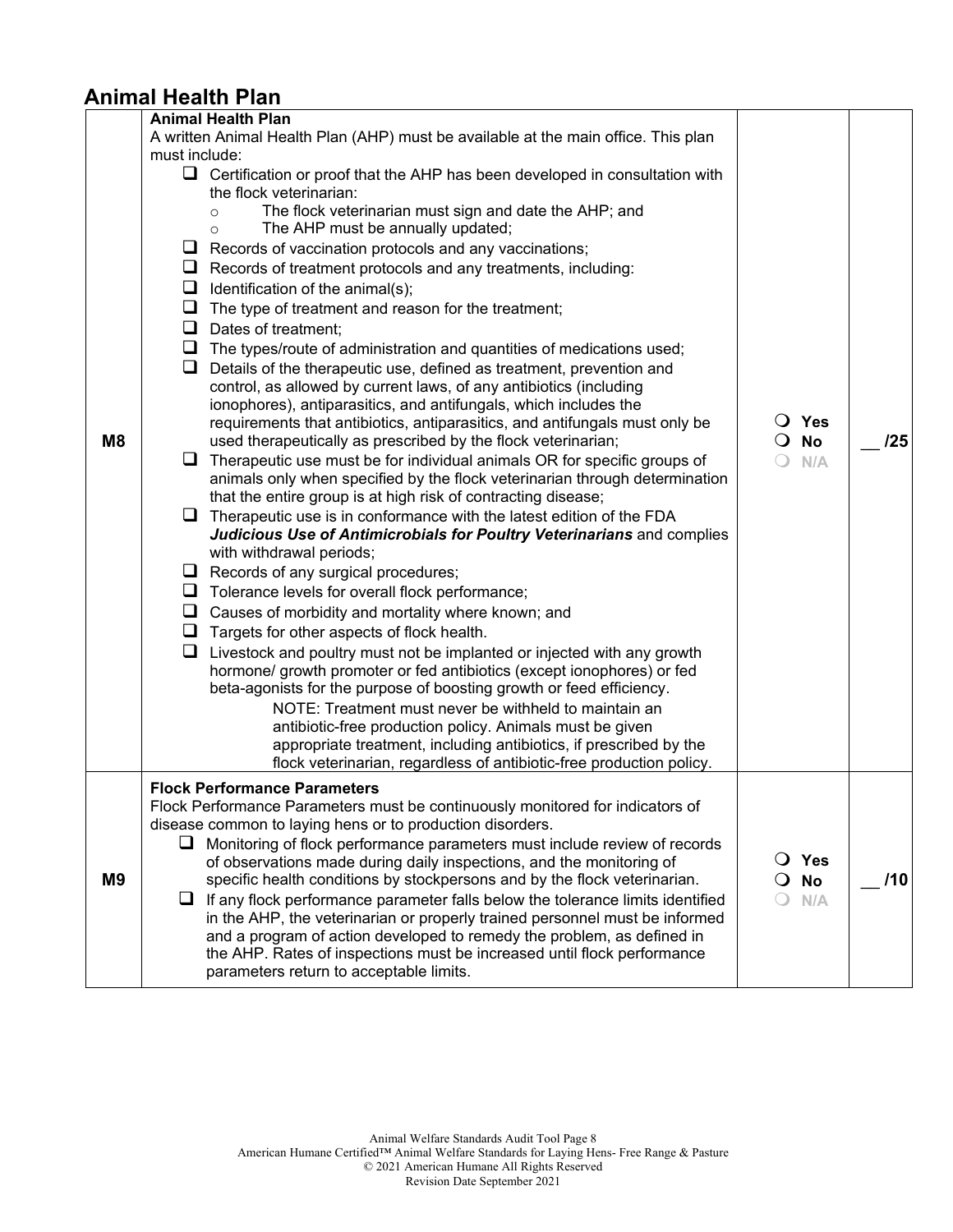| <b>M10</b> | Action and Management Plans in the AHP<br>Records of any Action and Management Plans must be retained as part of the AHP,<br>including but not limited to:<br>$\Box$ procedures to be followed in the event of an outbreak of abnormal behavior<br>such as feather-pecking or cannibalism, including appropriate and<br>immediate changes in the system of management;<br>management plans for the prevention of suffering from injuries, especially<br>⊔<br>keel bone breaks, which include:<br>the monitoring and assessment of daily inspection logs for culls to<br>u<br>help ensure that an increasing problem is not developing, and<br>where found,<br>$\Box$ recommendations and guidance from the flock veterinarian to<br>alleviate/ prevent such instances;<br>$\Box$ action plans for the mitigation/ prevention of recurring injuries seen in a<br>number of birds to suggest that there is a common cause and that is<br>attributable to physical features of the environment or to handling<br>procedures. (Injury is described as damage severe enough for the<br>formation of granular scar tissue or defective bones or joints, and to an<br>extent significantly greater than would be caused by accidental bumps or<br>scratches. Attention must be paid to foot lesions.);<br>management plans/ practical measures for the prevention and control of<br>ப<br>external and internal parasitic infestations;<br>the program adopted and followed for the reduction and control of<br>organisms that cause food safety concerns (such as Salmonella). | <b>Yes</b><br>No<br>N/A | /10 |
|------------|-------------------------------------------------------------------------------------------------------------------------------------------------------------------------------------------------------------------------------------------------------------------------------------------------------------------------------------------------------------------------------------------------------------------------------------------------------------------------------------------------------------------------------------------------------------------------------------------------------------------------------------------------------------------------------------------------------------------------------------------------------------------------------------------------------------------------------------------------------------------------------------------------------------------------------------------------------------------------------------------------------------------------------------------------------------------------------------------------------------------------------------------------------------------------------------------------------------------------------------------------------------------------------------------------------------------------------------------------------------------------------------------------------------------------------------------------------------------------------------------------------------------------------------------------------------------------|-------------------------|-----|
|------------|-------------------------------------------------------------------------------------------------------------------------------------------------------------------------------------------------------------------------------------------------------------------------------------------------------------------------------------------------------------------------------------------------------------------------------------------------------------------------------------------------------------------------------------------------------------------------------------------------------------------------------------------------------------------------------------------------------------------------------------------------------------------------------------------------------------------------------------------------------------------------------------------------------------------------------------------------------------------------------------------------------------------------------------------------------------------------------------------------------------------------------------------------------------------------------------------------------------------------------------------------------------------------------------------------------------------------------------------------------------------------------------------------------------------------------------------------------------------------------------------------------------------------------------------------------------------------|-------------------------|-----|

## **Nutrition & Lighting Plans**

|     | <b>Nutrition Plan</b>                                                                                                                                                                                                                                                  |                                                  |     |
|-----|------------------------------------------------------------------------------------------------------------------------------------------------------------------------------------------------------------------------------------------------------------------------|--------------------------------------------------|-----|
|     | A Nutrition Plan must be available at the main office. This plan must include:                                                                                                                                                                                         |                                                  |     |
|     | Certification or proof that the diet has been developed in consultation with a<br>⊔<br>qualified flock nutritionist:                                                                                                                                                   |                                                  |     |
|     | The flock nutritionist must be identified by name.<br>ш                                                                                                                                                                                                                |                                                  |     |
|     | The plan must be reviewed periodically and updated as necessary.<br>⊔                                                                                                                                                                                                  |                                                  |     |
|     | Demonstration that the diet conforms to the following requirements (such as<br>a letter from the flock nutritionist or other evidence that confirms the<br>following):                                                                                                 |                                                  |     |
| M11 | The diet has been developed in accordance with guidelines<br>⊔<br>provided by the most recently published National Research Council<br>(NRC) standards;                                                                                                                | <b>Yes</b><br><b>No</b><br>$\blacksquare$<br>N/A | /10 |
|     | $\Box$ Growth hormones/ growth promoters are not used as additives to<br>the feed in the stated formulation for the stated producer (note:<br>growth hormones are not permitted for use in poultry in the United<br>States); and                                       |                                                  |     |
|     | In-feed antibiotics or anti-parasitic agents are not used in the stated<br>⊔<br>formulation for the stated producer, except and unless for<br>therapeutic/ approved reasons as prescribed by an attending<br>veterinarian and as documented in the Animal Health Plan. |                                                  |     |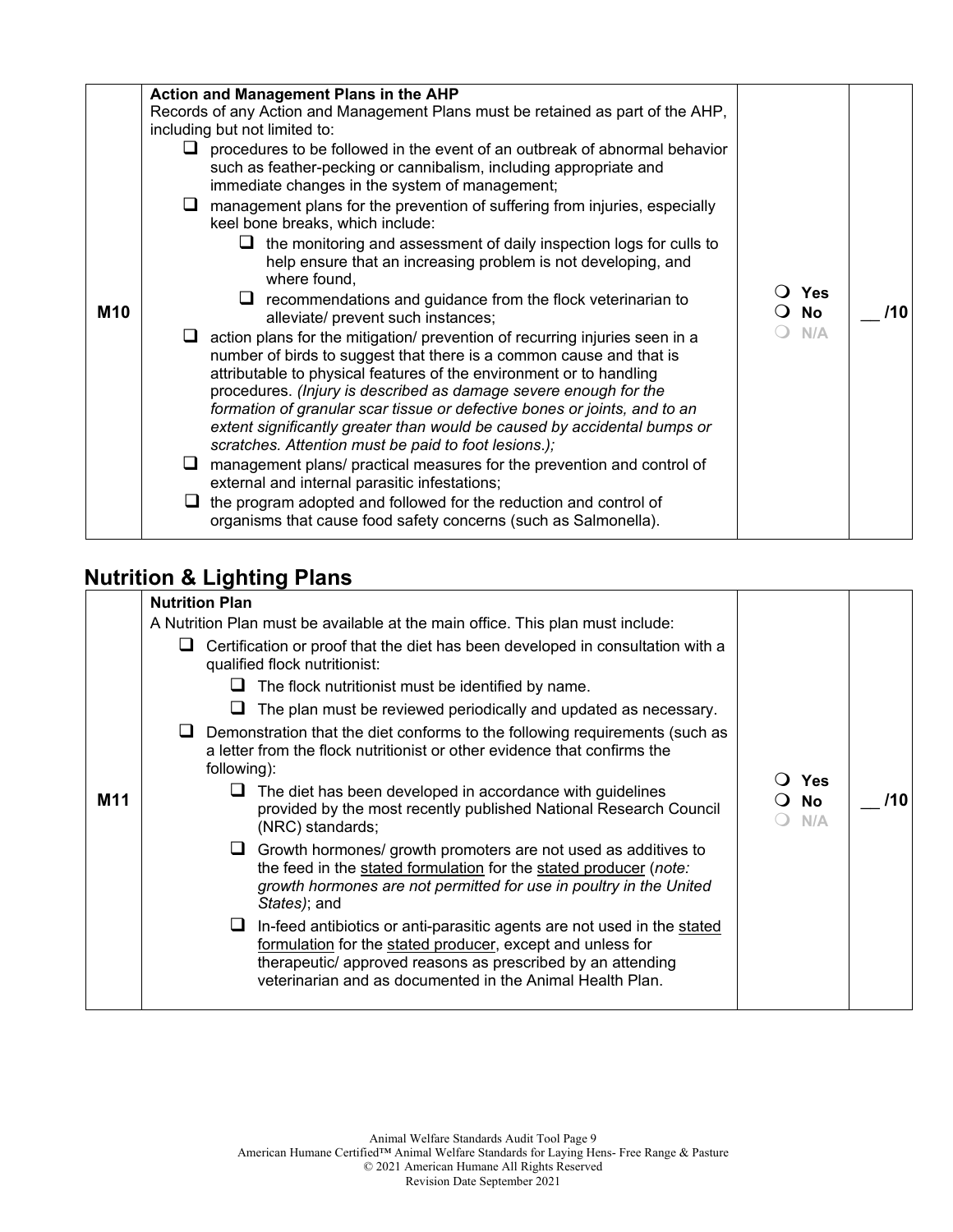| M <sub>12</sub> | The Nutrition Plan must also include:<br>$\Box$ Specifications for a diet which is adjusted as appropriate to the hens' age<br>and species/strain in order to promote balanced nutrition.<br>$\Box$ Changes to the diet must be introduced gradually.<br>$\Box$ Feed intake of the hens must be monitored when changing feed<br>type to help ensure that the hens do not lose weight.<br>$\Box$ The diet must include mineral supplements, including coarse<br>calcium, which are provided in adequate quantity to sustain healthy<br>bone strength for the laying hens.<br>Hens with access to the range or pasture must be provided with<br>u.<br>insoluble grit (composed of granite, quartz, or silica sand) at least<br>once weekly to assist in digestion.                                                                                                                                                                                                                                                         | $\overline{O}$ Yes<br>$\overline{O}$ No<br>N/A | 13  |
|-----------------|--------------------------------------------------------------------------------------------------------------------------------------------------------------------------------------------------------------------------------------------------------------------------------------------------------------------------------------------------------------------------------------------------------------------------------------------------------------------------------------------------------------------------------------------------------------------------------------------------------------------------------------------------------------------------------------------------------------------------------------------------------------------------------------------------------------------------------------------------------------------------------------------------------------------------------------------------------------------------------------------------------------------------|------------------------------------------------|-----|
| M <sub>13</sub> | The Nutrition Plan must also include:<br>$\Box$ Feed records that have been retained for at least one year, including:<br>$\Box$ Identification of feed mills and whether a major or minor source of<br>feed;<br>$\Box$ Feed constituents/ feed concentrates (minerals/amino acids, etc.)<br>used at each site.                                                                                                                                                                                                                                                                                                                                                                                                                                                                                                                                                                                                                                                                                                          | $\bigcirc$ Yes<br>$\overline{O}$ No<br>N/A     | 13  |
| M14             | <b>Lighting Program</b><br>The lighting system in indoor houses/ fixed shelters must be designed and<br>maintained to regulate a daily cycle for all hens. The lighting program for each<br>house must be documented and light intensity must be tested quarterly with records<br>on file. The lighting program must provide within each 24-hour period:<br>$\Box$ A minimum continuous period of 8 hours of daytime light.<br>The daytime light levels must be an average minimum of 10 lux<br>$\circ$<br>(1 foot-candle) at the head height of the hens throughout the house,<br>excluding areas in the shade of equipment.<br>Patches of high intensity sunlight or artificial light must be avoided.<br>$\circ$<br>$\Box$ A minimum period of 6 hours of continual darkness or the natural period of<br>darkness, if less. (Note: 'Darkness' refers to the substantial dimming of<br>lighting to allow birds to rest.)<br>Auditor note: Lighting and light intensity must also be evaluated on-site. See<br>E17-E19. | $\overline{O}$ Yes<br>$\Omega$ No<br>N/A       | /25 |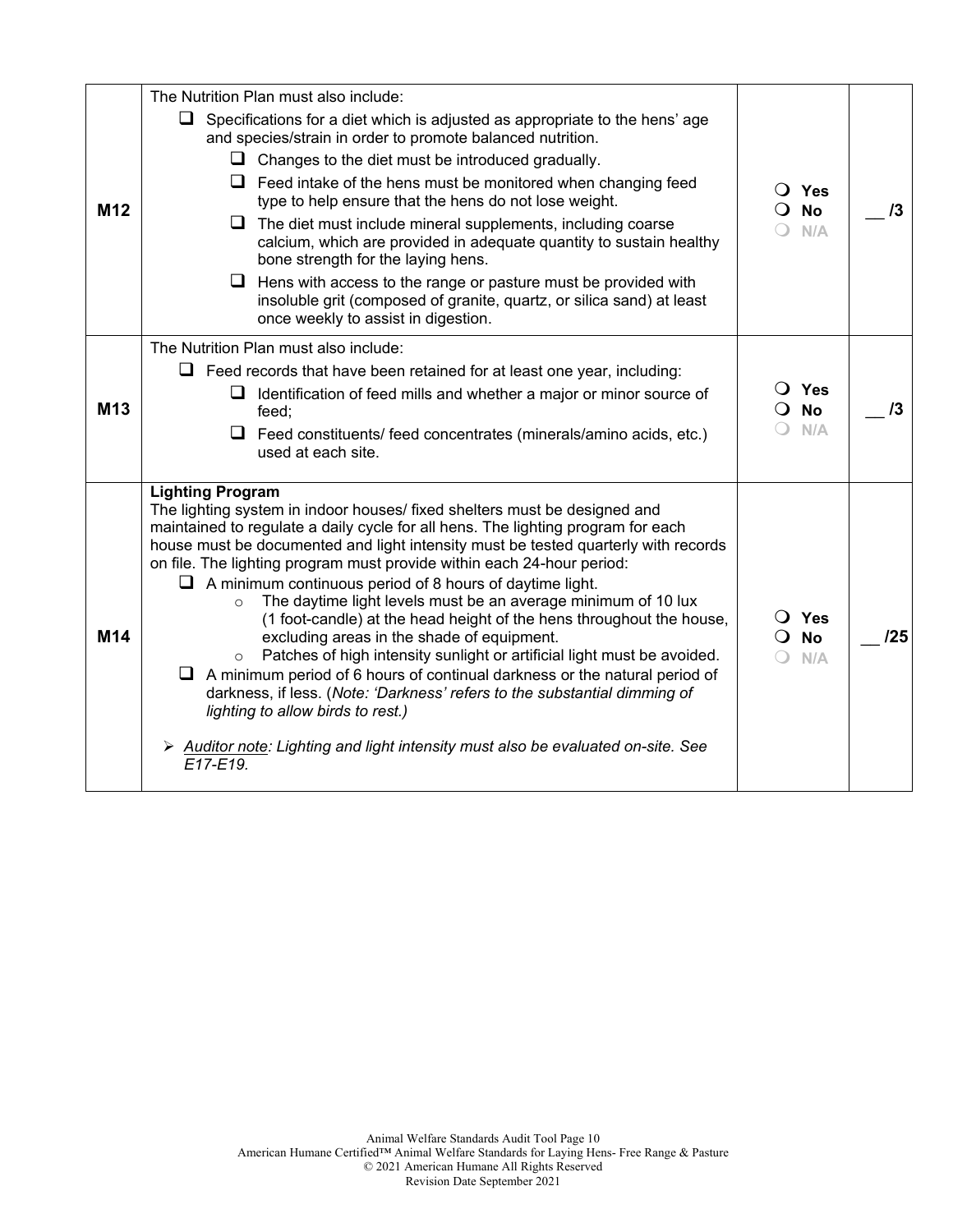## **Biosecurity & Sanitation Plans**

|                 | <b>Biosecurity Plan, Structural/ Access</b>                                                                                                                                                                                                                                                                                                                                                                                                                                                                                                                                                                                                                                                                                                                                                                                                                                                                                                                                                                                                                                                                                                                                                                                                                                                                                    |                                                                            |            |
|-----------------|--------------------------------------------------------------------------------------------------------------------------------------------------------------------------------------------------------------------------------------------------------------------------------------------------------------------------------------------------------------------------------------------------------------------------------------------------------------------------------------------------------------------------------------------------------------------------------------------------------------------------------------------------------------------------------------------------------------------------------------------------------------------------------------------------------------------------------------------------------------------------------------------------------------------------------------------------------------------------------------------------------------------------------------------------------------------------------------------------------------------------------------------------------------------------------------------------------------------------------------------------------------------------------------------------------------------------------|----------------------------------------------------------------------------|------------|
| M <sub>15</sub> | The structural biosecurity plan must be available and include as a minimum:<br>$\Box$ Description of and maintenance schedule for physical methods for<br>discouraging pests, predators, and wild birds.<br>$\Box$ Description of company biosecurity policies and procedures for employees;<br>$\Box$ Description of the policies and procedures for the deterrence of unapproved<br>visitors; and<br>Descriptions of the policies and procedures for approved visitors including<br>u.<br>the logging of all approved visitors. Non-farm personnel are not permitted<br>on the site unless approved by farm managers, and unless appropriate<br>precautions have been taken, including compliance with the company<br>policy on "downtime" i.e. time away from contact with other poultry.<br>Auditor note: The implementation of the structural biosecurity policies and<br>➤<br>procedures must be evaluated on-site. See E2.                                                                                                                                                                                                                                                                                                                                                                                              | $\overline{O}$ Yes<br>$\overline{O}$ No<br>N/A<br>$\overline{\phantom{0}}$ | $\sqrt{3}$ |
| M16             | <b>Biosecurity Plan, Operational</b><br>The operational biosecurity plan must be available and include as a minimum:<br>$\Box$ The maintenance of outdoor areas adjacent to surrounding buildings to<br>keep vegetation short and tidy within at least 24" from the house (i.e.<br>removing vegetation that provides shelter to pests, predators, and wild<br>birds);<br>$\Box$ The maintenance of outdoor areas immediately surrounding the range or<br>pasture to remove vegetation, debris piles, etc. that may provide shelter to<br>pests, predators, and wild birds;<br>$\Box$ Descriptions of policies and procedures for the deterrence and control of<br>pests, predators, and wild birds, maintenance schedules and personnel<br>responsible for baiting and trapping, etc.;<br>$\Box$ The removal of feed sources and the protection of bulk feed and water<br>supplies to reduce the attraction of pests, rodents, mold, etc.;<br>$\Box$ The protocols for personnel working with older flocks to limit contact with<br>pullets; and<br>$\Box$ The provision and maintenance of protective clothing, foot baths, and/or<br>shower facilities for workers, where appropriate.<br>Auditor note: The implementation of the operational biosecurity policies and<br>➤<br>procedures must be evaluated on-site. See E3. | $\bigcirc$ Yes<br>$\overline{O}$ No<br>N/A                                 | $\sqrt{3}$ |
| <b>M17</b>      | <b>Cleaning and Sanitation Plan</b><br>The Cleaning and Sanitation Plan must be available as part of the overall health<br>plan, and must include:<br>$\Box$ Details for routine/ scheduled cleaning procedures; and<br>$\Box$ Details for cleaning procedures between end-of-flock disposition and<br>restocking: Following end-of-flock disposition, all houses/ shelters must be<br>thoroughly cleansed and disinfected; and<br>$\Box$ Where recommended by the flock veterinarian, houses/ shelters must be<br>tested negative from infectious agents as specified in the Animal Health<br>Plan.                                                                                                                                                                                                                                                                                                                                                                                                                                                                                                                                                                                                                                                                                                                           | $\bigcirc$ Yes<br><b>No</b><br>$\mathbf{O}$<br>N/A                         | 13         |
| M18             | <b>Waste Disposal Plan</b><br>Each farm must maintain a Waste Disposal Plan that details protocols for the safe<br>and proper disposal of medical waste, sharps, carcasses, and other waste that<br>poses a potential threat to animal and human health and safety.                                                                                                                                                                                                                                                                                                                                                                                                                                                                                                                                                                                                                                                                                                                                                                                                                                                                                                                                                                                                                                                            | $\bigcirc$ Yes<br><b>No</b><br>$\mathbf{O}$<br>N/A                         | $\sqrt{3}$ |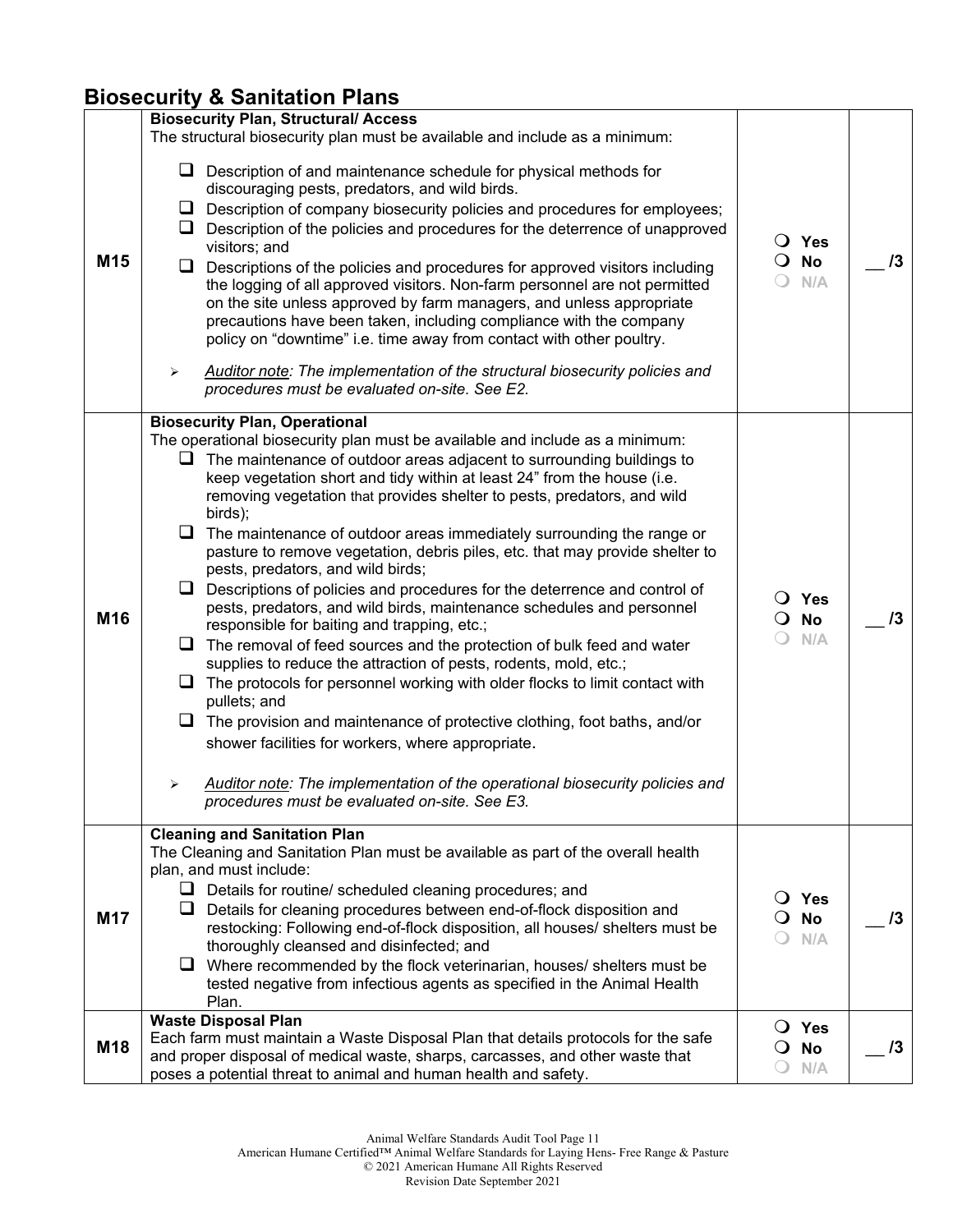### **Specific SOPs for Pullets**

| M <sub>19</sub> | Pullets must be reared on litter and provided with the minimum space<br>allowance for the adult laying flock per E20, adjusted proportionately based<br>on the pullets' current average weight versus the anticipated average<br>weight of the adult hens. (E.g. White/ lightweight pullets require at least<br>50% $X$ 1.0 = 0.5 square feet per pullet when the average weight of the<br>pullet is 50% of the anticipated weight of the adult hen.).<br>Feeding and watering systems for pullets must be similar to those in the<br>laying house.<br>Auditors must be given access to company owned rearing houses during<br>the audit, where applicable.<br>Note: see M40: Beak-Trimming Policy also. | Yes<br>○ No<br>N/A<br>0                                           | /3 |
|-----------------|----------------------------------------------------------------------------------------------------------------------------------------------------------------------------------------------------------------------------------------------------------------------------------------------------------------------------------------------------------------------------------------------------------------------------------------------------------------------------------------------------------------------------------------------------------------------------------------------------------------------------------------------------------------------------------------------------------|-------------------------------------------------------------------|----|
| <b>M20</b>      | Premises and equipment must be thoroughly disinfected and cleansed before<br>restocking.                                                                                                                                                                                                                                                                                                                                                                                                                                                                                                                                                                                                                 | <b>Yes</b><br>No<br>$\blacksquare$<br>N/A<br>$\ddot{\phantom{0}}$ | 13 |
| M21             | Elements such as perches and litter/scratch areas must be included in the facilities<br>so pullets are prepared for the laying house environment.                                                                                                                                                                                                                                                                                                                                                                                                                                                                                                                                                        | <b>Yes</b><br><b>No</b><br>N/A                                    | /3 |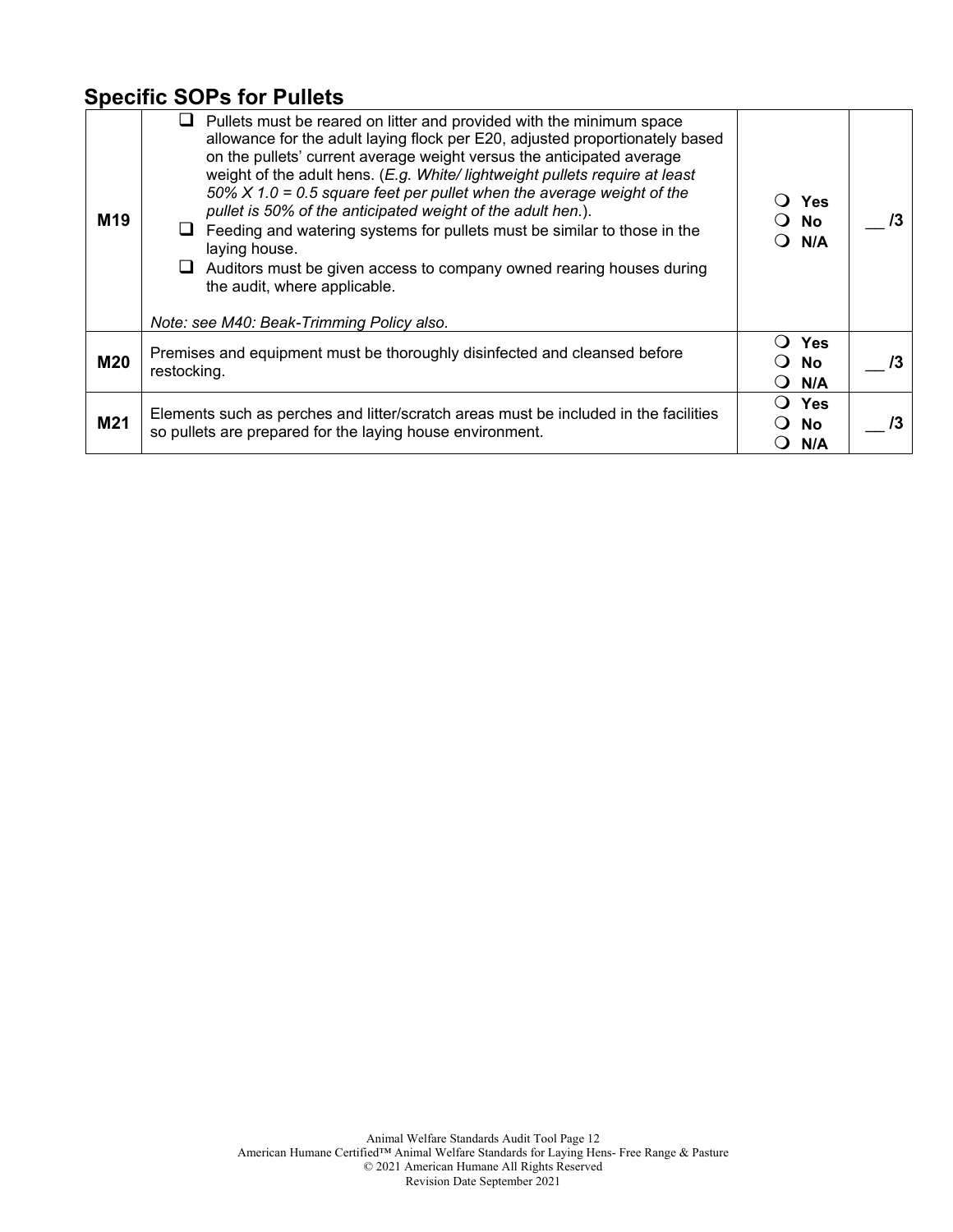### **SOPs for Exterior Access**

| M22 | Exterior Access SOPs must be available for all Free Range and Pasture systems<br>and must include as a minimum:<br>$\Box$ Inspection of the hens and the outdoor facilities, conducted twice daily as a<br>minimum;<br>$\Box$ Maintenance of required shade and where provided screening to deter<br>predators, rodents, and wild birds; and<br>$\Box$ Schedule for when hens have access to the exterior, i.e. daily procedures<br>for opening/ closing access to exterior:<br>$\Box$ A company policy must be available that describes the weather<br>conditions for which the birds are provided exterior access, as well<br>as the conditions for which the birds are secured in the house.<br>$\Box$ The birds must be provided access to the outdoor areas for a<br>minimum of 8 hours daily during daylight hours, weather permitting.<br>All exit areas must normally be open during this time, except when<br>precluded by inclement weather conditions.<br>$\Box$ Protection must be provided from predators and wild birds, and birds<br>must be closed in the house (or mobile shelter) at night, when the<br>outside temperatures are excessively cold or hot, and when other<br>adverse weather conditions are expected. Note: Under situations of<br>high risk for avian influenza or other highly pathogenic infectious<br>diseases, birds can remain indoors as recommended by the<br>veterinarian.<br>Q.<br>If a dust-bathing environment for hens is provided outdoors, the SOPs<br>must describe the provision and maintenance of a suitable substrate for<br>dust-bathing, with access allowed for at least 4 hours every day;<br>The Exterior Access SOPs must:<br>ப<br>Q.<br>Include provisions for the maintenance and active management to<br>remedy damaged or sodden ground and allow the vegetation to<br>regrow in order to provide an appropriate cover of living vegetation<br>to the extent required by the type of outdoor access (i.e. Free Range<br>or Pasture); and<br>$\Box$ Include a program for the mitigation of pathogen buildup and when | O Yes<br>O No<br>N/A | /10 |
|-----|-------------------------------------------------------------------------------------------------------------------------------------------------------------------------------------------------------------------------------------------------------------------------------------------------------------------------------------------------------------------------------------------------------------------------------------------------------------------------------------------------------------------------------------------------------------------------------------------------------------------------------------------------------------------------------------------------------------------------------------------------------------------------------------------------------------------------------------------------------------------------------------------------------------------------------------------------------------------------------------------------------------------------------------------------------------------------------------------------------------------------------------------------------------------------------------------------------------------------------------------------------------------------------------------------------------------------------------------------------------------------------------------------------------------------------------------------------------------------------------------------------------------------------------------------------------------------------------------------------------------------------------------------------------------------------------------------------------------------------------------------------------------------------------------------------------------------------------------------------------------------------------------------------------------------------------------------------------------------------------------------------------------------------------------------------------------------------------|----------------------|-----|
|     | required by the flock veterinarian a program for testing must be                                                                                                                                                                                                                                                                                                                                                                                                                                                                                                                                                                                                                                                                                                                                                                                                                                                                                                                                                                                                                                                                                                                                                                                                                                                                                                                                                                                                                                                                                                                                                                                                                                                                                                                                                                                                                                                                                                                                                                                                                    |                      |     |
|     | performed between flocks to show the reduction or elimination of<br>pathogenic contamination.<br>Auditor note: The physical condition of the exterior space must be<br>≻<br>evaluated on-site. See E28-E30.                                                                                                                                                                                                                                                                                                                                                                                                                                                                                                                                                                                                                                                                                                                                                                                                                                                                                                                                                                                                                                                                                                                                                                                                                                                                                                                                                                                                                                                                                                                                                                                                                                                                                                                                                                                                                                                                         |                      |     |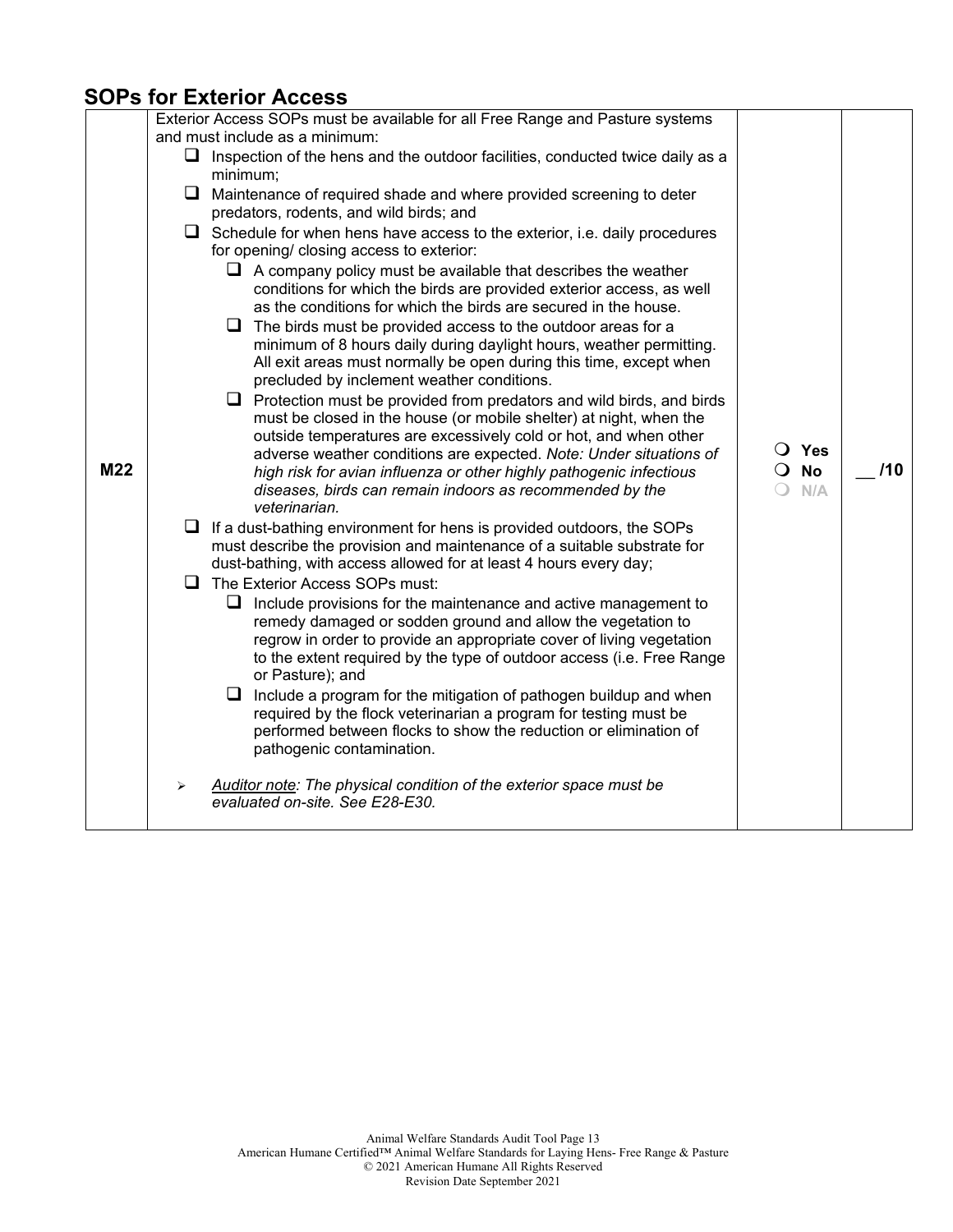|     | <b>Additionally for Free-Range and Pasture Systems:</b>                                                                                                                                                                                                                                                                                                                                                                                                    |                                          |     |
|-----|------------------------------------------------------------------------------------------------------------------------------------------------------------------------------------------------------------------------------------------------------------------------------------------------------------------------------------------------------------------------------------------------------------------------------------------------------------|------------------------------------------|-----|
|     | There must be demonstration or proof that the location of the free range or<br>pasture-based system provides local climatic conditions suitable for hens<br>to access the exterior for the majority of the year, and permits the area to<br>be provided with a substantial cover of living vegetation:                                                                                                                                                     |                                          |     |
|     | Records must be available for at least one year documenting the<br>number of days that it was necessary to secure the birds indoors due<br>to inappropriate weather conditions.                                                                                                                                                                                                                                                                            |                                          |     |
| M23 | The daily records must show that the number of individual days for<br>which it was necessary to secure the birds indoors due to<br>unacceptable weather conditions did not exceed 90 days in total. (I.e.,<br>records must show that weather conditions were acceptable for<br>providing birds with access to the free range or pasture area for at<br>least 275 days of the year.)<br>Note: The 90-day total does not include any days in which the birds | <b>Yes</b><br><b>No</b><br>0<br>N/A<br>ി | /10 |
|     | were secured indoors per the recommendation of the flock veterinarian<br>due to a specific disease risk or other health concern.                                                                                                                                                                                                                                                                                                                           |                                          |     |
|     | <b>Auditor note:</b>                                                                                                                                                                                                                                                                                                                                                                                                                                       |                                          |     |
|     | Number of days for which it was necessary to secure<br>birds indoors due to unacceptable weather conditions.                                                                                                                                                                                                                                                                                                                                               |                                          |     |
|     | (Select if applicable: required for all systems that employ rotation)<br>Documentation must be available describing the rotation schedule for the<br>relocation of mobile housing units or the rotation schedule for access to<br>specific portions of the pasture or free range.                                                                                                                                                                          |                                          |     |

## **Catching & Handling SOPs**

| Catching and Handling SOPs must be available and focus on maintaining<br>high standards of animal welfare during end-of-flock disposition. (See "End-of-<br>Flock Disposition" section.) | <b>Refer to "End-of-</b><br><b>Flock</b><br><b>Disposition"</b><br><b>Section for</b><br>Scoring |  |
|------------------------------------------------------------------------------------------------------------------------------------------------------------------------------------------|--------------------------------------------------------------------------------------------------|--|
|------------------------------------------------------------------------------------------------------------------------------------------------------------------------------------------|--------------------------------------------------------------------------------------------------|--|

## **Transportation & Processing Plant SOPs**

|  | Transportation and Processing Plant SOPs must focus on maintaining high<br>standards of animal welfare during loading, transport, unloading, shackling,<br>stunning, and bleeding. (See "Transportation" and "Processing" sections.) | <b>Refer</b> to<br>"Transportation"<br>and "Processing"<br><b>Sections for</b><br><b>Scoring</b> | $-1-$ |  |
|--|--------------------------------------------------------------------------------------------------------------------------------------------------------------------------------------------------------------------------------------|--------------------------------------------------------------------------------------------------|-------|--|
|--|--------------------------------------------------------------------------------------------------------------------------------------------------------------------------------------------------------------------------------------|--------------------------------------------------------------------------------------------------|-------|--|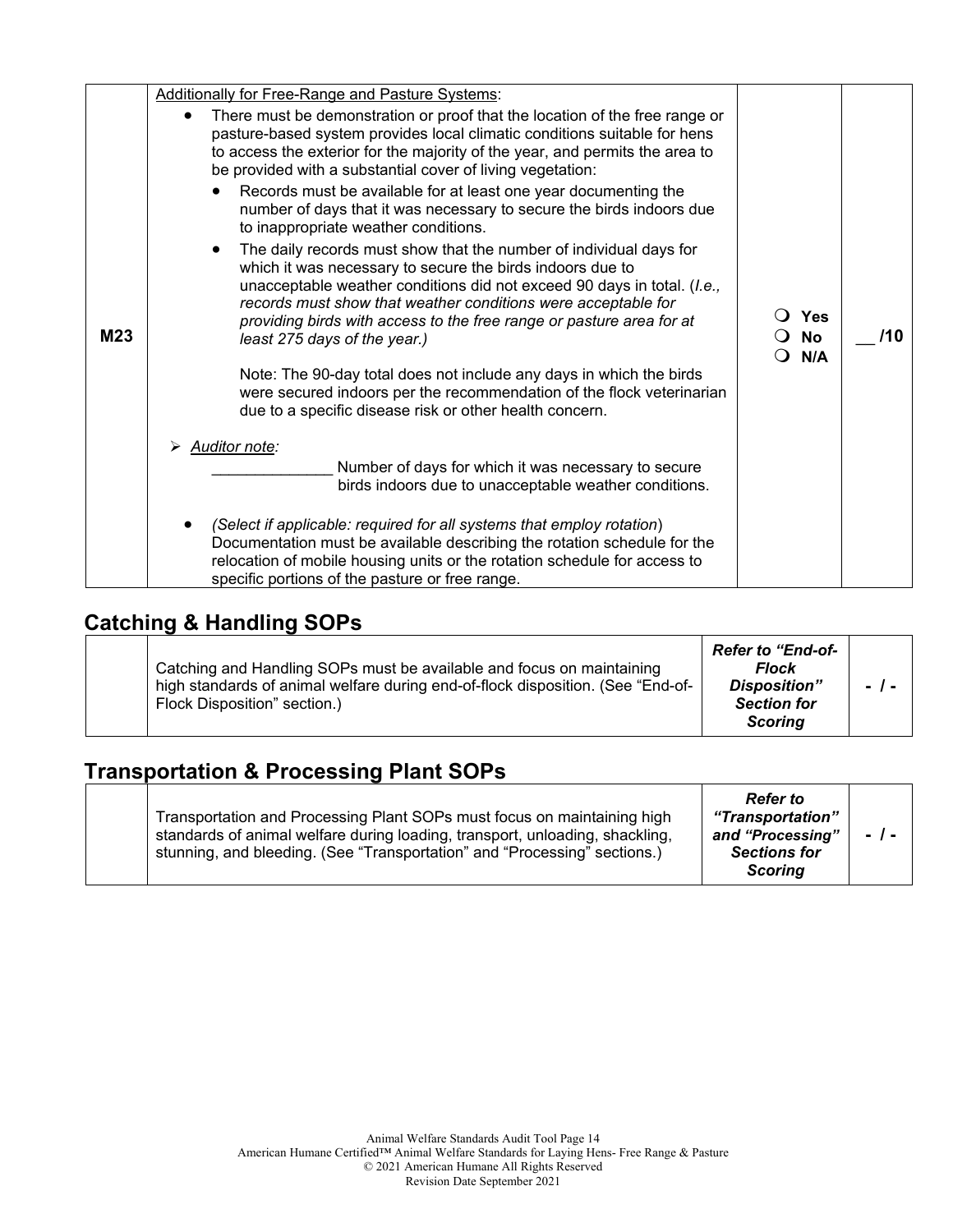### **Records of Stockperson Training**

*The continuing education of personnel who have day-to-day contact with the hens is one of the most important ways to help ensure behaviors that support and promote animal welfare. It is important to have documentation confirming personnel training in aspects of flock welfare appropriate to the level of operation.*

| ,,,,,,,,, |                                                                                                                                                                                                                                                                                                                                                                                                                                                                                                                                                                                                                                                                                                                                                                                                                                                                                                                                                                                                                                                                                                                                                                                                                                                                                                                                                        |                                                    |     |
|-----------|--------------------------------------------------------------------------------------------------------------------------------------------------------------------------------------------------------------------------------------------------------------------------------------------------------------------------------------------------------------------------------------------------------------------------------------------------------------------------------------------------------------------------------------------------------------------------------------------------------------------------------------------------------------------------------------------------------------------------------------------------------------------------------------------------------------------------------------------------------------------------------------------------------------------------------------------------------------------------------------------------------------------------------------------------------------------------------------------------------------------------------------------------------------------------------------------------------------------------------------------------------------------------------------------------------------------------------------------------------|----------------------------------------------------|-----|
|           | <b>Training Documentation</b><br>Note: applies to all training in this section "Records of Stockperson Training"                                                                                                                                                                                                                                                                                                                                                                                                                                                                                                                                                                                                                                                                                                                                                                                                                                                                                                                                                                                                                                                                                                                                                                                                                                       |                                                    |     |
| M24       | Documentation must be available confirming that personnel are provided training at<br>orientation, as well as yearly updates/refresher courses (and opportunities for<br>continuing education/ professional development) and specialized training, in aspects<br>of animal welfare appropriate to the level of operation. For all training of personnel:<br>$\Box$ Training must be presented in the workers' native language.<br>$\Box$ Training may include videos, manuals, classroom settings, online instruction,<br>etc.<br>$\Box$ Training must include review of the company SOPs, the <b>American Humane</b><br>Certified™ Animal Welfare Standards, and 'hand's-on' experience and<br>evaluations.<br>$\Box$ Training records must clearly define what is expected of each stockperson<br>so that each is fully aware of their duties and responsibilities.<br>Q<br>Training records must be signed by both the trainer and the trainee, and<br>include the training topic (i.e. orientation, yearly update/refresher course,<br>specialized training, etc.) as well as the training date.                                                                                                                                                                                                                                                   | O Yes<br><b>No</b><br>$\Omega$<br>N/A              | 110 |
| M25       | <b>Training for All Stockpersons</b><br>Prior to being given responsibility for the welfare of the hens, all stockpersons must<br>be properly trained. As a minimum, the training program for all stockpersons in direct<br>contact with the hens must include how to:<br>$\Box$ Know of the normal behavior of hens and of the flock and to recognize the<br>signs that indicate good health and welfare so that in the eventuality of an<br>impending problem arises they are able to recognize it in the earliest stages;<br>$\Box$ Know of the proper way handle animals in manner that minimizes<br>unnecessary stress to the birds;<br>$\Box$ Recognize the signs of abnormal behavior and fear;<br>$\Box$ Recognize deviations from normal flock activity;<br>$\Box$ Understand the physical and environmental requirements for hens;<br>$\Box$ Have a basic knowledge of common diseases, illnesses, and injuries, and<br>know when responsible personnel must be notified;<br>$\Box$ Understand the factors that affect litter condition (i.e. moisture, nitrogen<br>content, and slippery, caked litter), and identify welfare problems associated<br>with poor litter management (e.g. burnt hocks, paw lesions, etc.); and<br>$\Box$ Know the procedures to be followed in the event of an emergency, i.e. the<br>Emergency Response Plan. | $\overline{O}$ Yes<br><b>No</b><br>$\Omega$<br>N/A | /10 |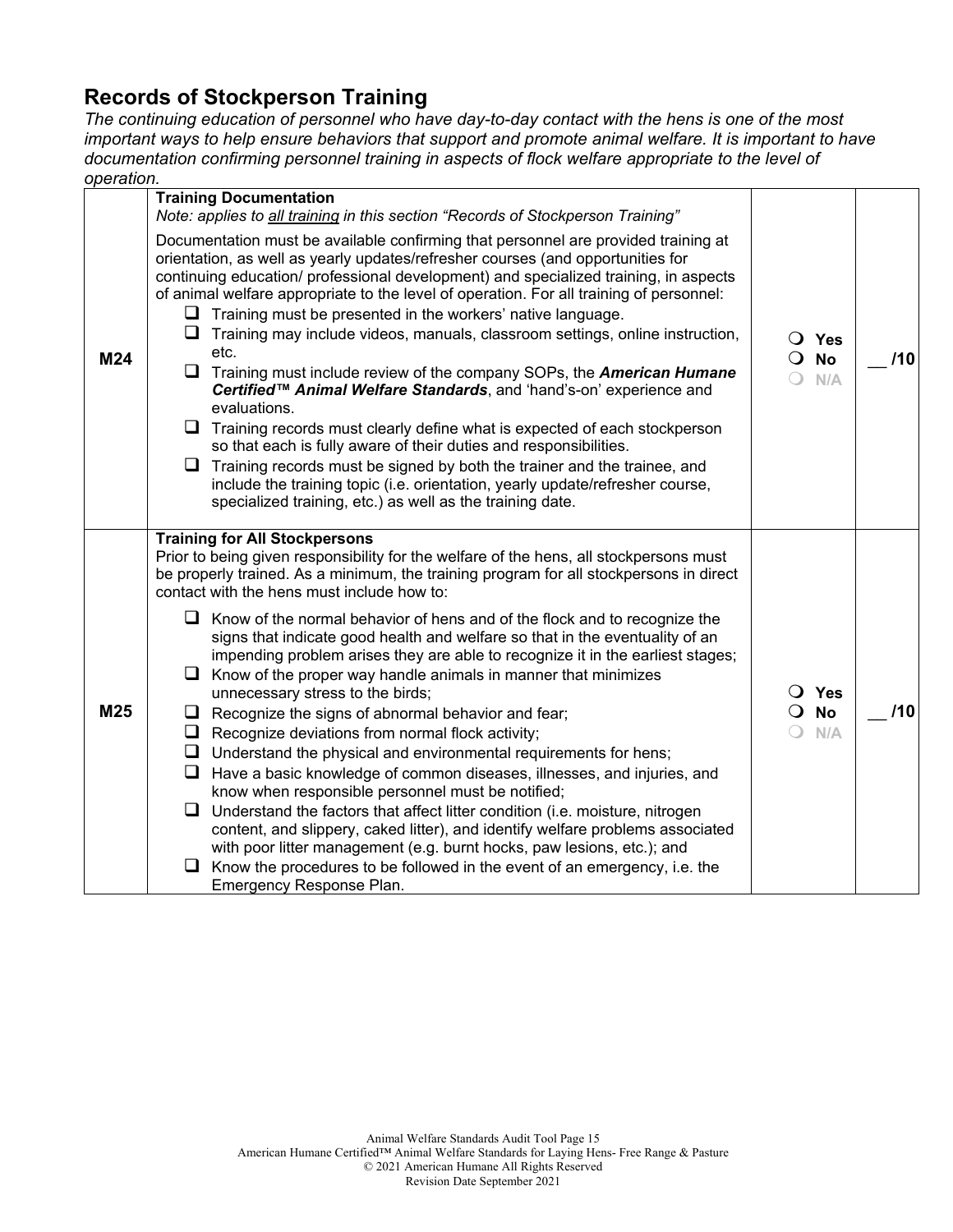|     | <b>Specialized Training of Stockpersons</b>                                                                                                                              |                            |     |
|-----|--------------------------------------------------------------------------------------------------------------------------------------------------------------------------|----------------------------|-----|
|     | Documentation must be available for the training of stockpersons to perform                                                                                              |                            |     |
|     | specialized duties, with emphasis on animal welfare, optimizing health, and                                                                                              |                            |     |
|     | minimizing pain and distress to the birds. Prior to performing procedures that have                                                                                      |                            |     |
|     | the potential to cause suffering (e.g. injections and approved beak-trimming), the<br>stockperson must be able to demonstrate to the trainer that they are proficient in |                            |     |
|     | performing those procedures. Specialized training includes but is not limited to:                                                                                        |                            |     |
|     | specific training in the correct procedures for performing inspections of the                                                                                            |                            |     |
|     | hens; identifying which hens are to be culled/ euthanized and recognizing                                                                                                |                            |     |
|     | unusual conditions or behaviors; and the appropriate and timely remedial                                                                                                 |                            |     |
|     | actions to be taken, either by the direct action of the stockperson or through                                                                                           |                            |     |
|     | the notification of the responsible personnel;                                                                                                                           |                            |     |
|     | Sick hens must be treated immediately, and any hens suffering from<br>$\circ$                                                                                            | $\bigcirc$ Yes             |     |
| M26 | injury such as open wounds or fractures, or from prolapse of the                                                                                                         | $\overline{O}$ No          | 110 |
|     | vent, must be segregated and treated without delay, or if necessary,<br>humanely euthanized.                                                                             | ∩<br>N/A                   |     |
|     | $\Box$ specific training and certification of the stockpersons' proficiency in approved                                                                                  |                            |     |
|     | techniques for euthanasia; and                                                                                                                                           |                            |     |
|     | $\Box$ specific training and orientation for stockpersons responsible for any                                                                                            |                            |     |
|     | equipment on which the hens depend, including:                                                                                                                           |                            |     |
|     | recognizing normal operation of the equipment;<br>$\circ$                                                                                                                |                            |     |
|     | operating the equipment competently (e.g., heaters, lighting,<br>$\circ$<br>ventilation, flaps/fans);                                                                    |                            |     |
|     | carrying out routine maintenance to help ensure that the equipment<br>$\circ$                                                                                            |                            |     |
|     | is kept in good working order;                                                                                                                                           |                            |     |
|     | recognizing common signs of malfunction; and<br>$\circ$                                                                                                                  |                            |     |
|     | carrying out any actions in the event of failures.<br>$\circ$                                                                                                            |                            |     |
|     | <b>Training of On-Farm Crews</b>                                                                                                                                         | O Yes                      |     |
| M27 | The training of on-farm personnel, such as catching and transport or euthanasia<br>crews, must be documented, and all members of these crews must be provided full,      | $\overline{O}$ No          | 110 |
|     | detailed, written instructions. Training includes Catching & Handling, Transport,                                                                                        | $Q$ N/A                    |     |
|     | and/or Euthanasia protocols.                                                                                                                                             |                            |     |
|     | <b>Training of Outside Workers</b>                                                                                                                                       |                            |     |
|     | The training for crews outside the producer's control (crews performing beak-                                                                                            |                            |     |
|     | trimming, vaccination crews, end-of-flock disposition crews, transport crews, etc.)                                                                                      |                            |     |
|     | must be documented to certify familiarity with and conformance to the standards<br>herein.                                                                               |                            |     |
| M28 | $\Box$ Training must be validated through employee documents and/or Certificates                                                                                         | O Yes<br>$\overline{O}$ No | 110 |
|     | of Conformance.                                                                                                                                                          | $\Omega$<br>N/A            |     |
|     | $\Box$ Outside workers must be held to the same standards of care as company                                                                                             |                            |     |
|     | employees. All outside workers must sign and date the company "Employee                                                                                                  |                            |     |
|     | Code of Conduct" as described in M2, or a similar code of conduct.                                                                                                       |                            |     |
|     |                                                                                                                                                                          |                            |     |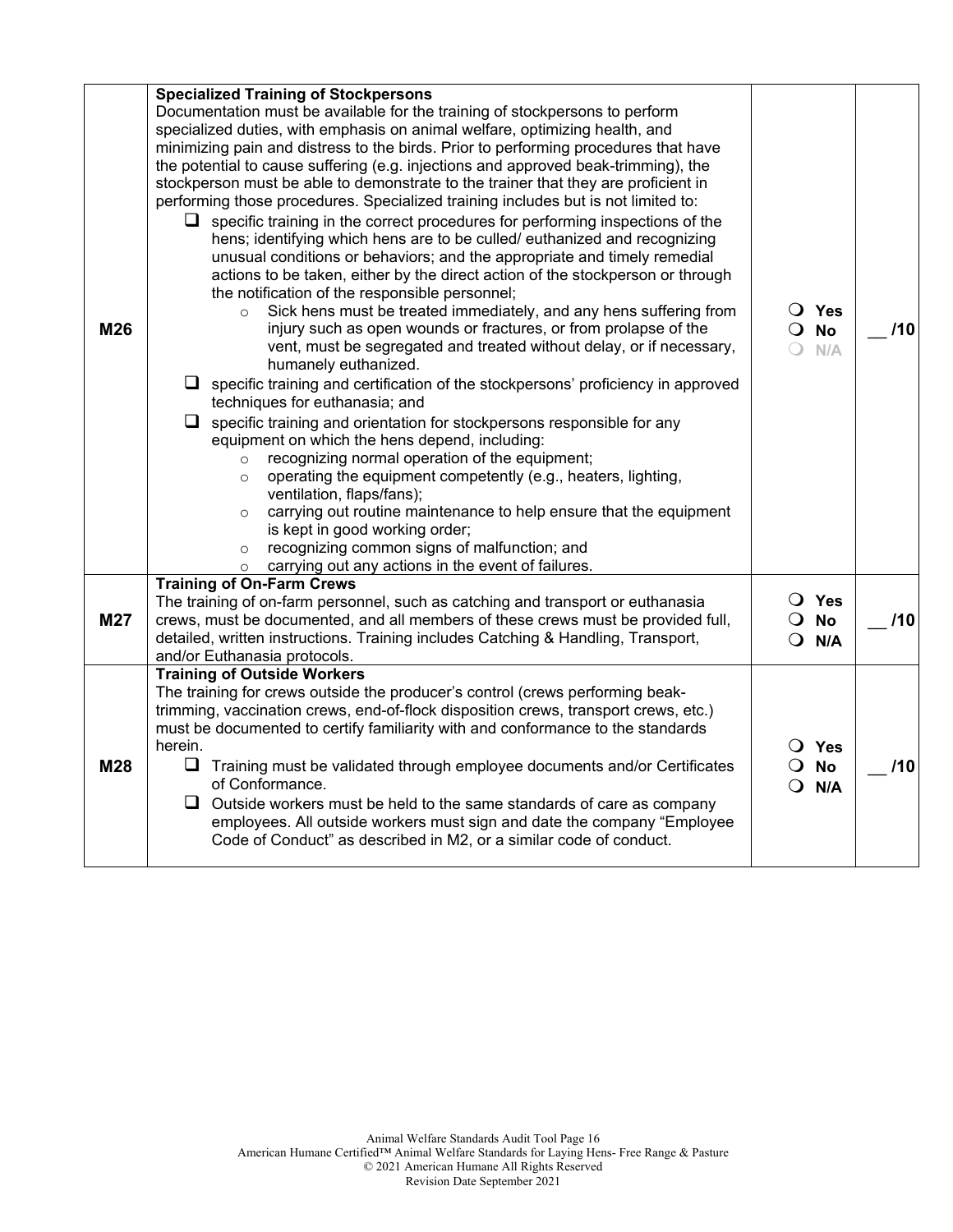## **Inspections of Hens**

| M29 | <b>Routine Inspections</b><br>Records must be on file in the house for a minimum of one year showing that the<br>hens, indoor facilities, and outside areas are inspected a minimum of twice daily.<br>These records must:                                                                                                                                                  |                         |     |
|-----|-----------------------------------------------------------------------------------------------------------------------------------------------------------------------------------------------------------------------------------------------------------------------------------------------------------------------------------------------------------------------------|-------------------------|-----|
|     | Identify the person performing the inspection, and the time (AM/PM) and<br>date of the inspection;<br>Note the numbers of mortalities with reasons stated, if known; and<br>Note the numbers of culls, with reasons stated.                                                                                                                                                 | <b>Yes</b><br><b>No</b> | /10 |
|     | The stockperson performing the inspections must proceed in a careful,<br>≻<br>deliberate manner to avoid frightening the hens unnecessarily, i.e. by<br>making loud noises, sudden movements, etc., and must follow a path that<br>allows them to see all of individual hens in the house.<br>During inspections or at any other time, if any bird is found to be in severe | N/A                     |     |
|     | pain or is suffering from severe sickness or injury then the bird must be<br>immediately and humanely euthanized by qualified personnel.<br>Mortalities found during inspections or at any other time must be removed<br>as soon as possible after discovery and carcasses disposed of properly.                                                                            |                         |     |

## **Inspections & Maintenance of Equipment**

|            | <b>Equipment Inspections</b>                                                                                                                                                                                                                                                                                                                                                                                                                                                                                                                                                                                                                                                                                                                                                                                                                                                                                                                                                                                                                                                              |                         |  |
|------------|-------------------------------------------------------------------------------------------------------------------------------------------------------------------------------------------------------------------------------------------------------------------------------------------------------------------------------------------------------------------------------------------------------------------------------------------------------------------------------------------------------------------------------------------------------------------------------------------------------------------------------------------------------------------------------------------------------------------------------------------------------------------------------------------------------------------------------------------------------------------------------------------------------------------------------------------------------------------------------------------------------------------------------------------------------------------------------------------|-------------------------|--|
| <b>M30</b> | Stockpersons must inspect all equipment on which the hens rely on a daily basis,<br>whether the equipment is manual or automatic. Stockpersons must also perform<br>routine, scheduled maintenance as defined in the SOPs. Where a defect is found<br>(whether on inspection or at any other time):<br>It must be rectified immediately, and records must be kept of the nature of<br>the defect and how the defect was rectified; or<br>If the defect cannot be rectified immediately, records must be kept of the<br>nature of the defect and must show that measures as specified in the<br>SOPs were followed in order to safeguard the hens from suffering<br>unnecessary pain or distress as a result of the defect. Records show that<br>these measures were maintained until the defect was rectified.<br>Routine maintenance must be performed per the equipment<br>┕<br>manufacturer's recommendations, with records kept.<br>Where used, shock wires (such as in the corners of houses) must be set to<br>ப<br>cause no more than momentary and minor discomfort to the birds. | <b>Yes</b><br>No<br>N/A |  |
|            | <b>Inspections of Water Systems</b><br>Records must be kept showing the following:                                                                                                                                                                                                                                                                                                                                                                                                                                                                                                                                                                                                                                                                                                                                                                                                                                                                                                                                                                                                        |                         |  |
| <b>M31</b> | water availability is checked daily;                                                                                                                                                                                                                                                                                                                                                                                                                                                                                                                                                                                                                                                                                                                                                                                                                                                                                                                                                                                                                                                      | <b>Yes</b><br><b>No</b> |  |
|            | water flow rate is monitored and recorded weekly and is verified using<br>water meters or the graduated cylinder methodology; and                                                                                                                                                                                                                                                                                                                                                                                                                                                                                                                                                                                                                                                                                                                                                                                                                                                                                                                                                         | N/A                     |  |
|            | water lines are flushed between flocks.                                                                                                                                                                                                                                                                                                                                                                                                                                                                                                                                                                                                                                                                                                                                                                                                                                                                                                                                                                                                                                                   |                         |  |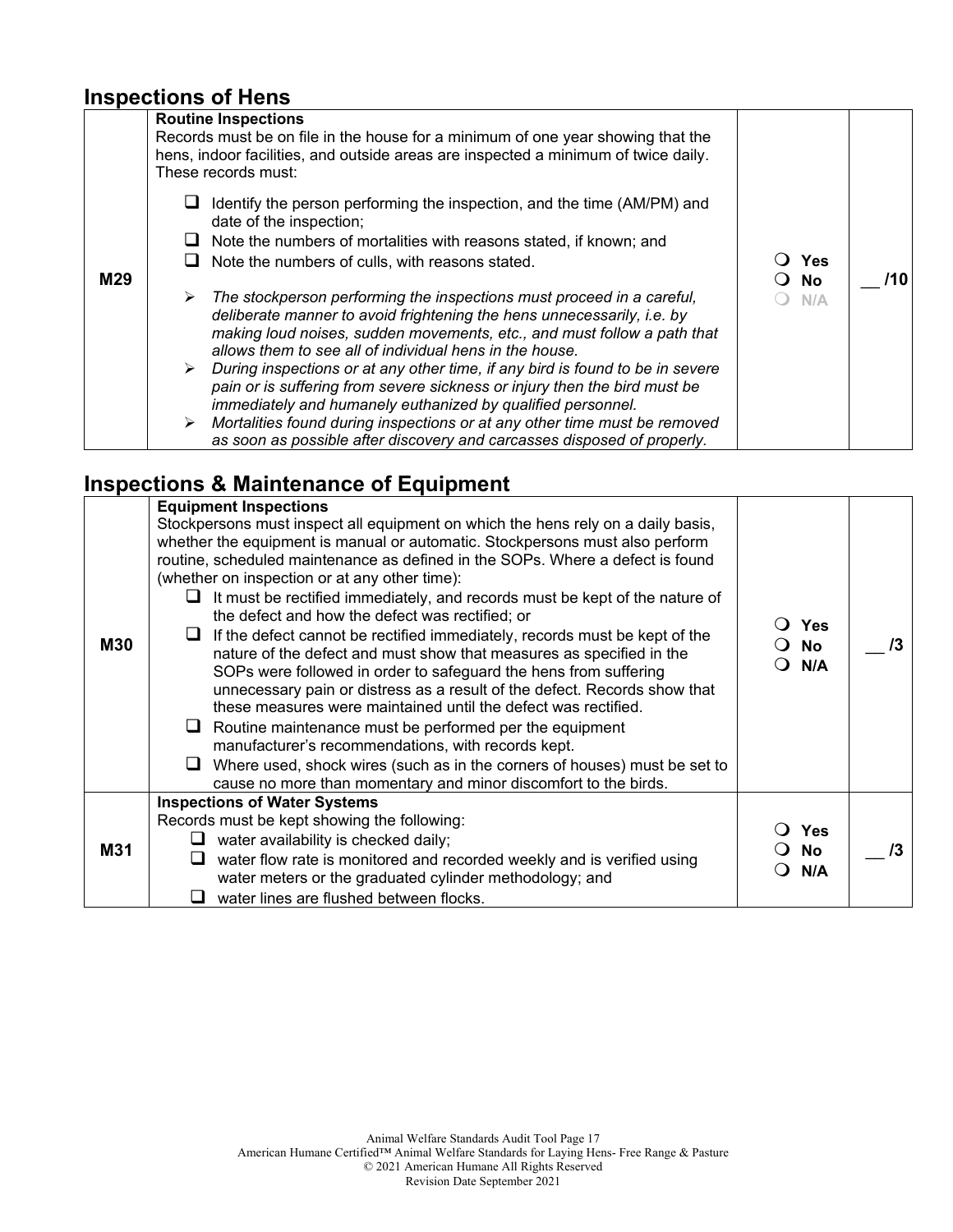|     | <b>Inspections of Auxiliary Power Supply</b>                                                                                                                                                                                                                                                                                                                                                                                                                                                                                                                                                                                                                                                               |                                                            |    |
|-----|------------------------------------------------------------------------------------------------------------------------------------------------------------------------------------------------------------------------------------------------------------------------------------------------------------------------------------------------------------------------------------------------------------------------------------------------------------------------------------------------------------------------------------------------------------------------------------------------------------------------------------------------------------------------------------------------------------|------------------------------------------------------------|----|
| M32 | $\Box$ Records must be kept showing that the auxiliary power supply (such as a<br>standby generator), is tested weekly and- unless recommended otherwise<br>by the manufacturer- under load, with the outcome of the test documented.<br>$\Box$ Records must show that the auxiliary power supply is available and has<br>sufficient capacity to operate critical equipment such as fans, feeders,<br>waterers, and lights for at least 24 hours.<br>Auditor note: An Auxiliary Power Supply is not required at sites that rely on<br>➤<br>manually operated equipment. Where it is required, the auditor must<br>confirm that the Auxiliary Power Supply is available on site and functional.<br>See E11. | $\bigcirc$ Yes<br>$\overline{O}$ No<br>$Q$ N/A             | 13 |
|     | <b>Inspections of Alarm Systems</b>                                                                                                                                                                                                                                                                                                                                                                                                                                                                                                                                                                                                                                                                        |                                                            |    |
| M33 | $\Box$ For controlled environment houses, records must be kept showing that<br>alarm systems (audible & remote) are tested weekly, with the outcome of<br>the test documented.<br>$\Box$ Records must show that these alarm systems are operational even if the<br>principal electricity has failed.<br>Alarm systems for controlled environment houses must be installed and functional for giving<br>notification in the event of an emergency (e.g. during a power failure, high temperatures,<br>water failure, etc.)<br>Auditor note: For controlled environment houses, the auditor must confirm<br>➤<br>that alarm systems are available on site and functional. See E12.                           | $\overline{O}$ Yes<br>$\overline{O}$ No<br>$Q$ N/A         | 13 |
|     | <b>Ventilation &amp; Environmental Controls</b><br>For controlled environment houses:                                                                                                                                                                                                                                                                                                                                                                                                                                                                                                                                                                                                                      |                                                            |    |
| M34 | $\Box$ Maximum and minimum temperatures must be monitored and recorded<br>daily.<br>$\Box$ Ventilation equipment must be checked daily and maintained for proper<br>operation, with records kept.<br>$\Box$ Ventilation rates must be monitored daily and adjustments made in order<br>to maintain minimum ventilation requirements and to maintain air quality<br>parameters.<br>$\Box$ Documentation on ventilation system must be available that includes<br>information on design, capacity, and CFM rating.<br>$\Box$ A backup plan must be in place to safeguard birds from suffering pain or<br>distress as a result of a malfunction of the ventilation equipment.                                 | $\bigcirc$ Yes<br><b>No</b><br>$\Omega$<br>$\Omega$<br>N/A | /3 |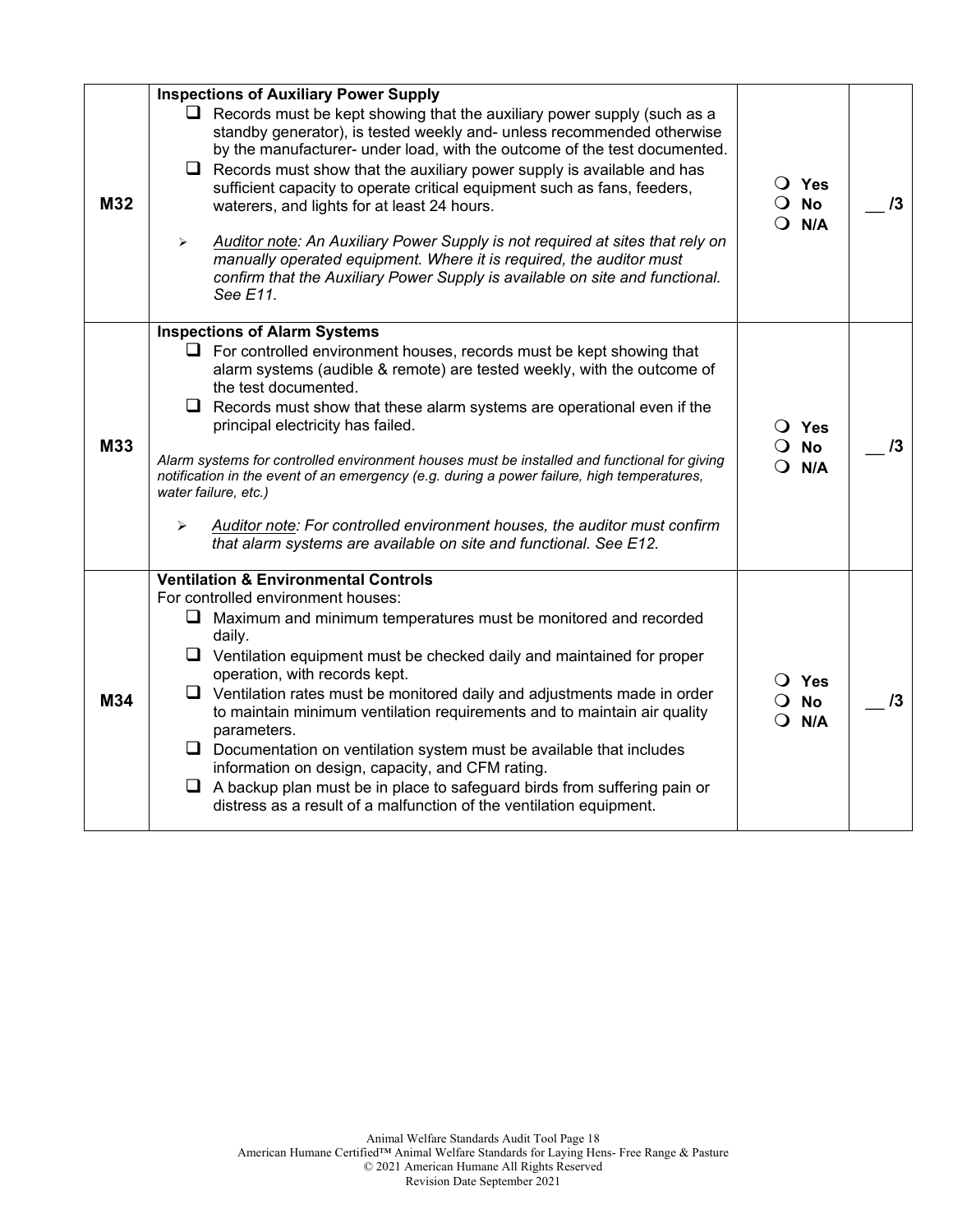| M35 | <b>Monitoring of Ammonia Levels by Producer</b><br>For all indoor houses/ fixed shelters, records must be available showing:<br>$\Box$ Results of tests of ammonia levels, measured monthly by or on behalf of the<br>producer at the height of the hens at multiple locations in the house, which<br>are ideally less than 10 parts per million (ppm) but must not exceed 25<br>parts per million.<br>$\Box$ If a monthly ammonia test result was in excess of 25 ppm, records must<br>show that a program of ammonia mitigation was implemented. Along with<br>a description of the steps taken to reduce ammonia levels, the records<br>must show that ammonia testing was performed daily until ammonia levels<br>dropped below 25 ppm.<br>Note: Provisions must be made to help ensure that aerial contaminants do not reach a level<br>at which they are noticeably unpleasant to a human observer. Ammonia levels are to be<br>maintained at less than 10 ppm wherever possible.<br>$\triangleright$ Auditor note: Air quality and ammonia levels must be evaluated on-site on the<br>day of the audit. See E13-E16. | $\bigcirc$ Yes<br>$\overline{O}$ No<br>$\bigcirc$ N/A | 125 |
|-----|-----------------------------------------------------------------------------------------------------------------------------------------------------------------------------------------------------------------------------------------------------------------------------------------------------------------------------------------------------------------------------------------------------------------------------------------------------------------------------------------------------------------------------------------------------------------------------------------------------------------------------------------------------------------------------------------------------------------------------------------------------------------------------------------------------------------------------------------------------------------------------------------------------------------------------------------------------------------------------------------------------------------------------------------------------------------------------------------------------------------------------|-------------------------------------------------------|-----|
| M36 | <b>Litter Maintenance Plan</b><br>Litter is required in all permanent housing. The SOPs and training manuals must<br>have a section detailing proper maintenance of litter. Litter must:<br>$\Box$ Allow birds to dust bathe and forage freely;<br>$\Box$ Be managed and maintained in a dry, friable condition;<br>$\Box$ Be good quality and of a suitable material and particle size;<br>Be provided at a depth appropriate for the dilution of feces (recommended<br>u.<br>to be at least 2 inches in depth of dry litter to allow birds to get to the<br>bottom and move the litter around); and<br>Be topped as necessary (fresh litter must not be placed on top of caked<br>litter.)<br>Also:<br>u<br>Litter must not be wet, infested with insect pests, or otherwise harmfully<br>contaminated;<br>$\Box$ Litter that is wet or otherwise contaminated must not be introduced into the<br>house; and<br>$\Box$ Wet litter resulting from accidental flooding must be replaced as soon as<br>practical.<br>> Auditor note: Litter must be evaluated on-site on the day of the audit. See E21-<br>E22.              | $\overline{O}$ Yes<br><b>No</b><br>N/A<br>$\Omega$    | 13  |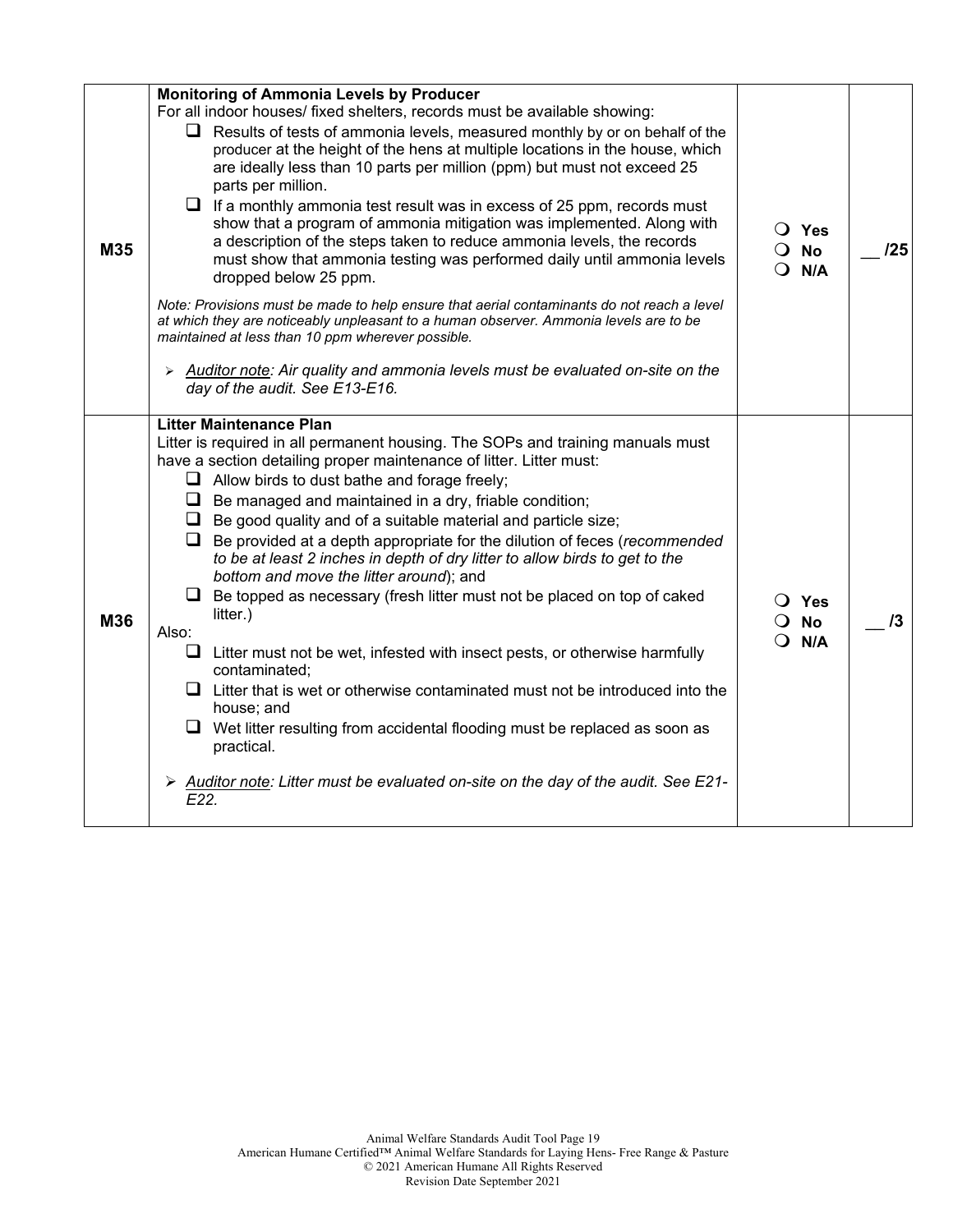### **Molting Policy**

|            | <b>Molting Policy</b>                                                                                                                                                                                                                                                                                                                                                                                                                                                                                                                                                                                                                                                                                                                                     |                                       |    |
|------------|-----------------------------------------------------------------------------------------------------------------------------------------------------------------------------------------------------------------------------------------------------------------------------------------------------------------------------------------------------------------------------------------------------------------------------------------------------------------------------------------------------------------------------------------------------------------------------------------------------------------------------------------------------------------------------------------------------------------------------------------------------------|---------------------------------------|----|
| <b>M37</b> | Hens MUST NOT be induced to molt by withholding feed and/or water.<br>> Auditor note: select only as appropriate:<br>Flocks are NOT induced to molt. (If flocks are NOT induced to molt, select<br>⊔<br>this bullet, skip remaining bullets, and mark as "Yes" to this audit item.<br>Otherwise, leave unselected and proceed to next bullet.)<br>OR<br>Flocks are induced to molt.<br>Methods for inducing a molt must not include the withholding of feed and/or<br>water and meet current recommendations for non-feed and non-water<br>withdrawal molting per the American Veterinary Medical Association<br>(AVMA).<br>$\Box$ Records must be kept of any molting program, and must show that only<br>methods in accordance with the AVMA were used. | <b>Yes</b><br><b>No</b><br>N/A        | /3 |
| <b>M38</b> | Mortality Levels During Non-Feed/ Non-Water Withdrawal Molting<br>If the mortality level within a house is in excess of 0.5% in 24 hours for three<br>successive days during the non-feed/ non-water withdrawal molting, a veterinary<br>investigation must be made to determine the cause and if necessary to remedy the<br>problem.                                                                                                                                                                                                                                                                                                                                                                                                                     | <b>Yes</b><br><b>No</b><br>N/A<br>( ) | /3 |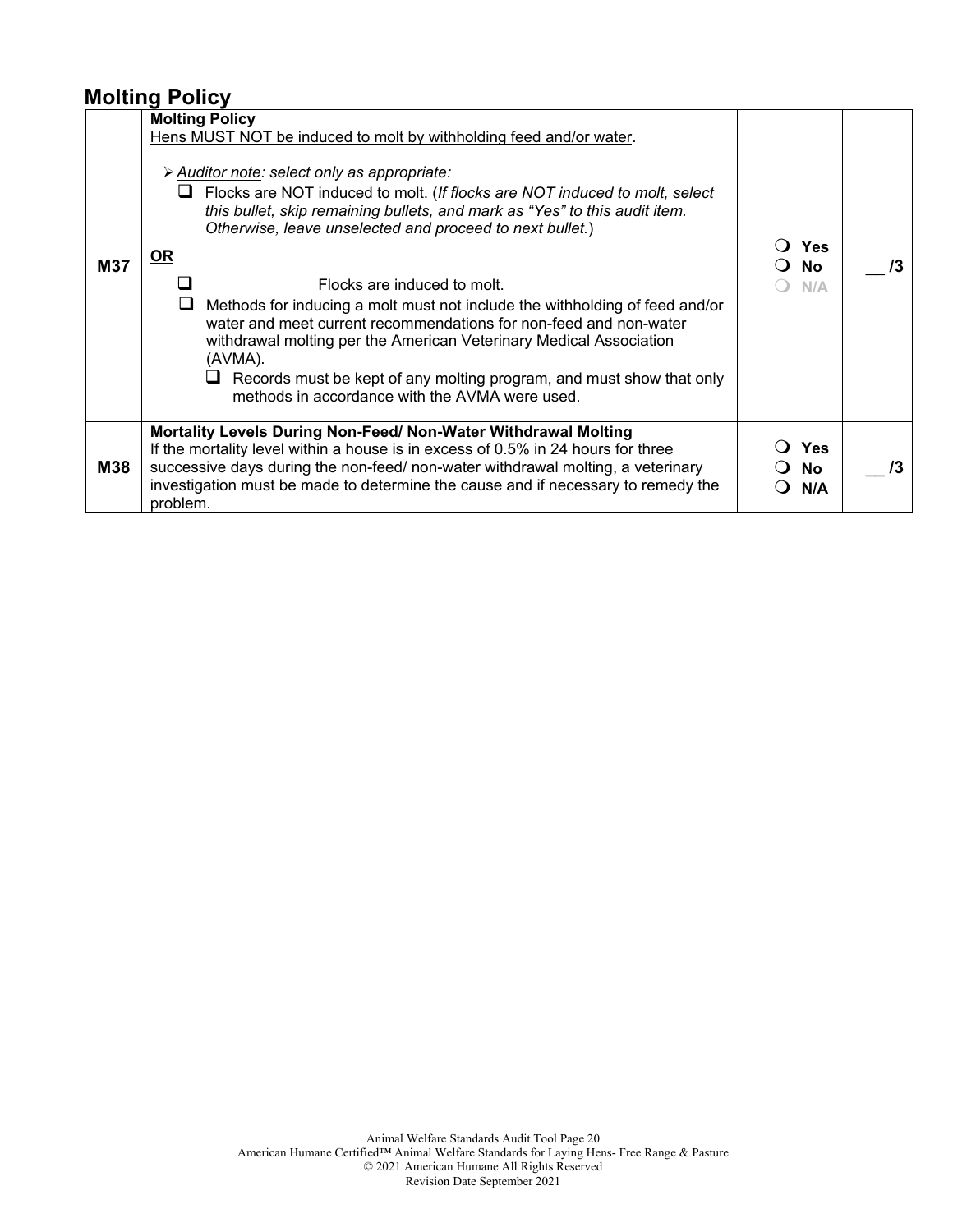#### **Backfilling Policy**

|     | Flocks must not be back-filled to replace mortalities without prior approval from the<br>American Humane Certified™ program.                                                                             |                    |    |
|-----|----------------------------------------------------------------------------------------------------------------------------------------------------------------------------------------------------------|--------------------|----|
|     | > Auditor note: select only as applicable:<br>Flocks have NOT been back-filled. (If flocks have NOT been back-filled as<br>confirmed by a review of records, select this bullet, skip remaining bullets, |                    |    |
| M39 | and mark as "Yes" to this audit item. Otherwise, leave unselected and<br>proceed to next bullet.)<br><b>OR</b>                                                                                           | Yes<br>- No<br>N/A | /3 |
|     | Flocks have been backfilled.                                                                                                                                                                             |                    |    |
|     | Documentation is available confirming that the specific instance of<br>⊔<br>back-filling was given approval by the American Humane Certified™<br>program.                                                |                    |    |
|     | Note: back-filling will only be considered for approval for extreme events such as a<br>natural disaster, disease, or other catastrophes.                                                                |                    |    |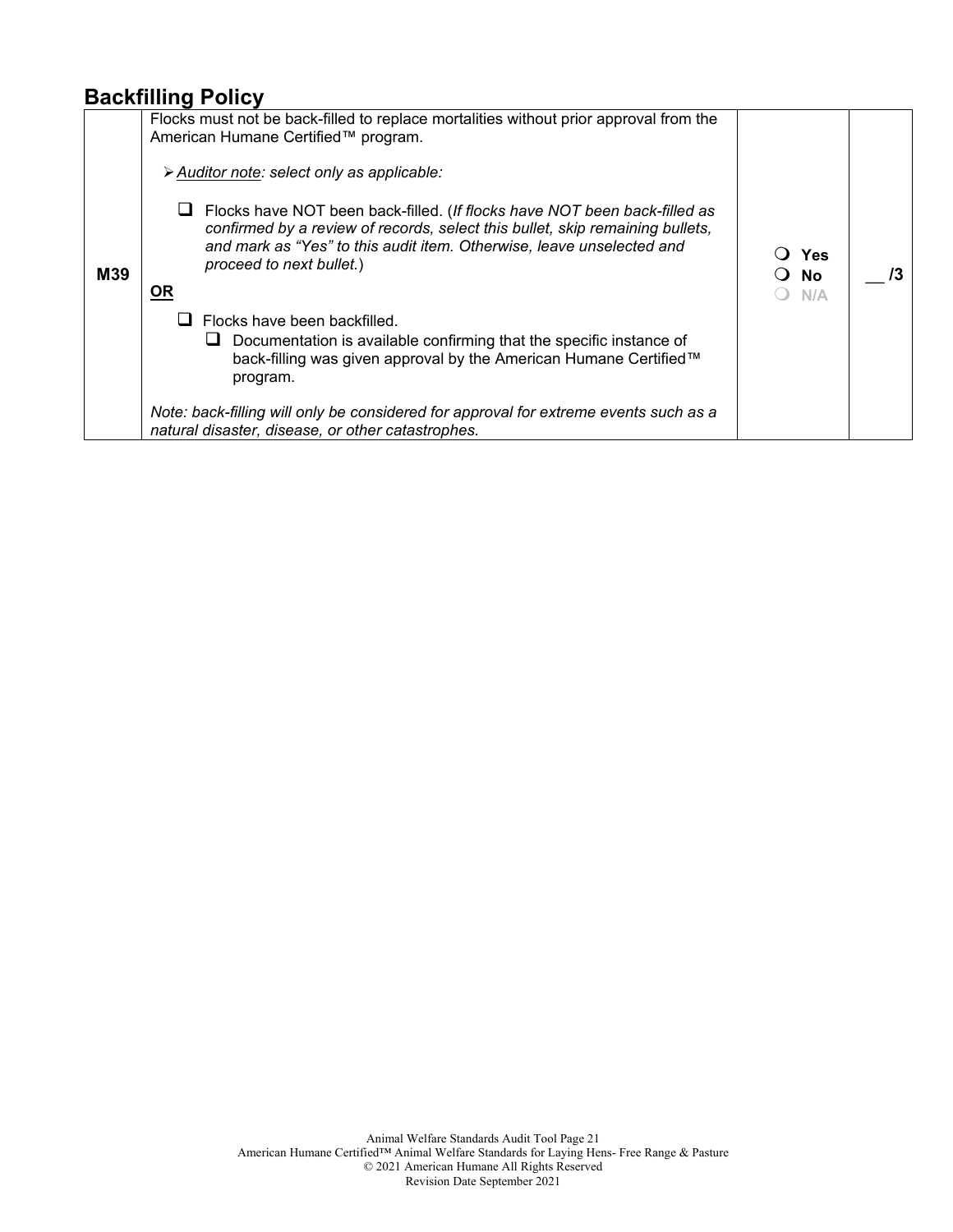### **Beak-Trimming Policy**

|     |      | Outbreaks of injurious feather-pecking and cannibalism are possible in cage free<br>systems, and this harmful behavior may quickly affect a considerable proportion of the<br>flock if not addressed.                                                                                                                 |                   |              |     |
|-----|------|-----------------------------------------------------------------------------------------------------------------------------------------------------------------------------------------------------------------------------------------------------------------------------------------------------------------------|-------------------|--------------|-----|
|     |      | For this reason, though the practice of beak-trimming/tipping is undesirable, it is<br>permitted to be performed only as a preemptive measure to mitigate the risks of<br>injurious feather-pecking and cannibalism if beaks are left intact.                                                                         |                   |              |     |
|     | ➤    | Auditor note: select only as applicable:<br>$\Box$ Beak-trimming/tipping is NOT performed routinely on the birds, either at the<br>hatchery, or on-site. (If true, select this bullet, skip the following bullets, and<br>mark "Yes" to this audit item. Otherwise, leave blank and proceed to the next<br>bullets.)  |                   |              |     |
|     | $OR$ |                                                                                                                                                                                                                                                                                                                       |                   |              |     |
|     | ⊔    | Beak-trimming/tipping is performed routinely on the birds. Where this is the<br>case, the producer must have a Beak-Trimming Policy that states:                                                                                                                                                                      |                   |              |     |
|     | ⊔    | Beak-trimming/ tipping may only be performed where there is a concern<br>about cannibalism. Beak-trimming/ tipping must not be performed to<br>prevent feed wastage.                                                                                                                                                  |                   |              |     |
|     | ⊔    | Where performed, the pullets' beaks should be tipped, i.e. blunted, where<br>possible. Otherwise, beak-trimming must remove no more than 1/3 of the<br>upper and lower beaks, as measured from the tip to the entrance to the<br>nostrils.                                                                            |                   |              |     |
|     | ⊔    | Pullets which have been recently trimmed/ tipped must be monitored to<br>help ensure that they are consuming adequate feed and that they are<br>able to use the waterers.                                                                                                                                             |                   |              |     |
| M40 | ❏    | Pullets which were recently trimmed/ tipped must not be exposed to other<br>high-stress procedures such as transport or vaccination. Note: it is<br>recommended that Vitamin K and C are added to the water before and after beak-<br>trimming, and that the hens are provided with additional feed 1 week following. | $\overline{O}$ No | O Yes<br>N/A | 125 |
|     | ٠    | (Select only if applicable) If pullets are sourced from a hatchery that<br>performs the beak-trimming/ tipping:                                                                                                                                                                                                       |                   |              |     |
|     |      | □<br>Beak-trimming/ tipping must be performed within the first 24<br>hours of life using infrared laser equipment; and                                                                                                                                                                                                |                   |              |     |
|     |      | ⊔<br>Documentation must be available from the hatchery confirming<br>that beak-trimming/ tipping was performed by trained personnel<br>using the proper equipment and per all requirements detailed in<br>this Beak-Trimming Policy.                                                                                  |                   |              |     |
|     |      | (Select only if applicable) If beak-trimming/ tipping performed on-site:<br>Beak-trimming/ tipping must be performed only by trained                                                                                                                                                                                  |                   |              |     |
|     |      | personnel using approved procedures and appropriate, well-<br>maintained equipment. Records must be kept of: the names of<br>the stockpersons who have undergone training for the correct<br>beak-trimming/ tipping procedures; the name of the trainer;                                                              |                   |              |     |
|     |      | confirmation that the trainees' competence in performing the<br>procedure was validated by the trainer, including proper<br>techniques and proper use of any equipment; and the date(s) that<br>the training occurred.                                                                                                |                   |              |     |
|     |      | ❏<br>Beak-trimming/ tipping must be performed no later than 10 days<br>of age by the use of a machine with a blade and cauterizer, to<br>minimize pain and stress.                                                                                                                                                    |                   |              |     |
|     | ⊔    | Beak-trimming on older birds, including 'touch-up' trimming, must not be<br>performed as a matter of course.                                                                                                                                                                                                          |                   |              |     |
|     |      | Note: The producer should take care when selecting birds to avoid genetic strains with<br>undesirable traits, particularly aggressiveness and a tendency to feather peck.                                                                                                                                             |                   |              |     |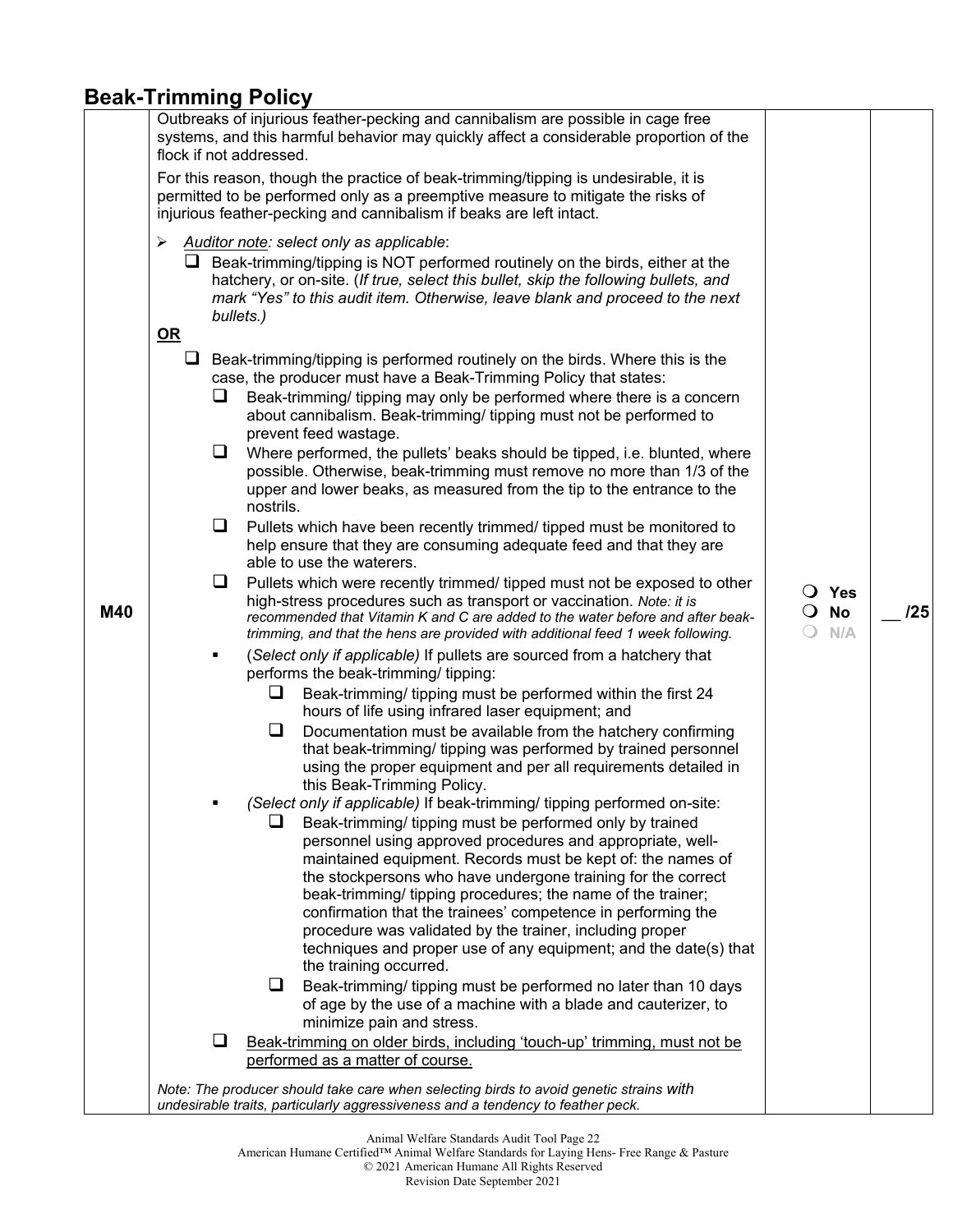| M41 | <b>Action Plans for Deterring Injurious Feather Pecking and Cannibalism</b><br>The producer must have action plans in place to discourage the spread of injurious<br>feather pecking and cannibalism. If outbreaks of injurious feather pecking and<br>cannibalism. do occur:<br>Methods to discourage the spread of injurious feather pecking and<br>⊔<br>cannibalism must be conducted without delay.<br>Artificial appliances (such as blinkers attached to the beak or nostrils, or<br>ப<br>contact lenses) designed to stop injurious feather pecking and cannibalism<br>must not be used.<br>The producer must notify the American Humane Certified™ program that<br>⊔<br>the problem exists and must explain the steps that the producer proposes<br>to take in order to mitigate the problem, and the producer must provide<br>regular updates to the American Humane Certified™ program regarding<br>the success of the mitigation.<br>Methods should include removing the offending birds if they are<br>ப<br>identifiable and segregating injured birds as first steps, followed by<br>reducing light levels and providing distractions/ enrichments to the birds<br>and/or providing additional perches or panels so that subordinate hens can<br>retreat.<br>If these measures still do not mitigate the problem, the producer must<br>$\sqcup$<br>contact the American Humane Certified™ program for additional<br>recommendations.<br>The American Humane Certified™ program will not consider beak-trimming of | ○ Yes<br>$\overline{O}$ No<br>N/A | /10 |
|-----|--------------------------------------------------------------------------------------------------------------------------------------------------------------------------------------------------------------------------------------------------------------------------------------------------------------------------------------------------------------------------------------------------------------------------------------------------------------------------------------------------------------------------------------------------------------------------------------------------------------------------------------------------------------------------------------------------------------------------------------------------------------------------------------------------------------------------------------------------------------------------------------------------------------------------------------------------------------------------------------------------------------------------------------------------------------------------------------------------------------------------------------------------------------------------------------------------------------------------------------------------------------------------------------------------------------------------------------------------------------------------------------------------------------------------------------------------------------------------------------------------------------------------------|-----------------------------------|-----|
|     |                                                                                                                                                                                                                                                                                                                                                                                                                                                                                                                                                                                                                                                                                                                                                                                                                                                                                                                                                                                                                                                                                                                                                                                                                                                                                                                                                                                                                                                                                                                                |                                   |     |
|     | older birds except as a method of last resort if other measures fail.                                                                                                                                                                                                                                                                                                                                                                                                                                                                                                                                                                                                                                                                                                                                                                                                                                                                                                                                                                                                                                                                                                                                                                                                                                                                                                                                                                                                                                                          |                                   |     |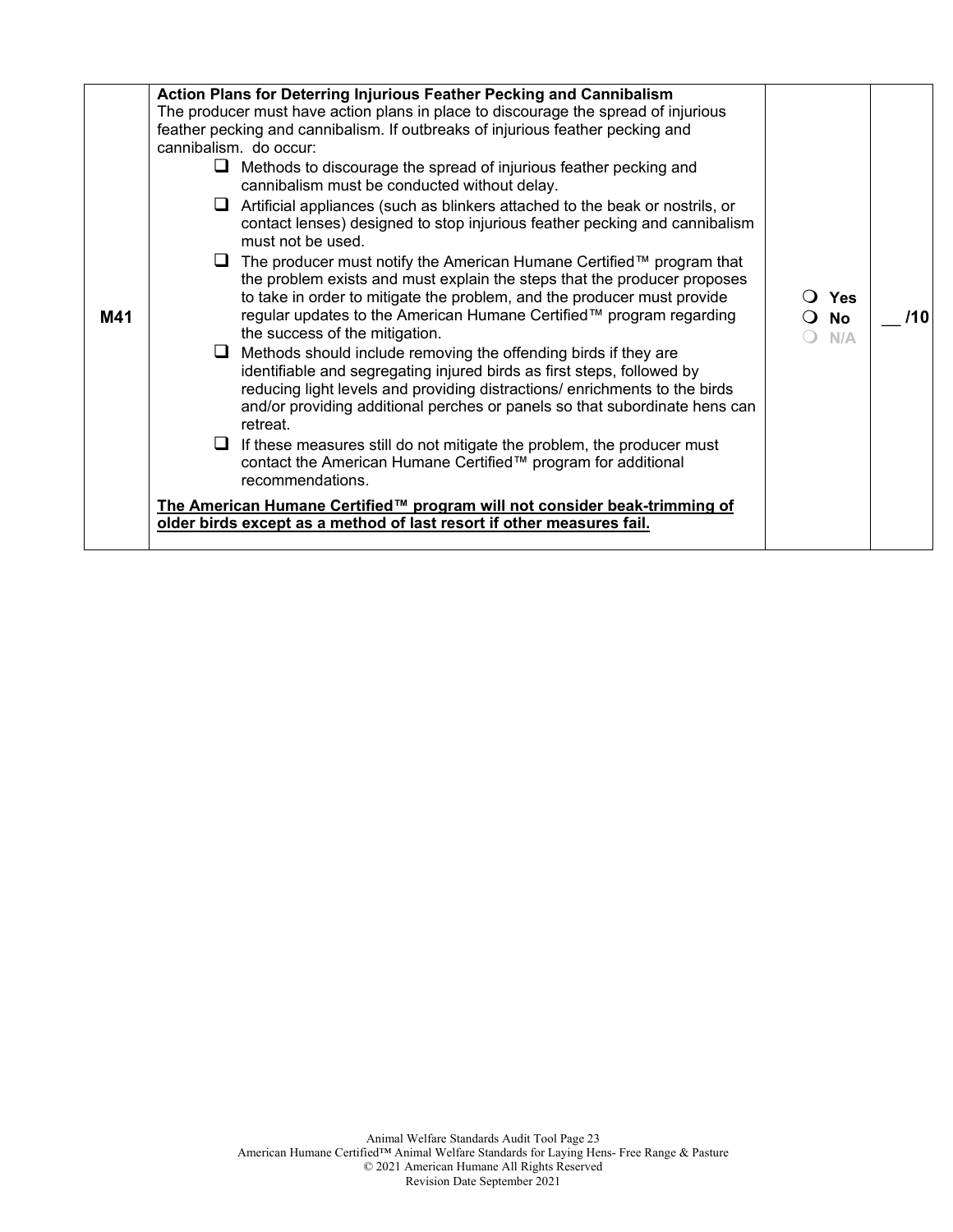#### **Euthanasia Policy**

|     |        | The Euthanasia Policy includes provisions for routine euthanasia (culls), end-of-flock euthanasia,<br>and emergency euthanasia (including mass disposal during disease outbreaks such as for highly<br>pathogenic Avian Influenza). Euthanasia and disposal of carcasses must be consistent with<br>applicable local, state, and federal regulations.                                                       |                  |     |
|-----|--------|-------------------------------------------------------------------------------------------------------------------------------------------------------------------------------------------------------------------------------------------------------------------------------------------------------------------------------------------------------------------------------------------------------------|------------------|-----|
|     |        | A Euthanasia Policy must be available that includes provisions for humane and timely, routine<br>and emergency, euthanasia. This policy must include:                                                                                                                                                                                                                                                       |                  |     |
|     | u.     | Only properly trained farm personnel or the flock veterinarian are to perform euthanasia.                                                                                                                                                                                                                                                                                                                   |                  |     |
|     | $\Box$ | Training records that identify: the names of the stockpersons who have undergone<br>training; the name of the trainer; the specific method(s) of euthanasia covered in the<br>training; confirmation that the trainees' competence in performing the procedure was<br>validated by the trainer, including proper techniques and proper use of any equipment;<br>and the date(s) that the training occurred. |                  |     |
|     | ⊔      | Procedures stating that:                                                                                                                                                                                                                                                                                                                                                                                    |                  |     |
|     |        | $\Box$ If there is any doubt as to whether euthanasia is required: the veterinarian or<br>properly trained personnel must be called at an early stage to advise whether<br>treatment is possible; OR                                                                                                                                                                                                        |                  |     |
|     |        | ⊔<br>If the veterinarian or properly trained personnel determine that an animal is in<br>severe, uncontrollable pain or is unable to move on its own accord, then the<br>animal must be promptly and humanely euthanized to prevent further suffering.                                                                                                                                                      |                  |     |
|     | ⊔      | For euthanasia methods requiring equipment: records showing that equipment has<br>been maintained per the manufacturer's recommendations and that it is required to be<br>stored securely, protected, and kept clean.                                                                                                                                                                                       |                  |     |
|     | u.     | The approved methods of euthanasia that are to be used for each age group of birds<br>and under what circumstances, i.e. for routine culling or for emergency euthanasia for<br>flocks. These methods must be performed promptly to prevent further suffering and<br>must comply with the latest edition of the American Veterinary Medical Association's<br>AVMA Guidelines for the Euthanasia of Animals. | $\bigcirc$ Yes   |     |
| M42 | $\Box$ | The farm performs one or more of the following approved methods of on-farm<br>euthanasia (select as appropriate):                                                                                                                                                                                                                                                                                           | <b>No</b><br>N/A | /50 |
|     |        | Cervical dislocation, to be used in an emergency or for euthanizing a very small<br>number of birds. Cervical dislocation involves stretching the neck to dislocate the<br>first vertebrae in the neck from the skull and cause extensive damage to the<br>major blood vessels. Use of equipment that crushes the neck rather than<br>dislocates the spine, such as pliers, is never acceptable practice.   |                  |     |
|     |        | $\Box$ Electrical stunning, immediately followed by neck cutting.                                                                                                                                                                                                                                                                                                                                           |                  |     |
|     |        | $\Box$ Appropriately sized captive bolt euthanasia.                                                                                                                                                                                                                                                                                                                                                         |                  |     |
|     |        | u<br>Carbon dioxide, or other approved gas/ gas mixture, delivered in an appropriate<br>container at acceptable concentrations.                                                                                                                                                                                                                                                                             |                  |     |
|     |        | u<br>Any other method approved by the latest edition of the AVMA Guidelines for<br>the Euthanasia of Animals.                                                                                                                                                                                                                                                                                               |                  |     |
|     |        | Procedures stating that the persons performing euthanasia must verify that each bird<br>has been properly euthanized. If necessary, the same method or an alternate method<br>must be performed immediately to help ensure that the bird does not suffer.                                                                                                                                                   |                  |     |
|     |        | $\Box$ For other than routine culls, logs stating the reason for euthanasia, the date, the<br>competent personnel performing the euthanasia, the numbers of birds euthanized, and<br>the procedure used.                                                                                                                                                                                                    |                  |     |
|     | ⊔      | Routine, on-farm disposal of flocks at the end of the production cycle must meet the<br>requirements of this section. See "End-of-Flock Disposition" section.                                                                                                                                                                                                                                               |                  |     |
|     |        | $\Box$ Procedures for the proper disposal of carcasses, and records of the name of the outlet<br>through which all such carcasses are disposed, unless carcasses are disposed of on-<br>farm, in which case records are kept of the disposal method. Disposal must meet all<br>state, local, and/or federal regulations.                                                                                    |                  |     |
|     |        | <u>Nothing stated here is intended to discourage the prompt diagnosis and appropriate</u><br>treatment of any ill or injured bird.                                                                                                                                                                                                                                                                          |                  |     |
|     |        |                                                                                                                                                                                                                                                                                                                                                                                                             |                  |     |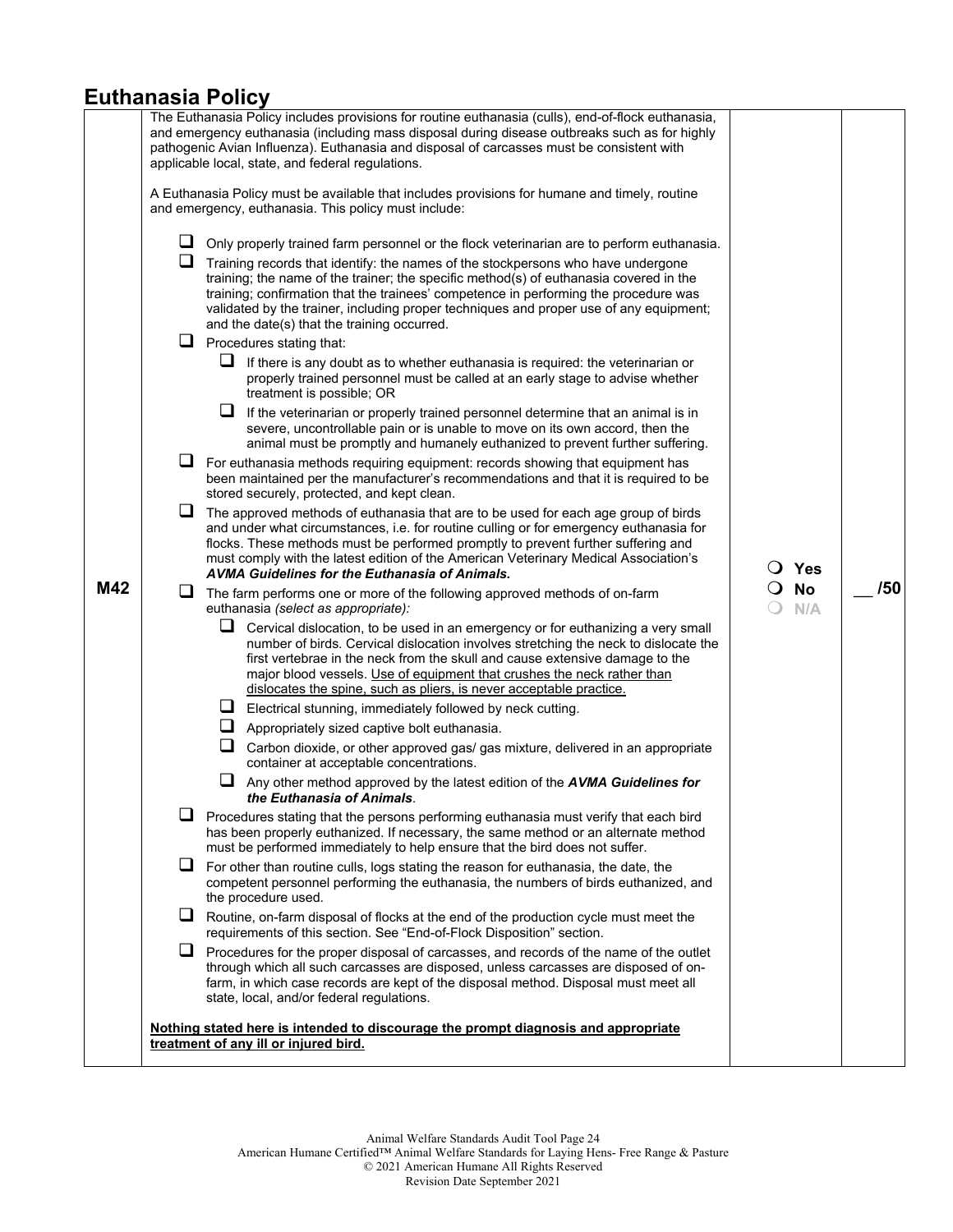## **On-Farm/ Feed & Water**

*Hens must be free from unnecessary hunger, thirst and malnutrition by being provided with a wholesome diet and continuous access to fresh water and a diet that maintains full health and promotes a positive state of well-being. Feed and water must be distributed in such a way that the hens can eat and drink without undue competition.* 

## **Feed**

|                 |                                                                                                                                                                                                                                                                                                                                                                                                                                                                                                                                                                                                                                                                                                                                                                                                                                                | <b>Selection</b>                               | <b>Score</b> |
|-----------------|------------------------------------------------------------------------------------------------------------------------------------------------------------------------------------------------------------------------------------------------------------------------------------------------------------------------------------------------------------------------------------------------------------------------------------------------------------------------------------------------------------------------------------------------------------------------------------------------------------------------------------------------------------------------------------------------------------------------------------------------------------------------------------------------------------------------------------------------|------------------------------------------------|--------------|
| FW1             | <b>Feed Access &amp; Feed Space</b><br>The hens must be fed a wholesome diet which is fed to them in sufficient<br>quantity to maintain them in good health and to satisfy their nutritional<br>needs. The hens must have unrestricted, daily access to feed, except prior<br>to end-of-flock disposition or as required by the flock veterinarian.<br>Within the house/ shelter and per each hen, there must be a minimum of:<br>⊔<br>(select only as applicable)<br>$\Box$ 1.5 linear inches of feed trough when double-sided straight troughs<br>are used; and/or<br>3.0 linear inches of feed trough when only one side of trough is<br>u<br>accessible; and/or<br>1.5 perimeter inches of circular feeder space when round pans are<br>⊔<br>used.<br>Auditor note:<br>Calculated linear inches per bird<br>(e.g. "1.51 inches DS trough") | $\overline{O}$ Yes<br><b>No</b><br>0<br>N/A    | /50          |
| FW <sub>2</sub> | Feed must be fresh and not left in a contaminated (i.e. moldy, wet, soiled with<br>rodent feces, etc.) or stale condition.                                                                                                                                                                                                                                                                                                                                                                                                                                                                                                                                                                                                                                                                                                                     | $\bigcirc$ Yes<br><b>No</b><br>$\Omega$<br>N/A | $\sqrt{3}$   |
| FW <sub>3</sub> | <b>Even Distribution of Feed</b><br>Within the indoor house/ shelter, the hens must not have to travel more than 26<br>feet to reach feed.<br>Note: Feed must be distributed evenly throughout the indoor house/ shelter to<br>minimize competition among birds. Particular attention must be given to the<br>provision of feed in areas frequented by subordinate hens.                                                                                                                                                                                                                                                                                                                                                                                                                                                                       | Yes<br><b>No</b><br>N/A                        | /3           |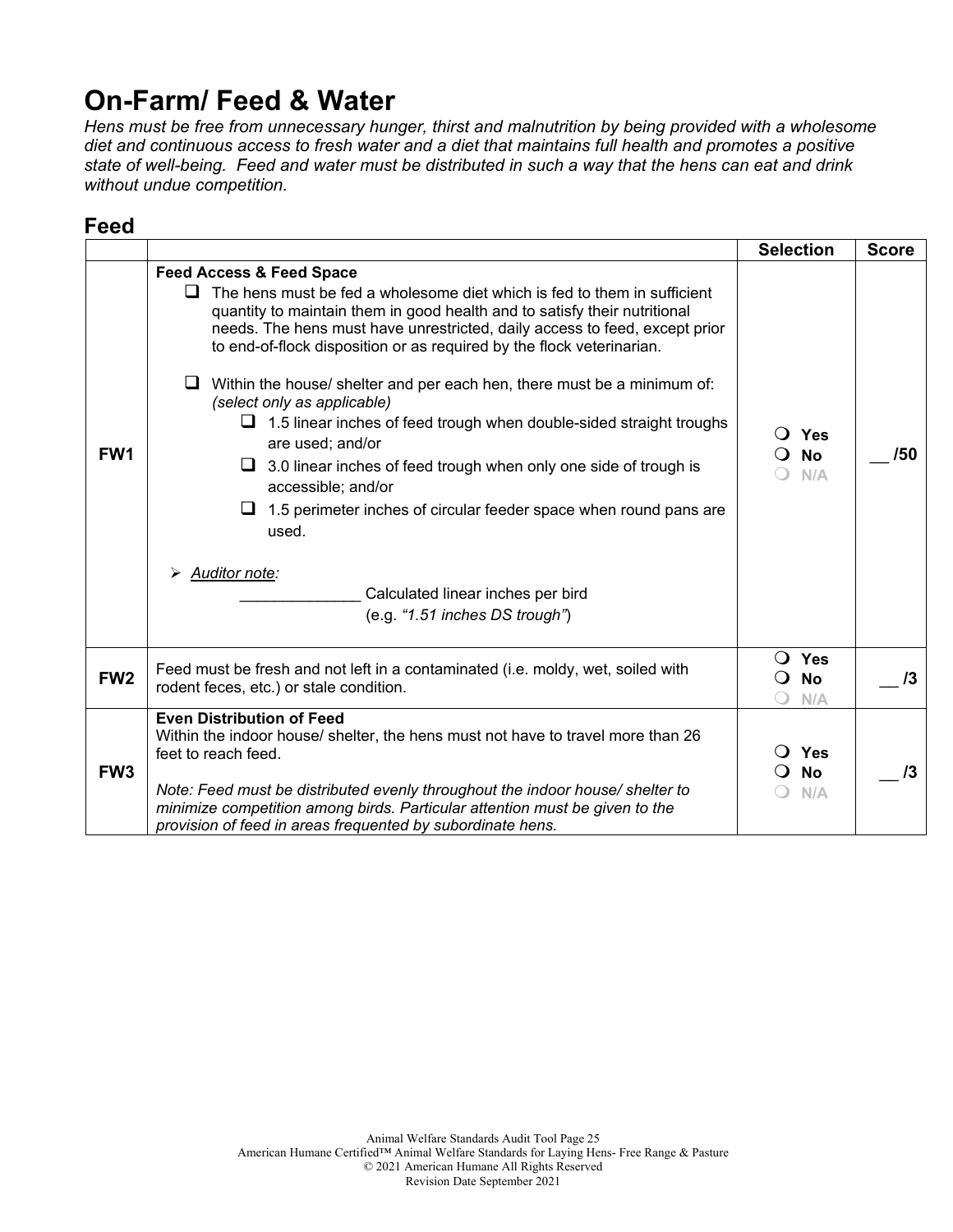#### **Water**

|                 | <b>Water Access &amp; Waterers</b>                                                                                                                                                                                                                                                                                                                                                                                                                                                                                                                                                                                                                                                     |                                                 |     |
|-----------------|----------------------------------------------------------------------------------------------------------------------------------------------------------------------------------------------------------------------------------------------------------------------------------------------------------------------------------------------------------------------------------------------------------------------------------------------------------------------------------------------------------------------------------------------------------------------------------------------------------------------------------------------------------------------------------------|-------------------------------------------------|-----|
|                 | $\Box$ The hens must have continuous access to an adequate supply of clean,<br>fresh drinking water at all times.                                                                                                                                                                                                                                                                                                                                                                                                                                                                                                                                                                      |                                                 |     |
| FW4             | $\Box$ Waterers in the indoor house/ shelter must be provided at the following<br>minimum rates:<br>(select only as applicable)<br>$\Box$ 1 nipple per every 10 hens <i>(i.e. no more than 10 hens per nipple</i> );<br>and/ or<br>$\Box$ 0.5 inches of trough space per hen when both sides of the trough<br>are accessible; and/ or<br>$\Box$ 1.0 inches of trough space per hen when only one side of the<br>trough is accessible; and/ or<br>$\Box$ 0.4 perimeter inches of space per hen when round drinkers are<br>used, OR per manufacturer's specification for bell-type drinkers.<br>> Auditor note:<br>Calculated indoor waterer per bird<br>(e.g. "1 nipple per 9.8 birds") | $\overline{O}$ Yes<br>$\overline{O}$ No<br>N/A  | /50 |
|                 | $\Box$ Waterers must be placed at optimum height (per manufacturer's<br>guidelines) for the size and age of the birds and must be of an appropriate<br>design.                                                                                                                                                                                                                                                                                                                                                                                                                                                                                                                         |                                                 |     |
|                 | $\Box$ At the time of the audit, no more than 10% of waterers may be inoperable.                                                                                                                                                                                                                                                                                                                                                                                                                                                                                                                                                                                                       |                                                 |     |
|                 | Note: Where new drinking systems are being installed, no open water systems are<br>to be used that allow water spillage and soaking of litter.                                                                                                                                                                                                                                                                                                                                                                                                                                                                                                                                         |                                                 |     |
|                 | Note: Water is also required in exterior range or pasture. See E29.                                                                                                                                                                                                                                                                                                                                                                                                                                                                                                                                                                                                                    |                                                 |     |
| FW <sub>5</sub> | <b>Emergency Water Supply</b><br>On-site provisions must be in place to provide clean, fresh water for a period of at<br>least 24 hours during a shut off or failure of the main water supply, including<br>freezing conditions.                                                                                                                                                                                                                                                                                                                                                                                                                                                       | O Yes<br>$\overline{O}$ No<br>N/A<br>$\bigcirc$ | /10 |
|                 | <b>Even Distribution of Water</b>                                                                                                                                                                                                                                                                                                                                                                                                                                                                                                                                                                                                                                                      |                                                 |     |
| FW <sub>6</sub> | Within the indoor house/ shelter, the hens must not have to travel more than 26<br>feet to access a drinking point.                                                                                                                                                                                                                                                                                                                                                                                                                                                                                                                                                                    | O Yes<br><b>No</b><br>$\Omega$                  | 13  |
|                 | The distribution of nipple or drinker lines and spacing of lines and bell drinkers<br>throughout the indoor house/ shelter must follow a regular, uniformly distributed<br>pattern to help ensure that all birds have access. Particular attention must be given<br>to the provision of water in areas frequented by subordinate hens.                                                                                                                                                                                                                                                                                                                                                 | N/A<br>$\bigcirc$                               |     |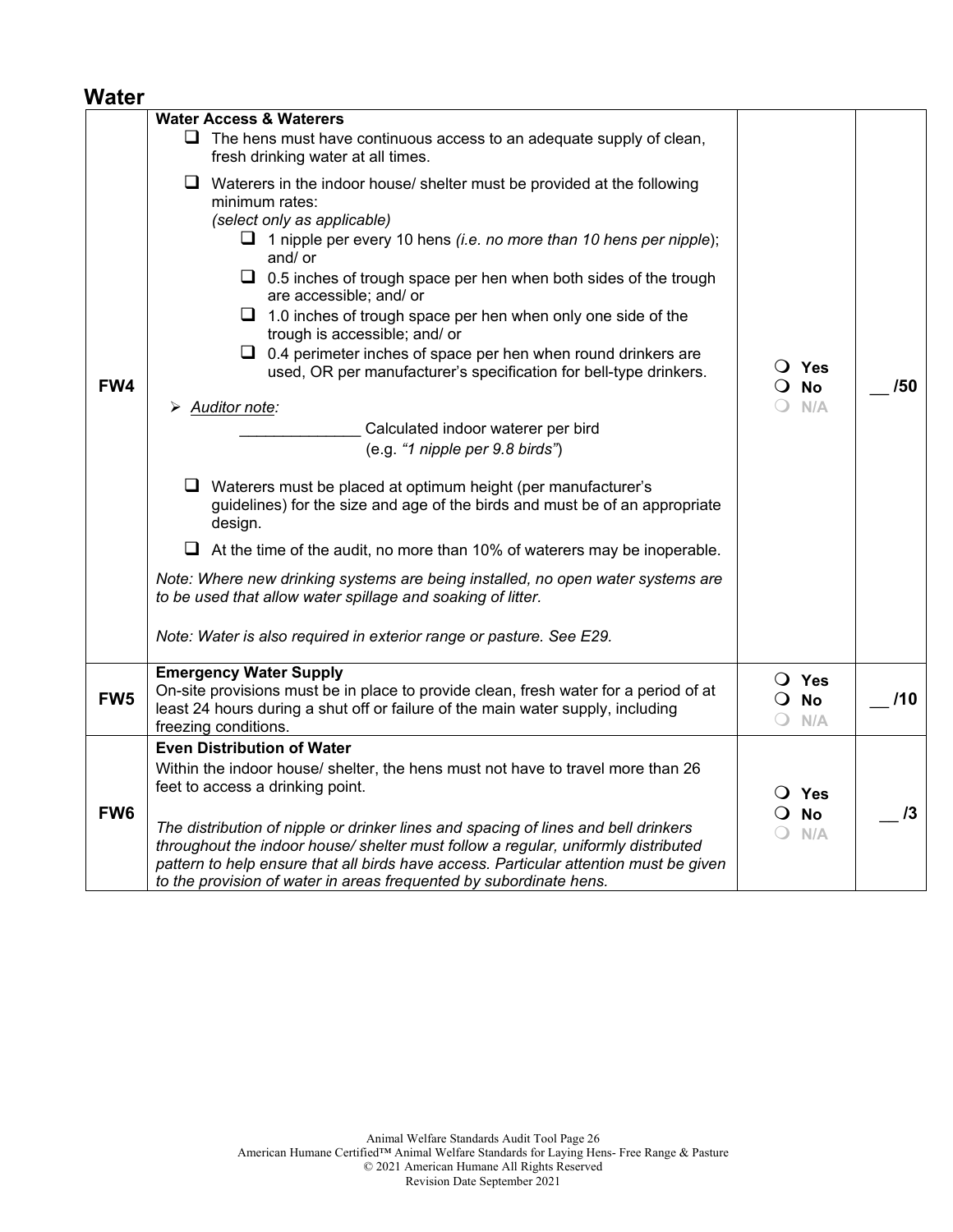## **On-Farm/ Environment**

*The environment must take into account their welfare needs and provide the best husbandry approaches; meet all governmental regulations; be designed to help protect them from unnecessary physical and thermal discomfort, fear, and distress; and allow them to perform their natural behaviors. All equipment and fixtures must be selected, installed, and maintained to optimize the well-being of the flock. The hens must be protected from unnecessary pain, injury, and disease and their environment must be conducive to good health.*

### **Buildings**

| E1             | A written or electronic copy of the current American Humane Certified™ Animal<br>Welfare Standards for Laying Hens- Free Range & Pasture must be available<br>on-site as a reference for all stock-keepers/ workers in the facility.                                                                                                                                                                                                                                                                                                                                                                                                                                                                                                                                                                                                                                                                                                                                                                                                                                                                  | $\bigcirc$             | $\bigcirc$ Yes<br>$\overline{O}$ No<br>N/A | 13  |
|----------------|-------------------------------------------------------------------------------------------------------------------------------------------------------------------------------------------------------------------------------------------------------------------------------------------------------------------------------------------------------------------------------------------------------------------------------------------------------------------------------------------------------------------------------------------------------------------------------------------------------------------------------------------------------------------------------------------------------------------------------------------------------------------------------------------------------------------------------------------------------------------------------------------------------------------------------------------------------------------------------------------------------------------------------------------------------------------------------------------------------|------------------------|--------------------------------------------|-----|
| E2             | Auditor Evaluation of Biosecurity, Structural/ Access<br>Structural biosecurity must be evaluated by the auditor onsite:<br>Physical methods for the deterrence of pests, predators, and wild animals<br>must be in place. (May include elements such as: perimeter fencing,<br>overhead netting in yards, screening of drains/vents/ openings, etc.); and<br>Physical methods/controls for approved visitors and the deterrence of<br>unapproved visitors must be in place, including:<br>$\Box$ Signs posted at the farm and/or house entrances that provide<br>instructions and information for farm personnel and approved visitors<br>regarding biosecurity procedures;<br>$\Box$ Property gates and/or secured houses and/or other physical methods to<br>restrict entry; and<br>$\Box$ Logging of all approved visitors. Non-farm personnel are not permitted<br>on the site except by approval from farm managers, and unless<br>appropriate precautions have been taken, including compliance with the<br>company policy on 'downtime', i.e. time away from contact with non-<br>farm birds. | $\left( \quad \right)$ | $\bigcirc$ Yes<br>$\bigcirc$ No<br>N/A     | 110 |
| E <sub>3</sub> | <b>Auditor Evaluation of Biosecurity, Operational</b><br>Operational biosecurity must be evaluated by the auditor onsite:<br>The vegetation adjacent to surrounding buildings in outdoor areas must be<br>in a short and tidy condition within at least 24" from the house;<br>The outdoor areas immediately surrounding the free range or pasture must<br>not have excessive vegetation, debris piles, etc. that may provide shelter to<br>pests, predators, and wild birds;<br>Pest control methods such as baiting and trapping must be in place and<br>functional;<br>Bulk feed and emergency water sources must be covered and protected,<br>u<br>and other potential attractants of pests, rodents, mold, etc. must be<br>removed (i.e. open trash cans with food waste or other items not necessary<br>to the operation of the house); and<br>Protective clothing, foot baths, and/or shower facilities for workers and<br>approved visitors must be provided, where appropriate.                                                                                                              | $\Omega$<br>∩          | $\overline{O}$ Yes<br><b>No</b><br>N/A     | 110 |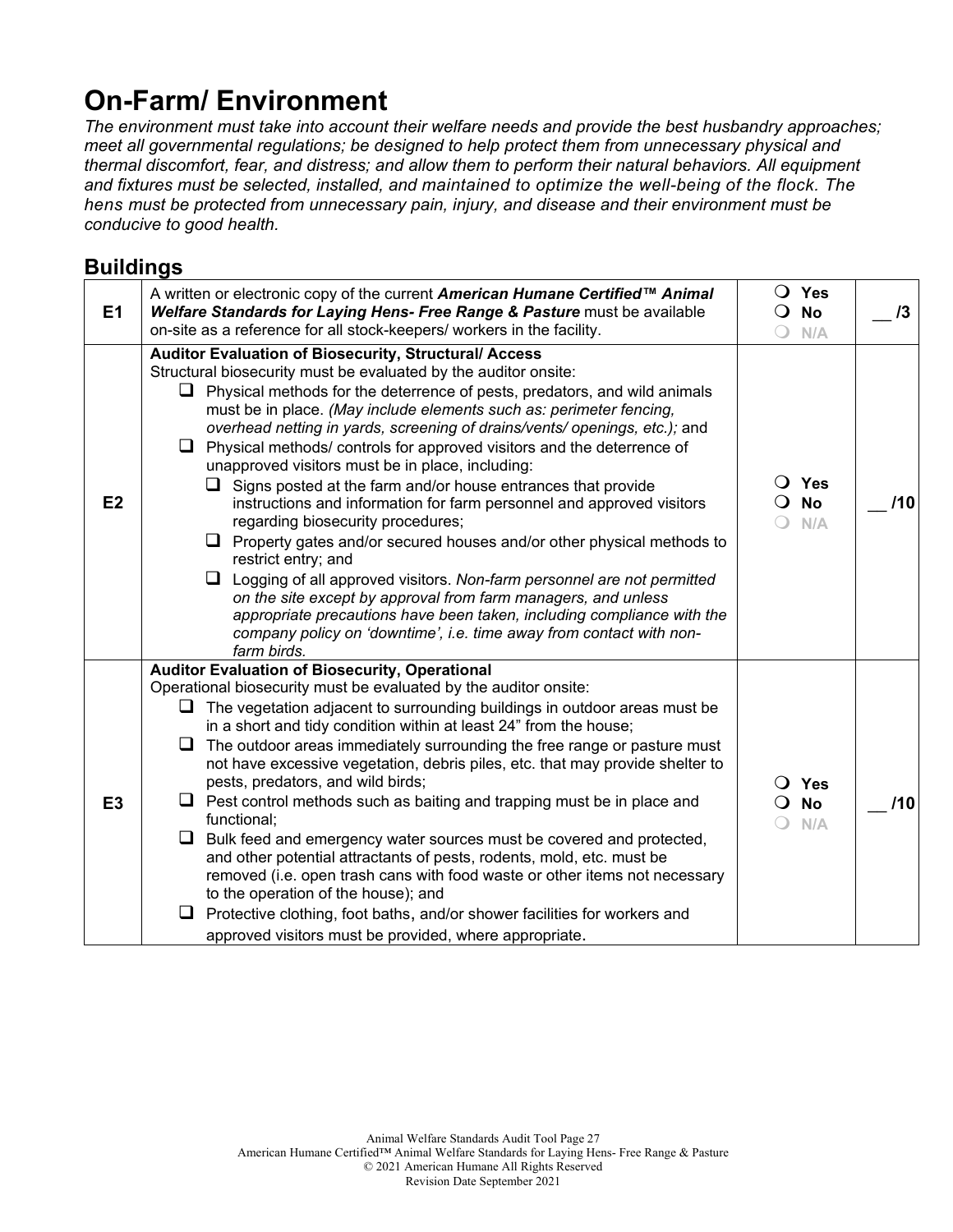| <b>E4</b>       | <b>Emergency Contact Information (or Emergency Response Plan)</b><br>Emergency Contact Information or the Emergency Response Plan must be posted<br>at the entrances to all houses or at an on-site central location, with the exception<br>that emergency information may be posted at a central office or the main office if<br>the office is located on the same site as the facility. This must include:<br>$\Box$ Emergency information and numbers, i.e. relevant information for the<br>responders about the site as needed, contact number for fire department,<br>local utilities, etc.;<br>$\Box$ Procedures to help ensure that responsible individuals (and alternates, if<br>necessary) can be notified. This should include primary and alternate<br>contact numbers for these individual(s) responsible for reacting to<br>emergencies, i.e. farm workers/ managers, family members, and/or owner<br>as appropriate. Note: it is recommended to provide contact numbers for at<br>least three responsible workers and/or family members when possible, and<br>a predefined calling schedule to help ensure that all responsible parties may<br>be contacted if necessary; and<br>$\Box$ Contingency plans and precautions to cope with emergencies in order to<br>safeguard the welfare of the animals, and the procedures to be followed by<br>those discovering an emergency such as fire, floods, storms or other<br>severe weather, interruption of power or water, etc.<br>Auditor note: If the house is located on the same property as the main<br>office, Emergency Contact Information or the Emergency Response Plan<br>may be posted at the main office instead of the house. See M7. | $\overline{O}$ Yes<br>$\overline{O}$ No<br>$Q$ N/A              | 110        |
|-----------------|-----------------------------------------------------------------------------------------------------------------------------------------------------------------------------------------------------------------------------------------------------------------------------------------------------------------------------------------------------------------------------------------------------------------------------------------------------------------------------------------------------------------------------------------------------------------------------------------------------------------------------------------------------------------------------------------------------------------------------------------------------------------------------------------------------------------------------------------------------------------------------------------------------------------------------------------------------------------------------------------------------------------------------------------------------------------------------------------------------------------------------------------------------------------------------------------------------------------------------------------------------------------------------------------------------------------------------------------------------------------------------------------------------------------------------------------------------------------------------------------------------------------------------------------------------------------------------------------------------------------------------------------------------------------------------------------------------------------|-----------------------------------------------------------------|------------|
| E <sub>5</sub>  | The physical environment must take into consideration the safety of the hens,<br>including but not limited to:<br>$\Box$ There must be no sharp edges, projections, protrusions, damaged<br>partitions, etc. that are likely to cause injury or distress to the birds.                                                                                                                                                                                                                                                                                                                                                                                                                                                                                                                                                                                                                                                                                                                                                                                                                                                                                                                                                                                                                                                                                                                                                                                                                                                                                                                                                                                                                                          | O Yes<br>$\overline{O}$ No<br>$\bigcirc$<br>N/A                 | 13         |
| E <sub>6</sub>  | Electrical equipment must be:<br>$\Box$ inaccessible to the birds;<br>$\Box$ well-insulated and properly grounded; and<br>$\Box$ safeguarded from rodents.                                                                                                                                                                                                                                                                                                                                                                                                                                                                                                                                                                                                                                                                                                                                                                                                                                                                                                                                                                                                                                                                                                                                                                                                                                                                                                                                                                                                                                                                                                                                                      | $\bigcirc$ Yes<br>No<br>$\mathbf{O}$<br>$\bigcirc$<br>N/A       | 13         |
| E7              | With the exception of insecticidal preservatives, the birds must not into contact with<br>paints, wood preservatives, disinfectants, or other toxins.                                                                                                                                                                                                                                                                                                                                                                                                                                                                                                                                                                                                                                                                                                                                                                                                                                                                                                                                                                                                                                                                                                                                                                                                                                                                                                                                                                                                                                                                                                                                                           | $\bigcirc$ Yes<br>$\bigcirc$ No<br>N/A                          | 13         |
| E <sub>8</sub>  | Where used, euthanasia equipment must show no obvious signs of neglect, i.e.<br>rust, dirt and grime, and must be stored in a secure location protected from the<br>elements.                                                                                                                                                                                                                                                                                                                                                                                                                                                                                                                                                                                                                                                                                                                                                                                                                                                                                                                                                                                                                                                                                                                                                                                                                                                                                                                                                                                                                                                                                                                                   | O Yes<br>No<br>$\mathbf{O}$<br>$\mathsf{O}$<br>N/A              | 13         |
| E <sub>9</sub>  | Housing and equipment must be designed so that the hens can be readily<br>inspected during daily observations.                                                                                                                                                                                                                                                                                                                                                                                                                                                                                                                                                                                                                                                                                                                                                                                                                                                                                                                                                                                                                                                                                                                                                                                                                                                                                                                                                                                                                                                                                                                                                                                                  | Yes<br>$\mathbf{O}$<br><b>No</b><br>$\mathbf{O}$<br>N/A         | $\sqrt{3}$ |
| E <sub>10</sub> | $\Box$ The house/ shelter design must allow effective cleaning to prevent the<br>significant buildup of parasites and other pathogens.<br>Internal walls must be smooth, and constructed of a durable material<br>u.<br>capable of withstanding cleanout procedures.                                                                                                                                                                                                                                                                                                                                                                                                                                                                                                                                                                                                                                                                                                                                                                                                                                                                                                                                                                                                                                                                                                                                                                                                                                                                                                                                                                                                                                            | $\overline{O}$ Yes<br><b>No</b><br>$\circ$<br>N/A<br>$\bigcirc$ | 13         |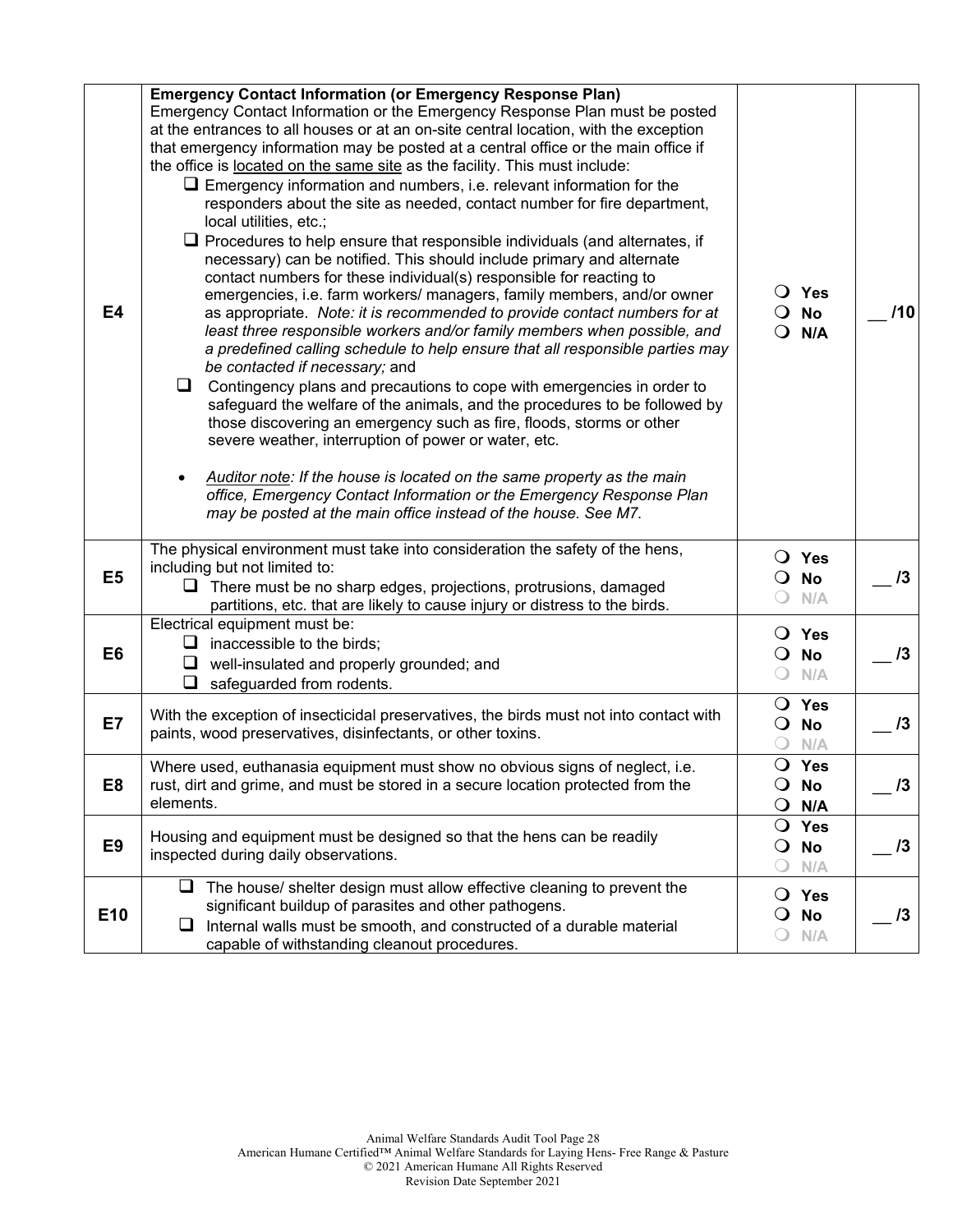### **Auxiliary Power & Alarm Systems**

| E <sub>11</sub> | <b>Auditor Evaluation of Auxiliary Power Supply</b><br>An auxiliary power supply, such as a standby generator, must be available and<br>functional.<br>Auditor note: An auxiliary power supply is not required at sites that rely on<br>manually operated equipment. Otherwise, a stockperson must demonstrate<br>to the auditor that the auxiliary power supply is available and functional. | Yes<br>$\bigcirc$ No<br>O N/A          |  |
|-----------------|-----------------------------------------------------------------------------------------------------------------------------------------------------------------------------------------------------------------------------------------------------------------------------------------------------------------------------------------------------------------------------------------------|----------------------------------------|--|
| E <sub>12</sub> | <b>Alarm Systems</b><br>For controlled environment houses, alarm systems (audible & remote) must be<br>installed, functional, and operate even if the principal electricity has failed.<br>Auditor note: For controlled environment houses, a stockperson must<br>demonstrate that the alarm systems are available and functional.                                                            | Yes<br>$\bigcirc$ No<br>$\bigcirc$ N/A |  |

## **Thermal Environment & Ventilation**

|                 | The hens must be maintained in a thermally comfortable environment at all times.                                                                                                                                                                                                      |                | $\bigcirc$ Yes            |     |
|-----------------|---------------------------------------------------------------------------------------------------------------------------------------------------------------------------------------------------------------------------------------------------------------------------------------|----------------|---------------------------|-----|
| E <sub>13</sub> | Auditor note: The hens must not show signs of being too cold or too hot.                                                                                                                                                                                                              | $\Omega$       | <b>No</b><br>N/A          | /10 |
|                 | <b>Automatic Ventilation Systems</b>                                                                                                                                                                                                                                                  |                |                           |     |
|                 | Where automatic ventilation systems are provided, there must be:                                                                                                                                                                                                                      |                |                           |     |
| E14             | An alarm that will give adequate warning of the failure of that system to<br>function properly. The alarm must operate even if the principle electricity<br>supply to it has failed.                                                                                                  | $\blacksquare$ | ○ Yes<br><b>No</b>        | /3  |
|                 | $\Box$ Additional equipment or means of ventilation (whether automatic or not)<br>which, in the event of such a failure of the ventilation system, will provide<br>adequate ventilation so as to prevent the birds from suffering unnecessary<br>distress as a result of the failure. |                | N/A                       |     |
|                 | <b>Side Curtains</b>                                                                                                                                                                                                                                                                  |                |                           |     |
|                 | (Select as applicable)<br>If automatic side curtains are installed, these must open automatically in<br>⊔                                                                                                                                                                             |                | $\bigcirc$ Yes            |     |
| E <sub>15</sub> | the event of power failure or high temperature, with record of doing so.<br>Automatic side curtains must be functional and tested.                                                                                                                                                    | ે કે           | <b>No</b><br>N/A          | /3  |
|                 | If manual side curtains are installed, the SOPs must require the side<br>curtains to be opened manually in the event of an emergency condition<br>(high temperature, etc.)                                                                                                            |                |                           |     |
|                 | <b>Auditor Measurements of Ammonia Levels</b>                                                                                                                                                                                                                                         |                |                           |     |
|                 | Ammonia levels, measured by the auditor at the height of the hens at multiple<br>locations in the indoor house/ fixed shelter, must ideally be 10 parts per million and                                                                                                               |                |                           |     |
|                 | must not exceed 25 parts per million.                                                                                                                                                                                                                                                 |                |                           |     |
| E16             | Auditor note: Measure ammonia levels at the height of the hens at a<br>u<br>minimum of 5 random locations in the indoor house/fixed shelter. No<br>location may exceed 25 ppm.                                                                                                        | ∩.             | ○ Yes<br><b>No</b><br>N/A | /25 |
|                 | Measured maximum ammonia in PPM (must be $\leq$ 25 ppm)<br>Average house ammonia in PPM                                                                                                                                                                                               |                |                           |     |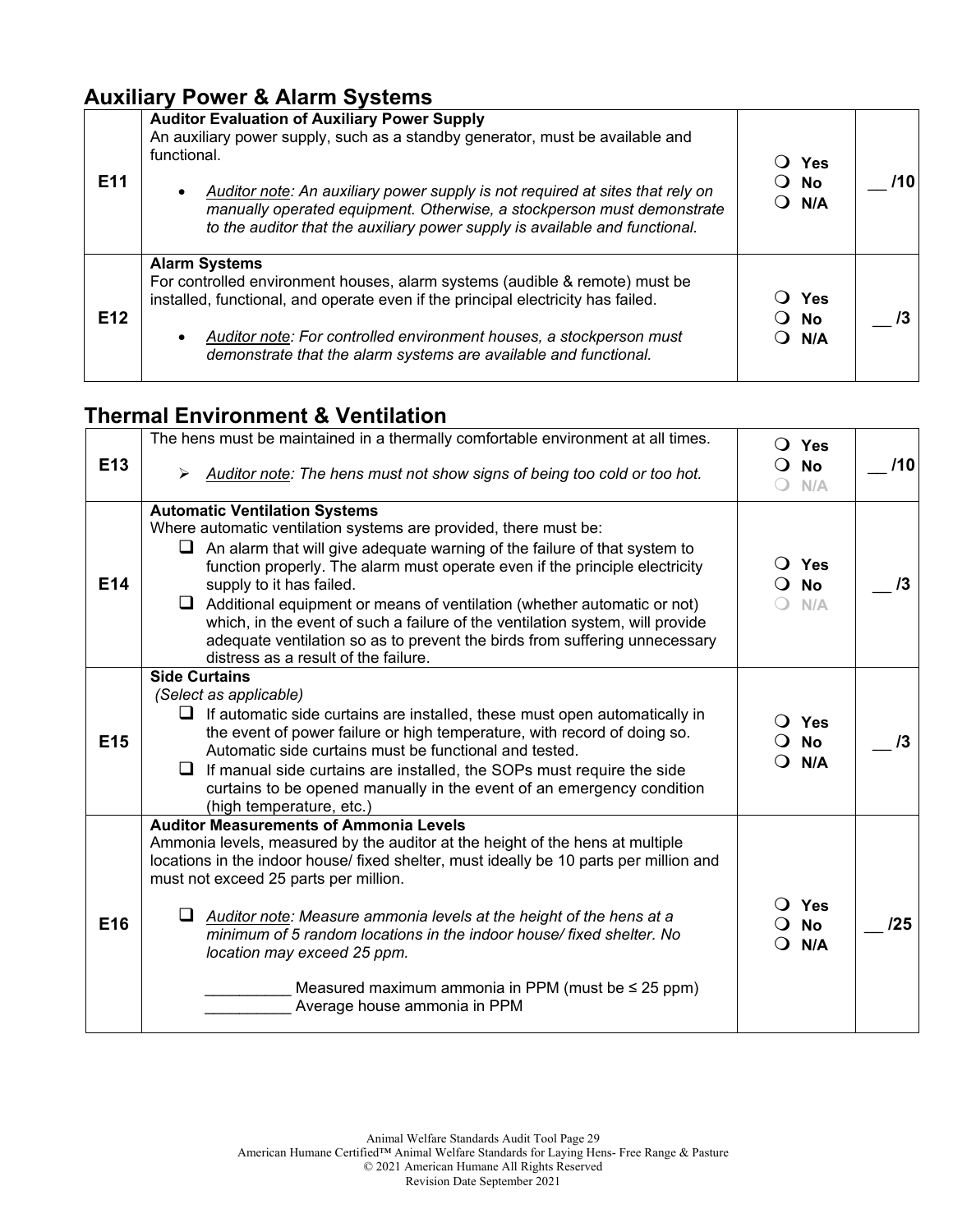#### **Lighting**

| E <sub>17</sub> | <b>Auditor Evaluation of Lighting</b><br>Light levels as measured by the auditor must provide an average minimum<br>illumination of 10 lux (1 foot-candle) throughout the indoor house/ fixed shelter.<br>Auditor note: the light levels must be checked at the level of the hens at a<br>minimum of 5 random locations throughout the indoor house/fixed shelter<br>and the results averaged. Locations that are in the shade of equipment<br>should not be included in the sampling.<br>Measured average light level in foot-candles | Yes<br>No.<br>N/A                   | /25 |
|-----------------|----------------------------------------------------------------------------------------------------------------------------------------------------------------------------------------------------------------------------------------------------------------------------------------------------------------------------------------------------------------------------------------------------------------------------------------------------------------------------------------------------------------------------------------|-------------------------------------|-----|
| E18             | Patches of high-intensity artificial or natural light must be avoided in a house/ fixed<br>shelter. Artificial lights must be located throughout the house to cast light evenly.                                                                                                                                                                                                                                                                                                                                                       | <b>Yes</b><br><b>No</b><br>N/A<br>0 |     |
| E <sub>19</sub> | Regardless of the type of housing or production systems, adequate lighting,<br>whether fixed or portable, indoors or outdoors, must be available to enable the hens<br>to be thoroughly inspected at any time.                                                                                                                                                                                                                                                                                                                         | <b>Yes</b><br>No.<br>N/A            |     |

### **Space Allowance & Density Rates**

*All hens must have sufficient freedom of movement to be able to stand normally, turn around, and stretch their wings without difficulty. They must have sufficient space to be able to perch or sit quietly without repeated disturbance.*

|     | <i>IGNGALGU UISLUI NAHUG.</i>                                                                                                                                                                                                                                                                                                                                                                                                                                                                                                                                                                                                                                                                                                                                                   |                         |     |
|-----|---------------------------------------------------------------------------------------------------------------------------------------------------------------------------------------------------------------------------------------------------------------------------------------------------------------------------------------------------------------------------------------------------------------------------------------------------------------------------------------------------------------------------------------------------------------------------------------------------------------------------------------------------------------------------------------------------------------------------------------------------------------------------------|-------------------------|-----|
|     | <b>Space Allowance in Indoor Housing/ Shelters</b><br>For the purposes of calculating allowable hen density rates, usable floor area shall<br>include the main floor and litter area, plus any elevated floor areas/ tiers with at<br>least 17.7 inches (45 cm) of clear headroom underneath, but shall exclude nest<br>areas and any outside area.                                                                                                                                                                                                                                                                                                                                                                                                                             |                         |     |
| E20 | (select only as applicable)<br>In a house with an all-litter floor or any type of mobile shelter, a minimum<br>ப<br>space allowance of 1.5 square feet per hen must be allocated to allow<br>performance of normal behavior and the natural clustering of hens.<br>In a partially-slatted house with a perching/roosting area over a<br>droppings pit/belt, and for multi-tier systems, a minimum space<br>allowance of 1.0 square foot per hen to allow performance of normal<br>behavior. Given that these systems provide usable vertical space for<br>the hens to access, the hens in these systems have more space to<br>move around than those in all-litter floor systems.<br>Auditor note:<br>Calculated square feet of usable area per hen (e.g. "1.21<br>sf per hen") | <b>Yes</b><br>No<br>N/A | /50 |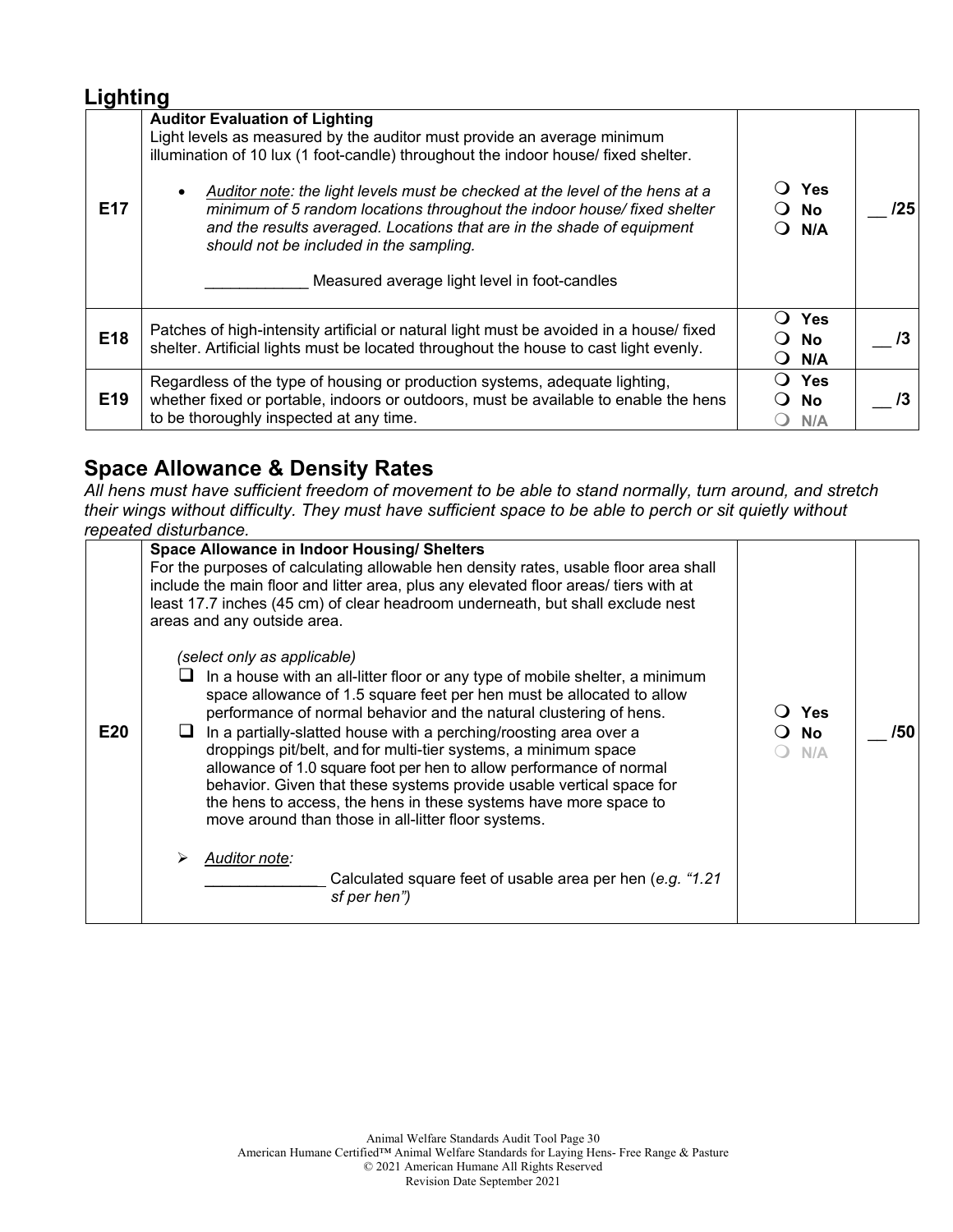#### **Floor & Litter**

| E21 | Hens must have access at all times to a well-maintained litter/ scratch area within<br>the house/ shelter.<br>A minimum of 15% of the total usable area of the house/ shelter (excluding<br>nest space) must be devoted to litter area.<br>$\Box$ Litter must be of a proper substrate to allow for dust-bathing.<br>Litter that is wet, infested with parasites, or otherwise harmfully<br>⊔<br>contaminated must be immediately removed and replaced.<br>$\Box$ Litter that is wet or otherwise contaminated must not be introduced into the<br>house.<br><b>Auditor note:</b><br>➤<br>Percentage of litter (ratio of litter to total usable area<br>including litter) in house/ shelter | <b>Yes</b><br><b>No</b><br>N/A<br>$\Omega$ | /25 |
|-----|--------------------------------------------------------------------------------------------------------------------------------------------------------------------------------------------------------------------------------------------------------------------------------------------------------------------------------------------------------------------------------------------------------------------------------------------------------------------------------------------------------------------------------------------------------------------------------------------------------------------------------------------------------------------------------------------|--------------------------------------------|-----|
| E22 | Auditor Evaluation of Litter/ Litter Squeeze Test<br>Litter must be maintained in a dry and friable condition. Litter quality must be<br>evaluated by the auditor in at least three random locations.<br>Auditor note: Litter quality must be checked at three random locations.<br>Where litter is located near misting equipment, the top surface of the litter<br>should be moved aside. When litter is squeezed in the hand, it should not<br>form a clump, and there should be no free water that is released. If no free<br>water is released and the litter crumbles easily, score "Yes" on this item,<br>otherwise the litter is too wet, and score "No" on this item.             | Yes<br><b>No</b><br>N/A                    | /25 |

#### **Nest Areas**

| E <sub>23</sub> | Nests must be provided to the laying hens (select and complete as applicable):<br>If colony nests are installed:<br>Requirement: at least $9$ ft <sup>2</sup> / 100 hens (.09 ft <sup>2</sup> hen).<br>Actual: $\frac{ft^2}{hen}$ .<br>If individual nest boxes are installed:<br>Requirement: 1 nest/ 5-7 hens.<br>Actual: nest/hen.<br>Nest boxes must provide curtains and/or dividers for privacy.<br>Nest boxes must have a floor substrate that encourages nesting<br>behavior. The bottom can be lined with various materials including<br>artificial grass mats, rubber mats, plastic nest pads, or litter. Wire floors<br>or plastic-coated wire do not meet this requirement.<br>Nests must be maintained in a clean condition. | Yes<br><b>No</b><br>N/A | /50 |
|-----------------|-------------------------------------------------------------------------------------------------------------------------------------------------------------------------------------------------------------------------------------------------------------------------------------------------------------------------------------------------------------------------------------------------------------------------------------------------------------------------------------------------------------------------------------------------------------------------------------------------------------------------------------------------------------------------------------------------------------------------------------------|-------------------------|-----|
| E24             | Entry perches or slatted ramps must be present and in good repair to allow use<br>of all available nests.                                                                                                                                                                                                                                                                                                                                                                                                                                                                                                                                                                                                                                 | Yes<br><b>No</b><br>N/A |     |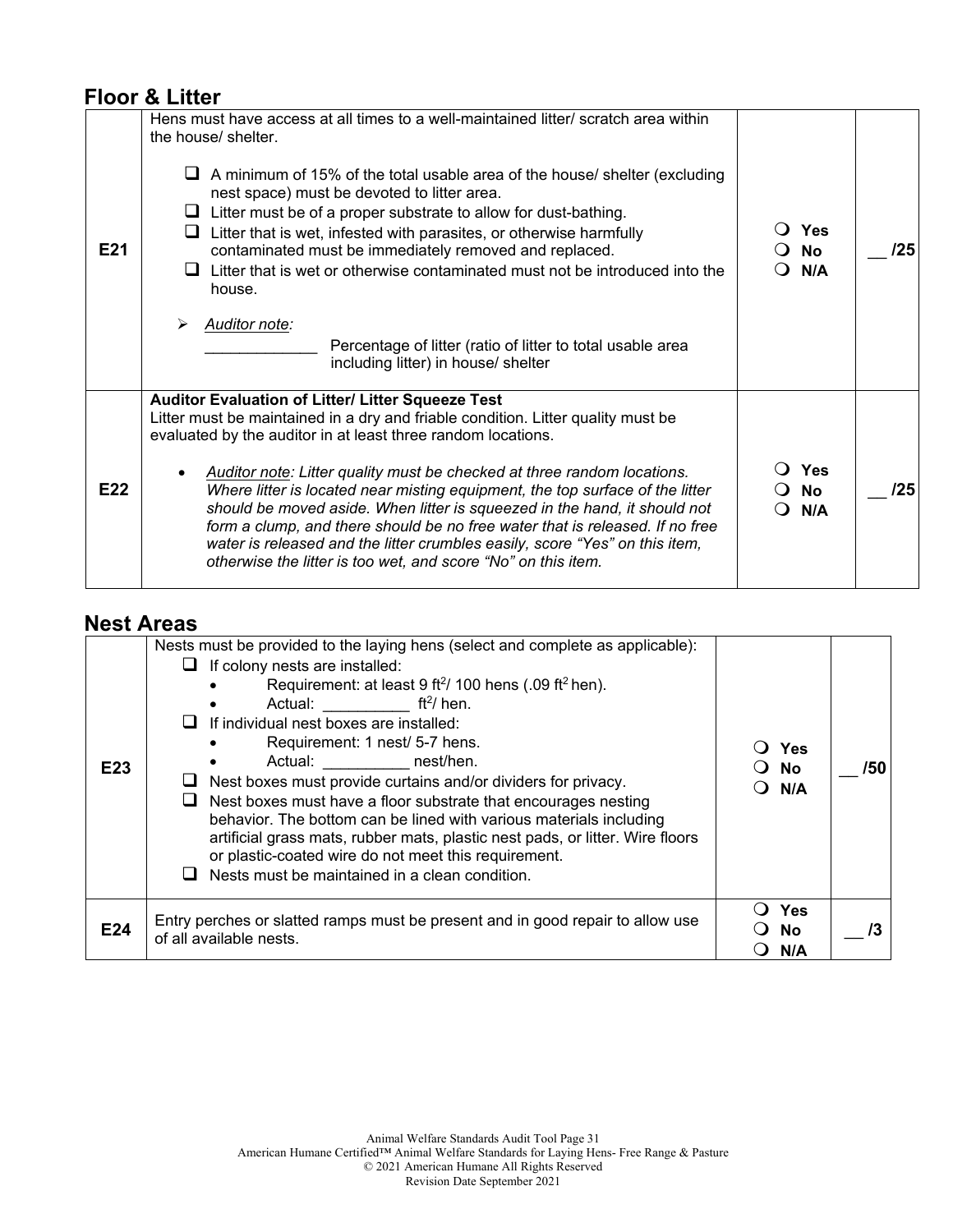#### **Multi-tier Systems**

| E25 | Systems are considered to be 'multi-tier' when elevated platforms are included<br>in the usable area calculations, and when the areas of the elevated platforms<br>are 55% or more of the area of the main floor (excluding nest). For multi-tier<br>systems, the following standards must be followed:<br>$\Box$ Feeders and waterers must be provided at the elevated areas, at a rate<br>proportional to the total elevated area.<br>$\Box$ Elevated tiers must be equipped with manure belts or must be located<br>to reduce soiling of hens below.<br>$\Box$ Clear head height between tiers (i.e. distance from top of floor below to<br>the underside of the droppings belt above) must be at least 17.7 inches<br>$(45 \text{ cm})$ .<br>$\Box$ Maximum distance from top of floor to top of next tier must not exceed<br>39.4 inches (100 cm).<br>$\Box$ Tiers must be arranged so that hens do not need to descend at an<br>angle steeper than 45 degrees from tier to tier.<br>$\Box$ For young laying hens not granted continuous access to the litter area<br>after being placed in the laying house:<br>Housing doors must be opened every day within 6 hours of the<br>$\bullet$<br>onset of the light period.<br>Young laying hens must be provided with continuous access to<br>$\bullet$<br>the laying area when 50% production is reached, but must not<br>be confined overnight for more than four weeks after they are<br>placed, whichever comes first. *<br>Note: Where tiers are arranged adjacent to one another, the horizontal spacing<br>between these adjacent tiers must be such to allow the hens to traverse the gap<br>easily, without an increased risk of injuring themselves. Therefore, it is<br>recommended that the horizontal spacing between adjacent tiers is less than<br>31.5 inches (80 cm).<br>To reduce the risk of the birds injuring themselves, the system design should be<br>modified if necessary- for example, by decreasing the spacing between<br>adjacent tiers, by adding panels to discourage movement between adjacent<br>tiers, etc.<br>*There are currently no scientific studies that support a specific time limit for<br>temporary confinement of young laying hens when being transferred into a cage | $\Omega$ | $\bigcirc$ Yes<br>$\overline{O}$ No<br>N/A | 110 |
|-----|-------------------------------------------------------------------------------------------------------------------------------------------------------------------------------------------------------------------------------------------------------------------------------------------------------------------------------------------------------------------------------------------------------------------------------------------------------------------------------------------------------------------------------------------------------------------------------------------------------------------------------------------------------------------------------------------------------------------------------------------------------------------------------------------------------------------------------------------------------------------------------------------------------------------------------------------------------------------------------------------------------------------------------------------------------------------------------------------------------------------------------------------------------------------------------------------------------------------------------------------------------------------------------------------------------------------------------------------------------------------------------------------------------------------------------------------------------------------------------------------------------------------------------------------------------------------------------------------------------------------------------------------------------------------------------------------------------------------------------------------------------------------------------------------------------------------------------------------------------------------------------------------------------------------------------------------------------------------------------------------------------------------------------------------------------------------------------------------------------------------------------------------------------------------------------------------------------------------------------------------------------------------------|----------|--------------------------------------------|-----|
|     |                                                                                                                                                                                                                                                                                                                                                                                                                                                                                                                                                                                                                                                                                                                                                                                                                                                                                                                                                                                                                                                                                                                                                                                                                                                                                                                                                                                                                                                                                                                                                                                                                                                                                                                                                                                                                                                                                                                                                                                                                                                                                                                                                                                                                                                                         |          |                                            |     |
|     | free production house. The American Humane Scientific Advisory Committee,<br>however, considers that temporary overnight confinement of young laying hens<br>in cage free systems at the start of the laying cycle can, if used judiciously, have<br>a beneficial effect by enabling the young hens to learn to use the nest boxes in<br>order to prevent problems with floor-laid eggs. Further studies may provide<br>more clarity on this issue and, as is the case with all American Humane<br>Certified™ standards, the Scientific Advisory Committee will review new<br>information as it becomes available.                                                                                                                                                                                                                                                                                                                                                                                                                                                                                                                                                                                                                                                                                                                                                                                                                                                                                                                                                                                                                                                                                                                                                                                                                                                                                                                                                                                                                                                                                                                                                                                                                                                      |          |                                            |     |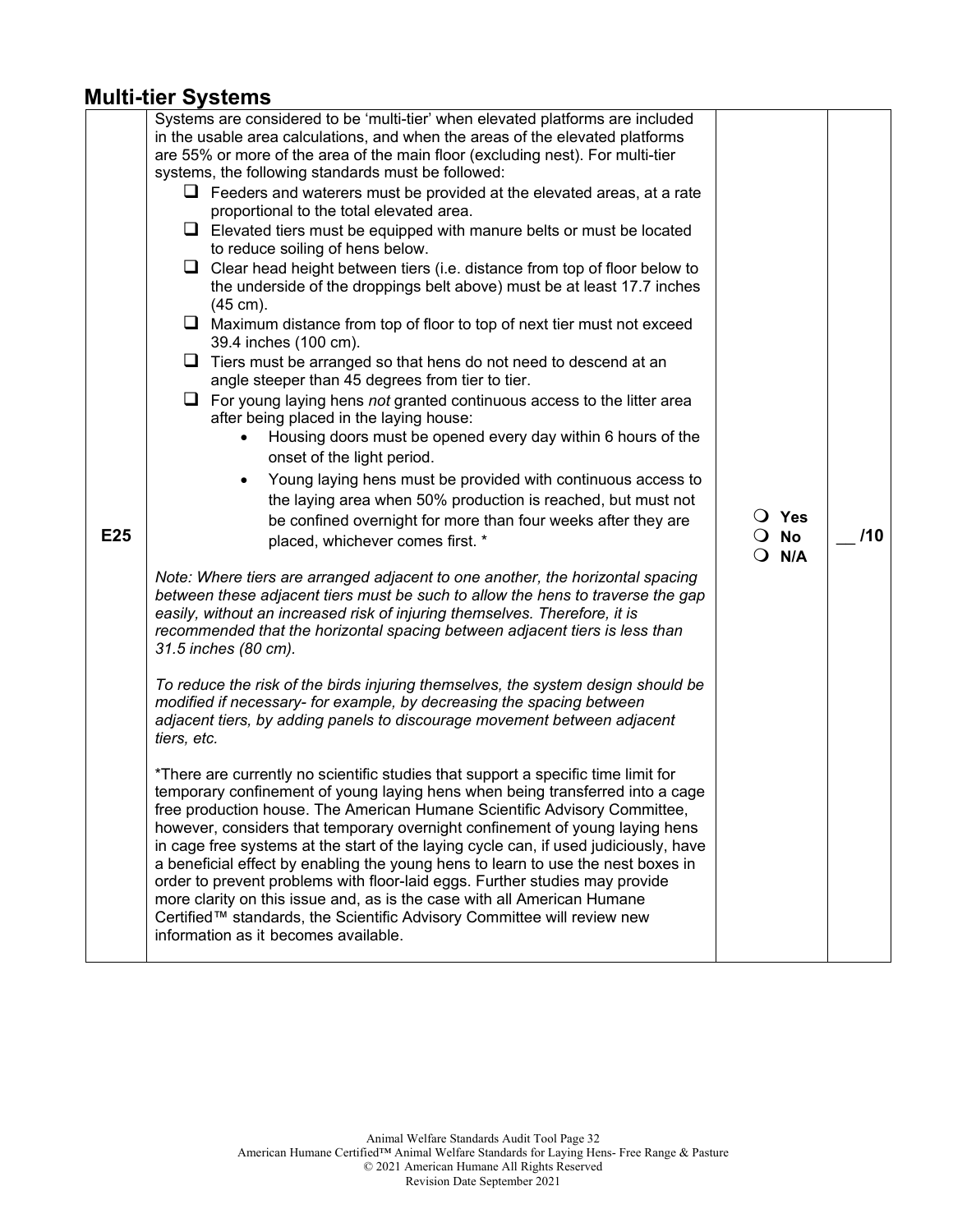### **Perches**

| Perches must be provided as noted:                                                                                                                                                                                                                                                                                                                                                                                                                                                                                                                                                                                                                                                                                                                                                                                                                                                                                                                                                                                                                                                                                                                                                                                                                                                                                                                                                                                                                                                                                                                                                                                                                                                                                                                                                                                                                                                                                                                           |                                                                                                                                                                                                                                                                                                                                             |                                                                                                                                                          |
|--------------------------------------------------------------------------------------------------------------------------------------------------------------------------------------------------------------------------------------------------------------------------------------------------------------------------------------------------------------------------------------------------------------------------------------------------------------------------------------------------------------------------------------------------------------------------------------------------------------------------------------------------------------------------------------------------------------------------------------------------------------------------------------------------------------------------------------------------------------------------------------------------------------------------------------------------------------------------------------------------------------------------------------------------------------------------------------------------------------------------------------------------------------------------------------------------------------------------------------------------------------------------------------------------------------------------------------------------------------------------------------------------------------------------------------------------------------------------------------------------------------------------------------------------------------------------------------------------------------------------------------------------------------------------------------------------------------------------------------------------------------------------------------------------------------------------------------------------------------------------------------------------------------------------------------------------------------|---------------------------------------------------------------------------------------------------------------------------------------------------------------------------------------------------------------------------------------------------------------------------------------------------------------------------------------------|----------------------------------------------------------------------------------------------------------------------------------------------------------|
| $\Box$ Linear perches (such as plastic or steel dowels) must be provided at a<br>rate of not less than 6 linear inches per hen. (The alighting rail<br>immediately in front of the nest boxes may be included.)<br>Perches must be sized to allow the hens to grasp the roost effectively.<br>ப<br>(Note: Perches should be sized in the range of 1 to 1 $\frac{3}{4}$ inches (25 to<br>45 mm) in width/ diameter at the top.)<br>$\Box$ (Select if applicable) If the edge of an elevated floor/ tier is of an<br>floor edge to roost effectively, then the floor edge itself may be counted<br>towards satisfying the perch requirement.<br>$\Box$ With the exception of appropriately sized floor edges as noted above,<br>all perches must be elevated above the adjacent floor surface. (Note:<br>1" (2.5 cm) above the top of the adjacent floor surface. Perch supports<br>must be spaced as needed to avoid excessive defecation when the<br>hens are roosting on the perch.)<br>$\Box$ At least 20% of the required perches must be raised at least 16 inches<br>(40.5 cm) above the adjacent floor surface to allow hens to evade<br>floor surface.<br>$\Box$ All perches must be located at least 12 inches (30 cm) measured<br>horizontally from the wall or from adjacent perches.<br>$\Box$ There must be at least 9.5 inches (24 cm) of clear height above<br>Perches with reduced clearance must not exceed 50% of the total<br>perch requirement.<br>$\Box$ In multi-tier systems, linear perches must be provided immediately<br>at a rate proportional to the area of the elevated tier.<br>Auditor note:<br>⋗<br>Calculated linear perch per hen<br>(e.g. '6.1 inches per hen')<br>Note regarding phase-in period for perch space requirement: Points will be<br>credited toward the perch space requirement if:<br>By January 1, 2018, at least 4" per bird is provided.<br>By January 1, 2020, at least 6" per bird is provided.<br>2. | $\bigcirc$ Yes<br>$\overline{O}$ No<br>$Q$ N/A                                                                                                                                                                                                                                                                                              | /10                                                                                                                                                      |
|                                                                                                                                                                                                                                                                                                                                                                                                                                                                                                                                                                                                                                                                                                                                                                                                                                                                                                                                                                                                                                                                                                                                                                                                                                                                                                                                                                                                                                                                                                                                                                                                                                                                                                                                                                                                                                                                                                                                                              |                                                                                                                                                                                                                                                                                                                                             |                                                                                                                                                          |
| $\Box$ have a gap of no less than 0.5 in. on either side of any perch to allow<br>hens to grip the perches without risk of trapping their claws;<br>be of non-slip material and shall have no sharp edges; and<br>⊔<br>be of an easily cleaned, non-porous material that doesn't harbor<br>parasites. Also,<br>If tubes are used for perches, they must be solid or capped on the<br>⊔<br>ends.                                                                                                                                                                                                                                                                                                                                                                                                                                                                                                                                                                                                                                                                                                                                                                                                                                                                                                                                                                                                                                                                                                                                                                                                                                                                                                                                                                                                                                                                                                                                                              | Yes<br>$\Omega$<br><b>No</b><br>0<br>N/A                                                                                                                                                                                                                                                                                                    | /3                                                                                                                                                       |
|                                                                                                                                                                                                                                                                                                                                                                                                                                                                                                                                                                                                                                                                                                                                                                                                                                                                                                                                                                                                                                                                                                                                                                                                                                                                                                                                                                                                                                                                                                                                                                                                                                                                                                                                                                                                                                                                                                                                                              | aggressors, but no more than 39.4 inches (100 cm) above the adjacent<br>perches with the exception of perches over internal feed troughs, which<br>may have a minimum of 7.9 inches (20 cm) of clear head height above.<br>accessible to the elevated tiers. These linear perches must be provided<br>Additionally, perching surfaces must: | appropriate size as noted above, that is if the hens are able to grasp the<br>supports for the elevated perch must lift the bottom of the perch at least |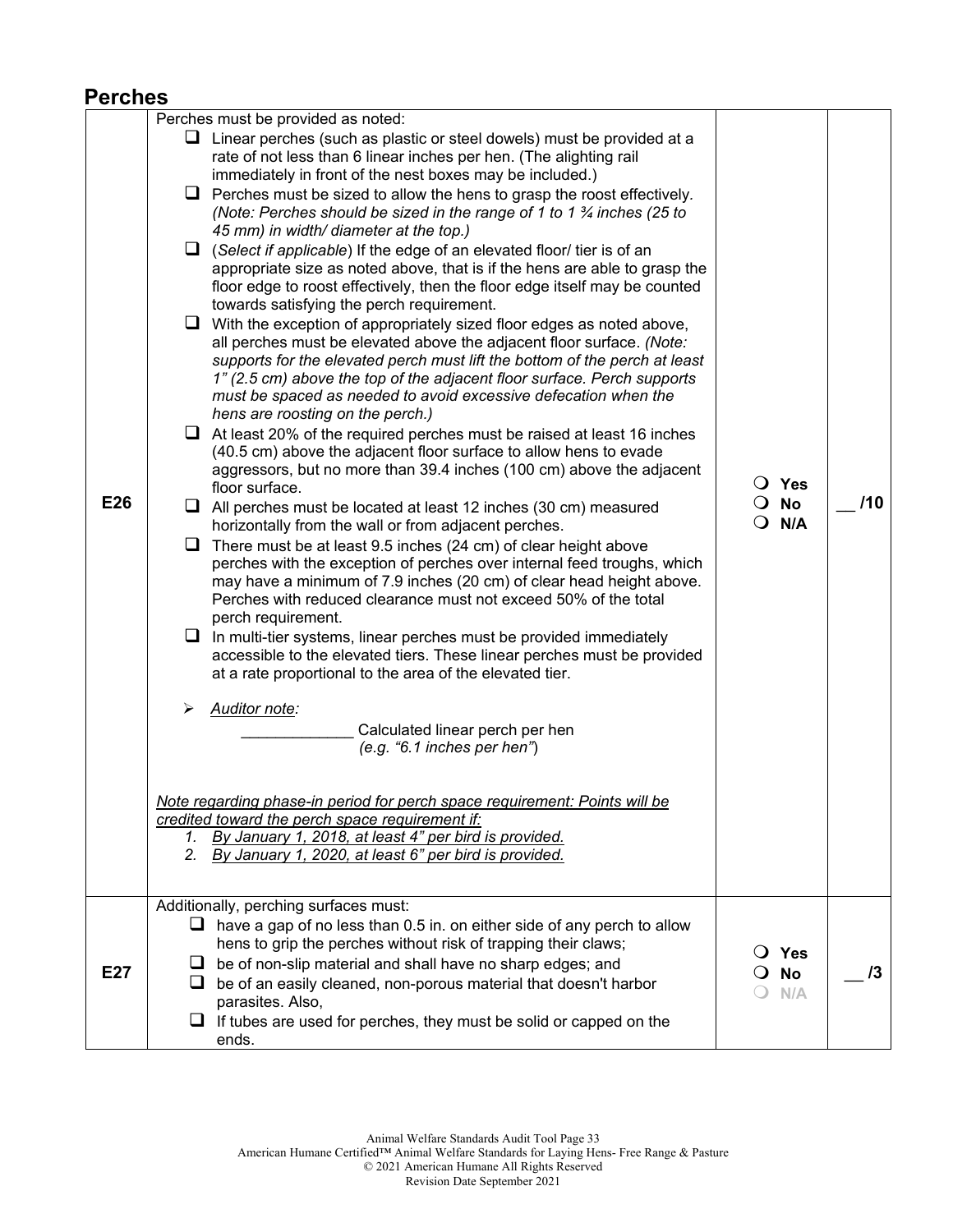#### **Auditor Evaluation of Exterior Access**

*Note: For Free Range and Pasture systems, the following minimum guidelines must be met.*

| E <sub>28</sub> | <b>Exterior Access</b><br><b>Exterior access:</b><br>Must be provided at the specified rate and allow for effective management<br>ப<br>of pathogenic contamination and maintenance of vegetation and ground;<br>Must be provided with perimeter fences and as appropriate cover/<br>ப<br>screening to discourage contact with predators, rodents, and wild birds;<br>$\Box$ The land must be maintained with active management to remedy damaged<br>or sodden ground and to allow vegetation to regrow as the climate allows<br>in order to provide an appropriate cover of living vegetation; and<br>$\Box$ In particular, the area near the house must be carefully designed and<br>managed to help ensure that it is well-drained to limit mud and damaged<br>ground (surfaces such as gravel should be considered in these areas). | Yes<br>No<br>N/A | /25 |
|-----------------|----------------------------------------------------------------------------------------------------------------------------------------------------------------------------------------------------------------------------------------------------------------------------------------------------------------------------------------------------------------------------------------------------------------------------------------------------------------------------------------------------------------------------------------------------------------------------------------------------------------------------------------------------------------------------------------------------------------------------------------------------------------------------------------------------------------------------------------|------------------|-----|
|-----------------|----------------------------------------------------------------------------------------------------------------------------------------------------------------------------------------------------------------------------------------------------------------------------------------------------------------------------------------------------------------------------------------------------------------------------------------------------------------------------------------------------------------------------------------------------------------------------------------------------------------------------------------------------------------------------------------------------------------------------------------------------------------------------------------------------------------------------------------|------------------|-----|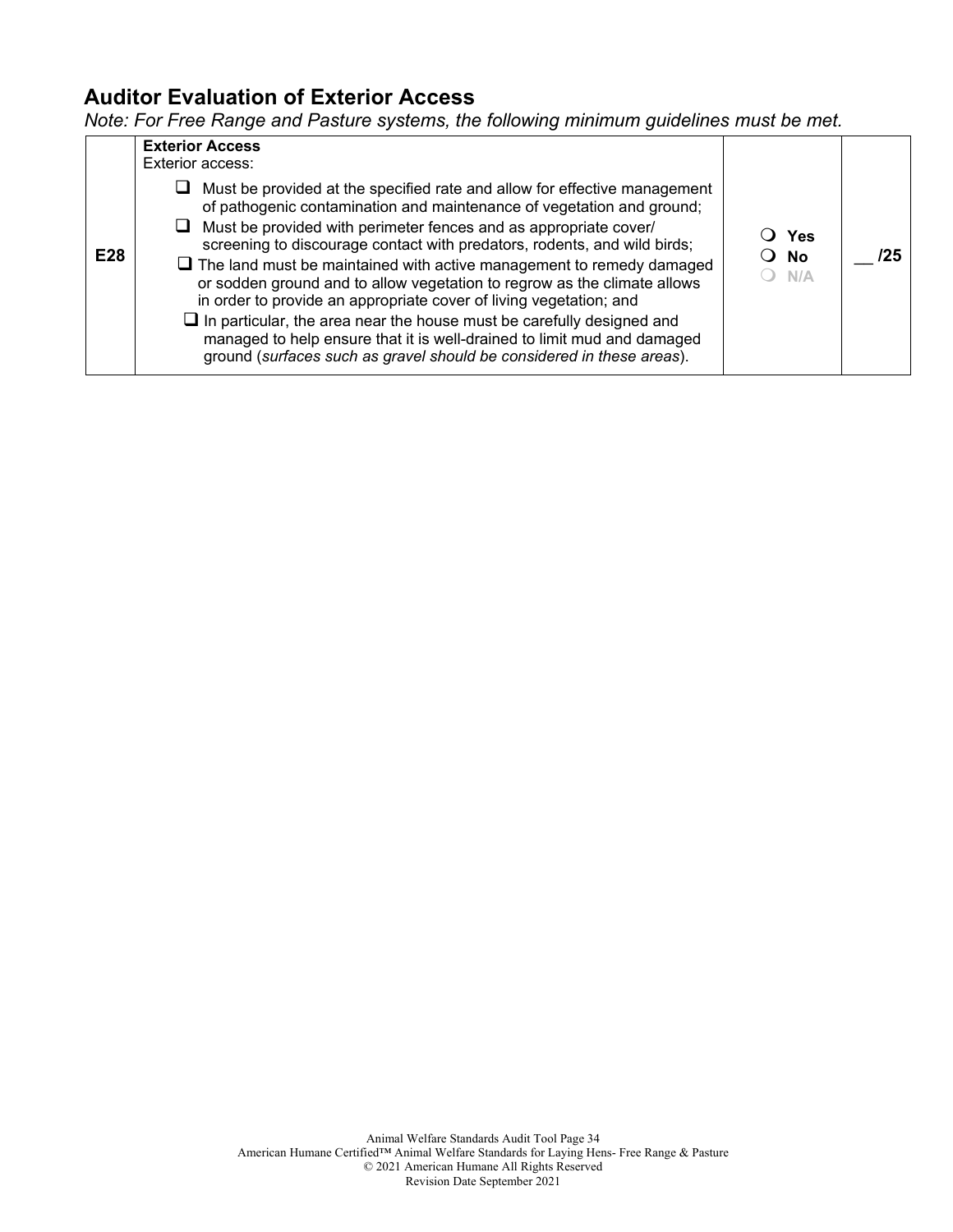|     |            | Free-Range and Pasture Systems of Exterior Access                                                                                                                                              |                       |     |
|-----|------------|------------------------------------------------------------------------------------------------------------------------------------------------------------------------------------------------|-----------------------|-----|
|     |            | Auditor note: select only one of the following categories as applicable.                                                                                                                       |                       |     |
|     | Free-Range |                                                                                                                                                                                                |                       |     |
|     |            | In order to be considered as an American Humane Certified™ Free-Range                                                                                                                          |                       |     |
|     |            | system, sites must meet the following requirements. Where access is provided,                                                                                                                  |                       |     |
|     |            | free-range areas:                                                                                                                                                                              |                       |     |
|     | ⊔          | Must be provided at a minimum rate of:                                                                                                                                                         |                       |     |
|     |            | 1 acre of range per every 2,000 hens (21.8 square feet <sup>per</sup> bird) total<br>available acreage including portions of the range fenced off<br>temporarily for regrowth of vegetation;   |                       |     |
|     |            | Of this total, at least one quarter (5.45 square feet per bird) must be<br>⊔<br>available at any one time whenever birds have access to the exterior;<br>and                                   |                       |     |
|     |            | $\Box$ Temporary restrictions to the access of the remaining total required<br>area must be for resting/reseeding/management of ground.                                                        |                       |     |
|     | ⊔          | Must have active management of damaged ground, including resting and<br>reseeding of ground to encourage regrowth of vegetation when the                                                       |                       |     |
|     | ⊔          | climate allows;<br>Must be provided with drinking water in the outdoor area;                                                                                                                   |                       |     |
|     | ⊔          | Must have a perimeter that extends no more than 400 yards from the                                                                                                                             |                       |     |
|     |            | house;                                                                                                                                                                                         |                       |     |
|     |            | $\Box$ Must provide access to a well-drained area for the hens to rest while<br>outside; and                                                                                                   |                       |     |
|     | Q.         | Must provide partial overhead cover, either natural or manmade, and a                                                                                                                          | $\bigcirc$ Yes        |     |
| E29 |            | sufficiently large shaded area so that the hens using the exterior space<br>are able to spread out to cool off.                                                                                | <b>No</b><br>$\Omega$ | /25 |
|     |            |                                                                                                                                                                                                | N/A<br>(              |     |
|     | Pasture    |                                                                                                                                                                                                |                       |     |
|     |            | In order to be considered as an American Humane Certified™ Pasture (Pastured,<br>Pasture-based, etc.) system, sites must meet the following requirements. Where                                |                       |     |
|     |            | access is provided, pasture areas:                                                                                                                                                             |                       |     |
|     |            | $\Box$ Must be provided at a minimum rate of:                                                                                                                                                  |                       |     |
|     |            | 2 1/2 acres of pasture per every 1,000 hens (108.9 square feet per<br>u<br>bird) total available acreage including portions of the range fenced off<br>temporarily for regrowth of vegetation; |                       |     |
|     |            | $\Box$ Of this total, at least one quarter (27.2 square feet per bird) must be<br>available at any one time whenever birds have access to the                                                  |                       |     |
|     |            | exterior;and<br>$\Box$ Temporary restrictions to the access of the remaining total required                                                                                                    |                       |     |
|     |            | area must be for resting/reseeding/management of ground.                                                                                                                                       |                       |     |
|     | ⊔          | Must be provided with a substantial cover of living vegetation;<br>Must have active management of damaged ground, including resting and                                                        |                       |     |
|     |            | reseeding of ground to encourage regrowth of vegetation when the<br>climate allows;                                                                                                            |                       |     |
|     | $\Box$     | Must be provided with drinking water in the outdoor area;                                                                                                                                      |                       |     |
|     | u.         | Must have a perimeter that extends no more than 400 yards from the                                                                                                                             |                       |     |
|     |            | house or mobile shelter;                                                                                                                                                                       |                       |     |
|     | ⊔          | Must provide access to a well-drained area for the hens to rest while<br>outside; and                                                                                                          |                       |     |
|     | ⊔          | Must provide partial overhead cover, either natural or manmade, and a<br>sufficiently large shaded so that the hens using the exterior spaces are                                              |                       |     |
|     |            | able to spread out to cool off.                                                                                                                                                                |                       |     |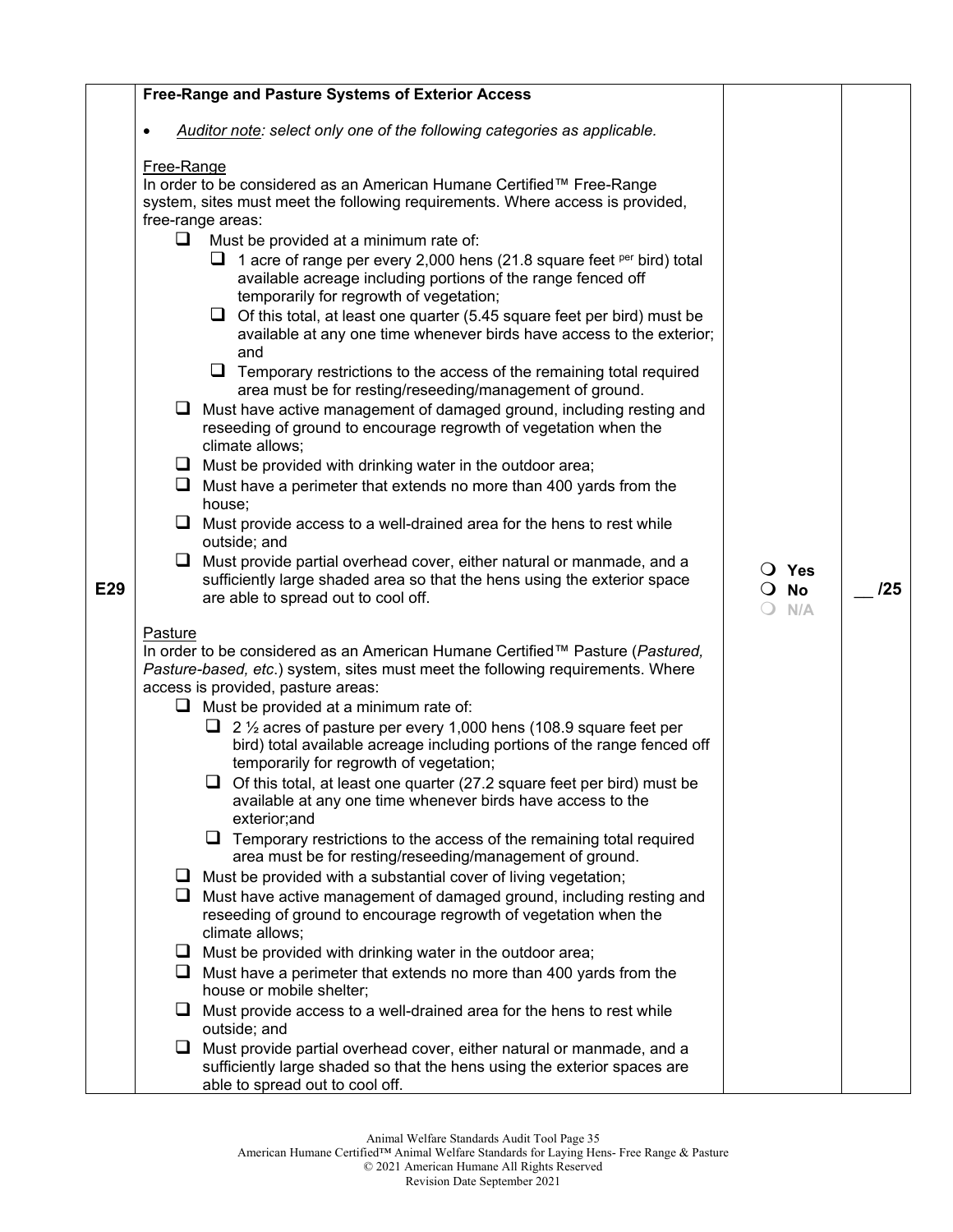|  | E30 | ப | <b>Exit Areas to the Outside (Pop holes)</b><br>Exit areas to the outside:<br>Must be evenly distributed across any building walls that have access to<br>the exterior, with a minimum of two openings (Note: for a typical long barn,<br>exits to the exterior are not required on the short end walls. Exits should be<br>provided on the long side walls facing the provided exterior spaces);<br>Must be provided at an adequate rate to help ensure the free movement<br>and ready, unrestricted access of birds into and out of the house and limit<br>undue crowding of birds around the opening; and<br>Must be a minimum of 13.8 inches high by 15.8 inches wide (35 cm by 40<br>cm) to allow the passage of more than one hen at a time. | $\Omega$ | ○ Yes<br>No<br>N/A | 71 O |
|--|-----|---|----------------------------------------------------------------------------------------------------------------------------------------------------------------------------------------------------------------------------------------------------------------------------------------------------------------------------------------------------------------------------------------------------------------------------------------------------------------------------------------------------------------------------------------------------------------------------------------------------------------------------------------------------------------------------------------------------------------------------------------------------|----------|--------------------|------|
|  |     |   |                                                                                                                                                                                                                                                                                                                                                                                                                                                                                                                                                                                                                                                                                                                                                    |          |                    |      |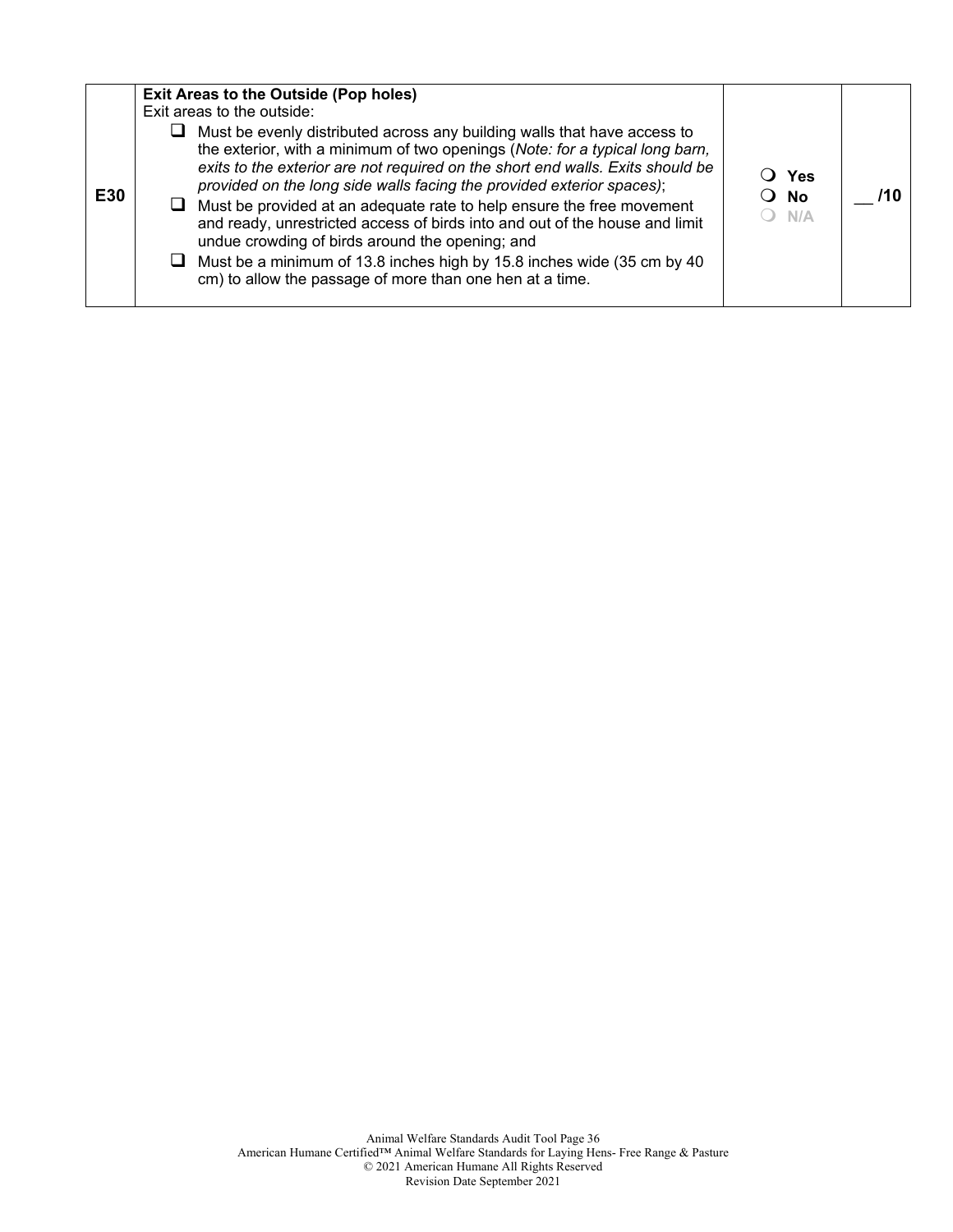## **End-of-Flock Disposition**

• *Auditor note: This section must be scored for all audits. If end-of-flock disposition is not occurring during the time of the visit, questions in this section must be addressed through Certificates of Conformance (COCs), review of records, and/or SOP's.*

### **Catching & Handling SOPs**

*The Catching and Handling SOPs must be available and include the following protocols:*

|                |                                                                                                                                                                                                                                                                                                                                                                                                                                                                                                                                                                                                                                                                                                                                                                                               | <b>Selection</b>                                             | <b>Score</b> |
|----------------|-----------------------------------------------------------------------------------------------------------------------------------------------------------------------------------------------------------------------------------------------------------------------------------------------------------------------------------------------------------------------------------------------------------------------------------------------------------------------------------------------------------------------------------------------------------------------------------------------------------------------------------------------------------------------------------------------------------------------------------------------------------------------------------------------|--------------------------------------------------------------|--------------|
| D <sub>1</sub> | <b>Training of Catch &amp; Loading Crews</b><br>$\Box$ All personnel involved in catching and handling of birds must<br>have received proper training to verify competence and full<br>awareness in their duties and responsibilities.<br>⊔<br>Managers must provide the catching staff full and detailed written<br>instructions for catching, handling, loading, and unloading.                                                                                                                                                                                                                                                                                                                                                                                                             | $\bigcirc$ Yes<br><b>No</b><br>$\Omega$<br>$\circ$<br>N/A    | 13           |
| D <sub>2</sub> | <b>Animal Welfare Officer</b><br>An Animal Welfare Officer (AWO) must be designated and present for<br>each occurrence of flock end-of-flock disposition. The AWO is<br>responsible for supervising, monitoring, and maintaining high welfare<br>standards throughout the end-of-flock disposition process.                                                                                                                                                                                                                                                                                                                                                                                                                                                                                   | $\bigcirc$ Yes<br>$\overline{O}$ No<br>$Q$ N/A               | 13           |
| D <sub>3</sub> | <b>Water and Feed Withdrawal</b><br>Hens must be provided water up to the time when catching<br>⊔<br>begins.<br>Hens must be provided feed up to 1 hour prior to the time when<br>ப<br>catching begins.<br>$\Box$ When transported, hens must not be deprived of feed for more<br>than 16 hours in total, including the period up to the time of<br>processing.                                                                                                                                                                                                                                                                                                                                                                                                                               | $\overline{O}$ Yes<br><b>No</b><br>$\cup$<br>N/A<br>$\Omega$ | /25          |
| D <sub>4</sub> | Where possible, feeders, waterers, and other obstacles must be raised<br>or removed from the house prior to catching to minimize the risk of<br>bruising.                                                                                                                                                                                                                                                                                                                                                                                                                                                                                                                                                                                                                                     | O Yes<br>$\bigcirc$ No<br>$\bullet$<br>N/A                   | 13           |
| D <sub>5</sub> | Catching must take place in low lighting to minimize birds' fear reactions.<br>Catching is recommended to be done at night or early morning.                                                                                                                                                                                                                                                                                                                                                                                                                                                                                                                                                                                                                                                  | O Yes<br>$\overline{O}$ No<br>$\mathbf O$<br>N/A             | 13           |
| D <sub>6</sub> | <b>Catching, Carrying, and Loading</b><br>$\Box$ When possible, the hens should be caught individually and<br>supported by both hands in an upright position.<br>$\Box$ Where this is impractical, no more than three birds are to be<br>carried in one hand. Birds must be held by both legs at all times,<br>and never by the wings or the neck.<br>$\Box$ Birds must be handled as minimally as possible, and must be<br>placed directly into the transport coop or the approved<br>euthanasia receptacle within 20 seconds of being caught,<br>The catch supervisor must check that all birds are upright in the<br>❏<br>transport coop or euthanasia receptacle, that no appendages<br>are caught in the coop or receptacle doors, and that the birds<br>are not piled atop one another. | O Yes<br><b>No</b><br>$\Omega$<br>$Q$ N/A                    | 110          |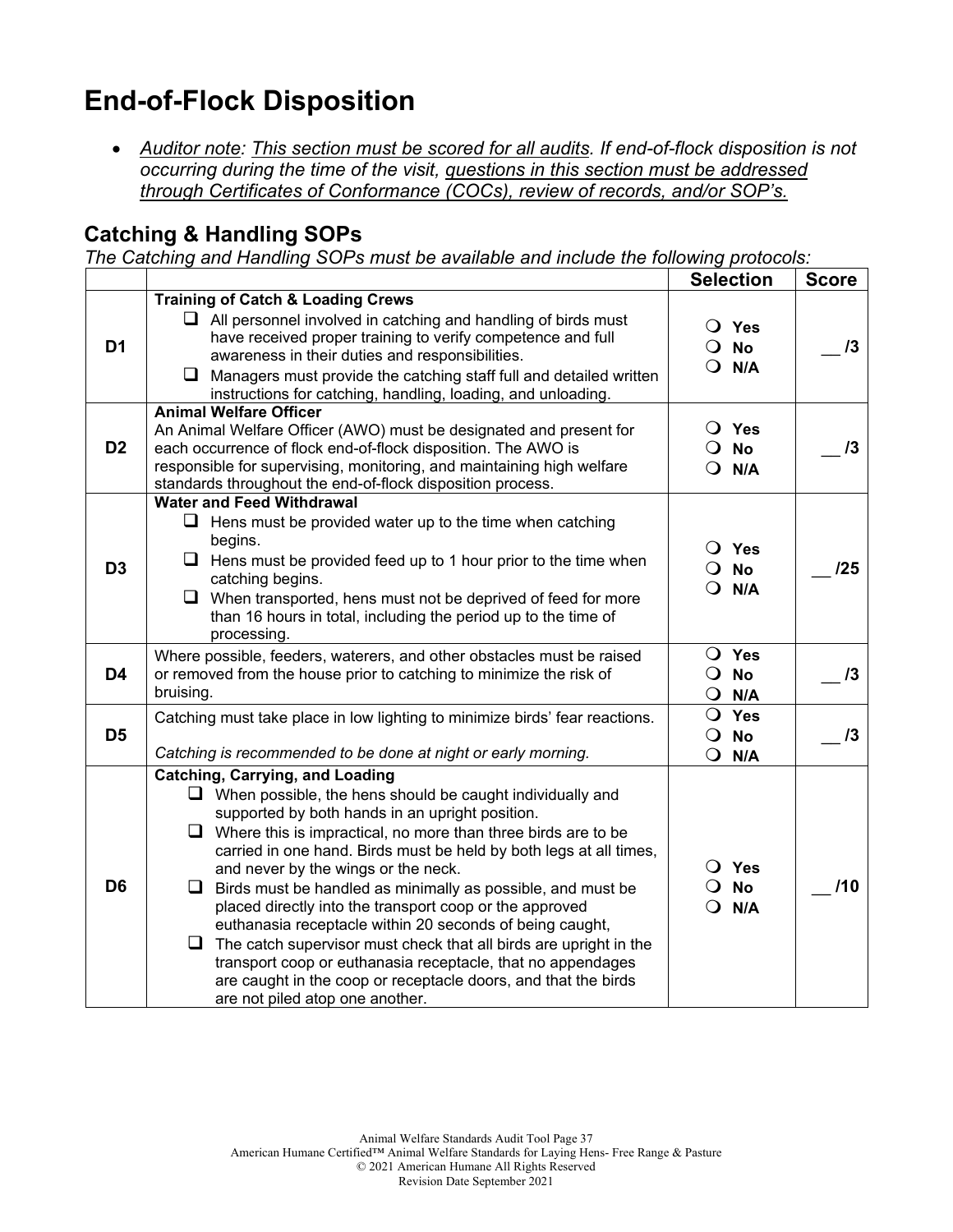| D7              | $\Box$ Actions must be taken to prevent the hens from injuring one<br>another due to overcrowding/ piling.<br>Where birds are at risk for injury due to overcrowding/ piling, the<br>⊔<br>house lights are to be raised and the birds allowed to spread out<br>calmly and quietly, and given time to settle before catching is<br>resumed.                                                                                                                                                                                                                                                                                                                                       | $\bigcirc$ Yes<br><b>No</b><br>$\Omega$<br>N/A<br>$\Omega$     | 13         |
|-----------------|----------------------------------------------------------------------------------------------------------------------------------------------------------------------------------------------------------------------------------------------------------------------------------------------------------------------------------------------------------------------------------------------------------------------------------------------------------------------------------------------------------------------------------------------------------------------------------------------------------------------------------------------------------------------------------|----------------------------------------------------------------|------------|
| D <sub>8</sub>  | Adequate, draft-free ventilation at bird height must be provided for<br>uncaught birds up to time of loading.                                                                                                                                                                                                                                                                                                                                                                                                                                                                                                                                                                    | $\bigcirc$ Yes<br>$\bullet$<br><b>No</b><br>$\bullet$<br>N/A   | 13         |
| D <sub>9</sub>  | Access routes to the chicken house must be adequately designed and<br>maintained to permit the safe passage of transport vehicles/ euthanasia<br>receptacles.                                                                                                                                                                                                                                                                                                                                                                                                                                                                                                                    | O Yes<br>$\Omega$<br><b>No</b><br>$Q$ N/A                      | 13         |
| D <sub>10</sub> | Unfit birds must not be transported but instead must be immediately and<br>humanely euthanized by trained personnel.                                                                                                                                                                                                                                                                                                                                                                                                                                                                                                                                                             | O Yes<br>$\overline{O}$ No<br>$Q$ N/A                          | $\sqrt{3}$ |
| D <sub>11</sub> | <b>End-of-Flock Euthanasia</b><br>For routine, on-farm disposal of flocks at the end of the production cycle<br>using CO <sub>2</sub> , there must additionally be full documentation of the procedure<br>used including records for the amount of gas used. Refer to the latest<br>UEP standards "Guidelines for Euthanasia and On-Farm Depopulation of<br>Entire Flocks" for more information regarding required protocols and<br>documentation in order to demonstrate full compliance with the UEP.<br>Auditor note: This section applies only to on-farm end-of-flock<br>$\bullet$<br>euthanasia. If hens are to be transported off-site, mark "N/A" and<br>proceed to D12. | $\overline{O}$ Yes<br><b>No</b><br>$\Omega$<br>N/A<br>$\Omega$ | /25        |
| <b>D12</b>      | <b>End-of-Flock Disposition</b><br>Records must be kept on file for at least two years for each flock stating<br>the method of final disposition of spent hens (e.g. euthanasia,<br>transportation).<br>Auditor note: please verify that "Final Disposition of Spent Hens" in<br>the "Farm Data" section is completed.                                                                                                                                                                                                                                                                                                                                                           | $\bigcirc$ Yes<br><b>No</b><br>N/A                             | /10        |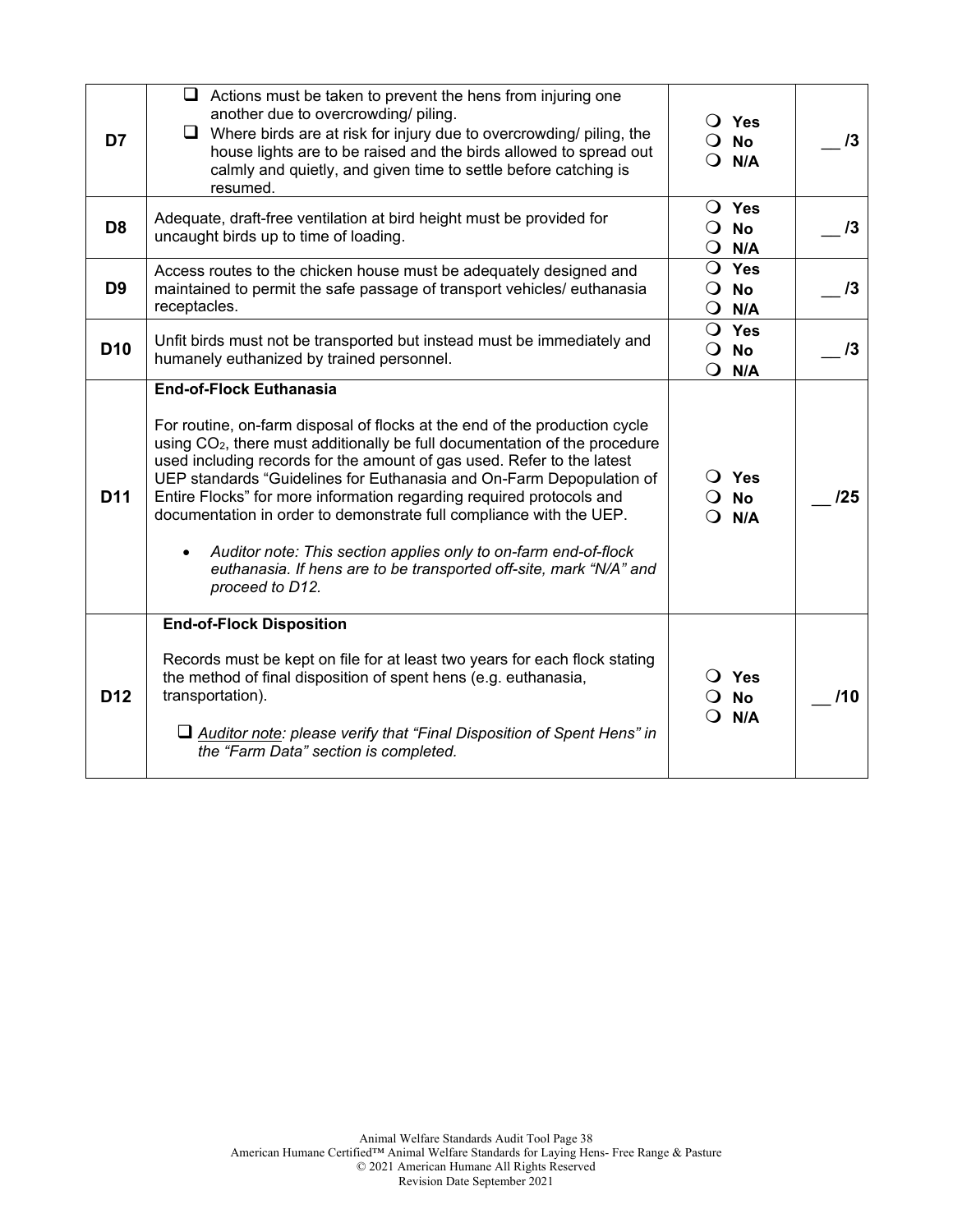## **Transport**

*Animal transport systems must be designed and managed to help ensure hens are not caused unnecessary distress or discomfort. The transport and handling of hens must be kept to an absolute minimum. Personnel involved in transport must be thoroughly trained and competent to carry out the tasks required of them.*

- *If American Humane CertifiedTM companies transport their own birds, "Transport" section must be completed.*
- *Meat may only be eligible for certification if separate transport & processing audits are successfully completed and approved by American Humane.*

## **Transport SOPs**

*The technology is now becoming available to monitor temperature and humidity on board transport vehicles. This allows drivers to take appropriate action to maintain ideal conditions for birds. American Humane encourages the use of such equipment, and will monitor the development of such technology and review its use for future inclusion in these standards.* 

| T <sub>1</sub>  | Personnel in charge of transportation and transport equipment, including<br>non-employees, must be trained in the proper handling of hens when<br>loading and unloading them and while in transit. This may be verified<br>through SOPs or Certificates of Conformance (COCs).                                                                                                                                  | $\bullet$  | O Yes<br>$\bigcirc$ No<br>N/A                  | 13 |
|-----------------|-----------------------------------------------------------------------------------------------------------------------------------------------------------------------------------------------------------------------------------------------------------------------------------------------------------------------------------------------------------------------------------------------------------------|------------|------------------------------------------------|----|
| T <sub>2</sub>  | Noise levels from all sources must be minimized as much as possible<br>during loading, unloading, and transport.                                                                                                                                                                                                                                                                                                | $\circ$    | $\bigcirc$ Yes<br><b>No</b><br>$Q$ N/A         | 13 |
| T <sub>3</sub>  | In periods of hot weather, hens must be transported at night or in the<br>coolest part of the day OR systems must be in place to provide cooling<br>during load out of the birds.                                                                                                                                                                                                                               |            | O Yes<br>$\bigcirc$ No<br>$Q$ N/A              | 13 |
| T4              | $\Box$<br>The transport SOP's must address when high ambient<br>temperature or high humidity poses a threat of heat stress to the<br>birds during catching, loading, and unloading.<br>The SOPs must describe appropriate actions to take to reduce<br>u.<br>the risk of heat stress on the birds, including the receipt of<br>weather forecasts of the expected temperature, supplemental<br>ventilation, etc. | $\Omega$   | O Yes<br>$\overline{O}$ No<br>N/A              | 13 |
| T <sub>5</sub>  | Hens reared in houses with tunnel ventilation must be pre-adapted to<br>warmer temperatures if they are transported during hot weather.                                                                                                                                                                                                                                                                         | $\bullet$  | $\overline{O}$ Yes<br>$\overline{O}$ No<br>N/A | 13 |
| T <sub>6</sub>  | The transport SOP must identify steps that are to be taken to shelter and<br>protect the birds when they are transported during extreme weather.                                                                                                                                                                                                                                                                | $\bullet$  | O Yes<br>$\overline{O}$ No<br>N/A              | 13 |
| T7              | The transport SOPs must address procedures to be followed in the event<br>of an emergency, such as an accident.                                                                                                                                                                                                                                                                                                 | $\bigcirc$ | O Yes<br>$\overline{O}$ No<br>N/A              | 13 |
| T <sub>8</sub>  | Every effort must be made to help ensure journeys are completed without<br>unnecessary delays, i.e. drivers must be aware of any potential traffic<br>problems and plan their journey accordingly.                                                                                                                                                                                                              |            | $\bigcirc$ Yes<br>$\overline{O}$ No<br>$Q$ N/A | 13 |
| T <sub>9</sub>  | The person supervising the catching and loading of birds must work<br>closely and coordinate with the processing plant to minimize the time birds<br>spend waiting on the vehicle.                                                                                                                                                                                                                              |            | $\bigcirc$ Yes<br>$\overline{O}$ No<br>$Q$ N/A | 13 |
| T <sub>10</sub> | If it is necessary to keep birds on a stationary vehicle, the driver must take<br>action to avoid thermal stress to the birds.                                                                                                                                                                                                                                                                                  |            | O Yes<br>$\overline{O}$ No<br>$Q$ N/A          | 13 |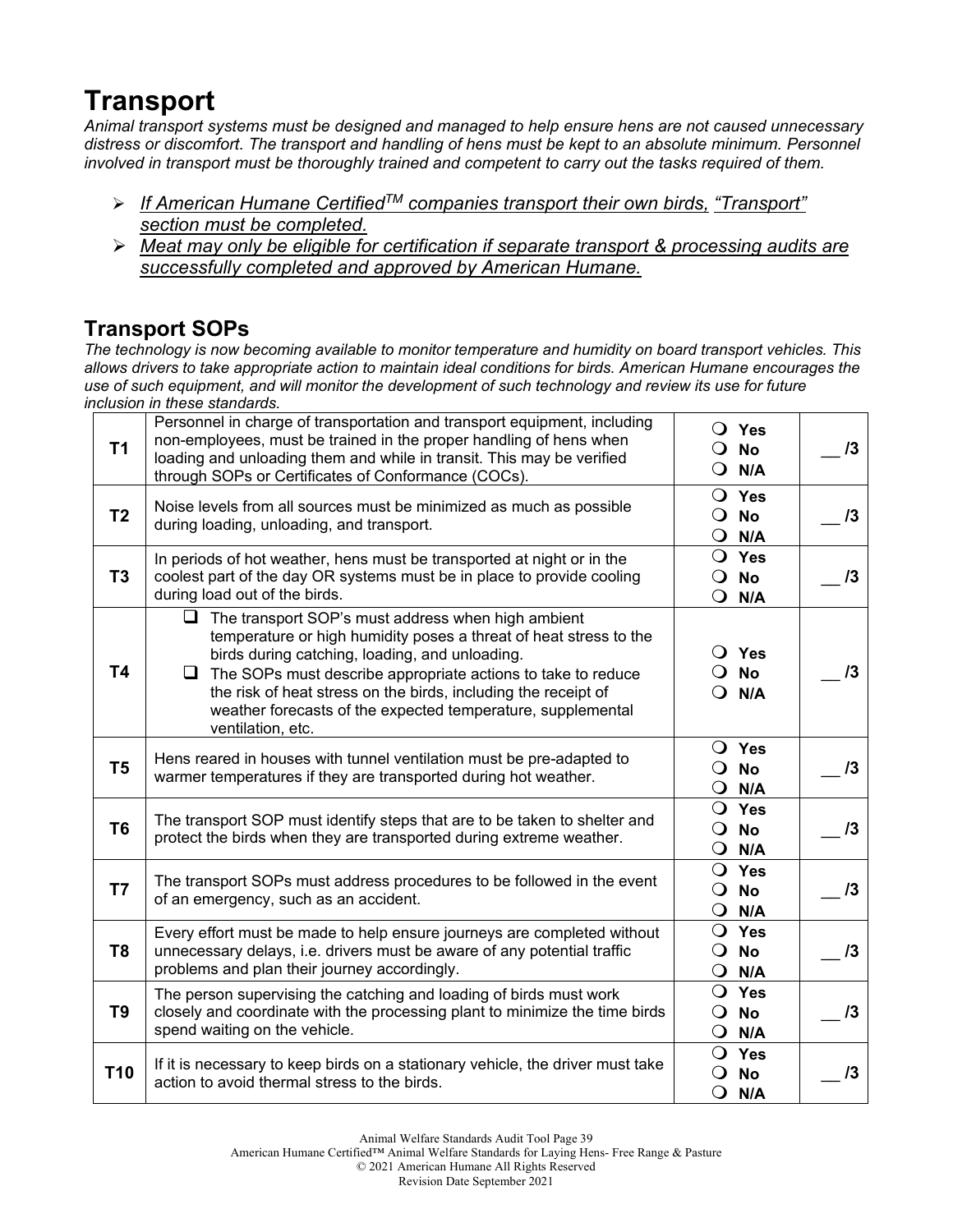## **Processing**

*Processing systems must be designed and managed to help ensure that poultry are not caused unnecessary distress or discomfort. The pre-slaughter handling of hens must be kept to a minimum. Personnel involved in slaughter must be thoroughly trained and competent to carry out the tasks required of them.*

- *Meat may only be eligible for certification if separate transport & processing audits are successfully completed and approved by American Humane.*
- *Refer also to "Pass/ Fail Auditor Evaluations" items "P/F 2" & "P/F 3" below.*

#### **Processing Plant Records**

|    |                                                                                                                                                                                                                                                                                                                                                                                                                                                                                                                                                                                                                                                                                                                                                                                                                                                 | <b>Selection</b>   | <b>Score</b> |
|----|-------------------------------------------------------------------------------------------------------------------------------------------------------------------------------------------------------------------------------------------------------------------------------------------------------------------------------------------------------------------------------------------------------------------------------------------------------------------------------------------------------------------------------------------------------------------------------------------------------------------------------------------------------------------------------------------------------------------------------------------------------------------------------------------------------------------------------------------------|--------------------|--------------|
| P1 | <b>Records of DOAs</b><br>All transport deaths and injuries must be recorded and reported to<br>⊔<br>the AWO and the farm manager before the next consignment from<br>the same source is collected. Records must be made available to<br>the auditor.<br>Where mortalities during transport are traced to a single cause,<br>prompt action must be taken to prevent further deaths, injury, or<br>suffering from occurring.<br>Average levels of transport mortality (DOAs) above 0.2% in any<br>three-month period OR above 0.5% in any 24-hour period must be<br>investigated to determine the cause and immediate remedial<br>actions must be implemented. Records must be available<br>describing the remedial actions that were taken and must show<br>that for subsequent instances of transport, DOAs were within<br>permissible levels. | Yes<br>○ No<br>N/A | 71 O         |

## **Processing Plant SOPs**

*Processing Plant SOPs must be available and include the following protocols:*

| P <sub>2</sub> | <b>Animal Welfare Policy</b><br>The Processing SOPs must include an Animal Welfare Policy. This policy<br>must include written procedures with regard to maintaining welfare of the<br>birds in the processing plant, including the responsibilities and duties of<br>staff and emergency procedures and contingency plans. The animal<br>welfare policy must be regularly reviewed and updated.                                                                                                                                   | <b>Yes</b><br><b>No</b><br>N/A | /10 |
|----------------|------------------------------------------------------------------------------------------------------------------------------------------------------------------------------------------------------------------------------------------------------------------------------------------------------------------------------------------------------------------------------------------------------------------------------------------------------------------------------------------------------------------------------------|--------------------------------|-----|
| P <sub>3</sub> | <b>Animal Welfare Officer</b><br>Managers must appoint at least one trained Animal Welfare Officer<br>(AWO), who is responsible for the implementation of the animal welfare<br>policy.<br>A number of processing plants have installed closed circuit television<br>(CCTV) monitors within the holding and slaughter areas. This allows those<br>responsible for animal welfare including the AWO to help ensure that<br>welfare standards are maintained. The installation of CCTV systems is<br>recommended by American Humane. | Yes<br><b>No</b><br>N/A        | /10 |
| <b>P4</b>      | <b>Staff Training</b><br>Managers, in conjunction with the AWO, must develop and implement a<br>training program for all staff handling and slaughtering birds to help ensure<br>that staff members are properly trained to carry out their duties and are<br>competent to perform them.<br>Records of staff training must be available.                                                                                                                                                                                           | Yes<br>No<br>N/A               | /3  |

Animal Welfare Standards Audit Tool Page 40

American Humane Certified™ Animal Welfare Standards for Laying Hens- Free Range & Pasture

© 2021 American Humane All Rights Reserved

Revision Date September 2021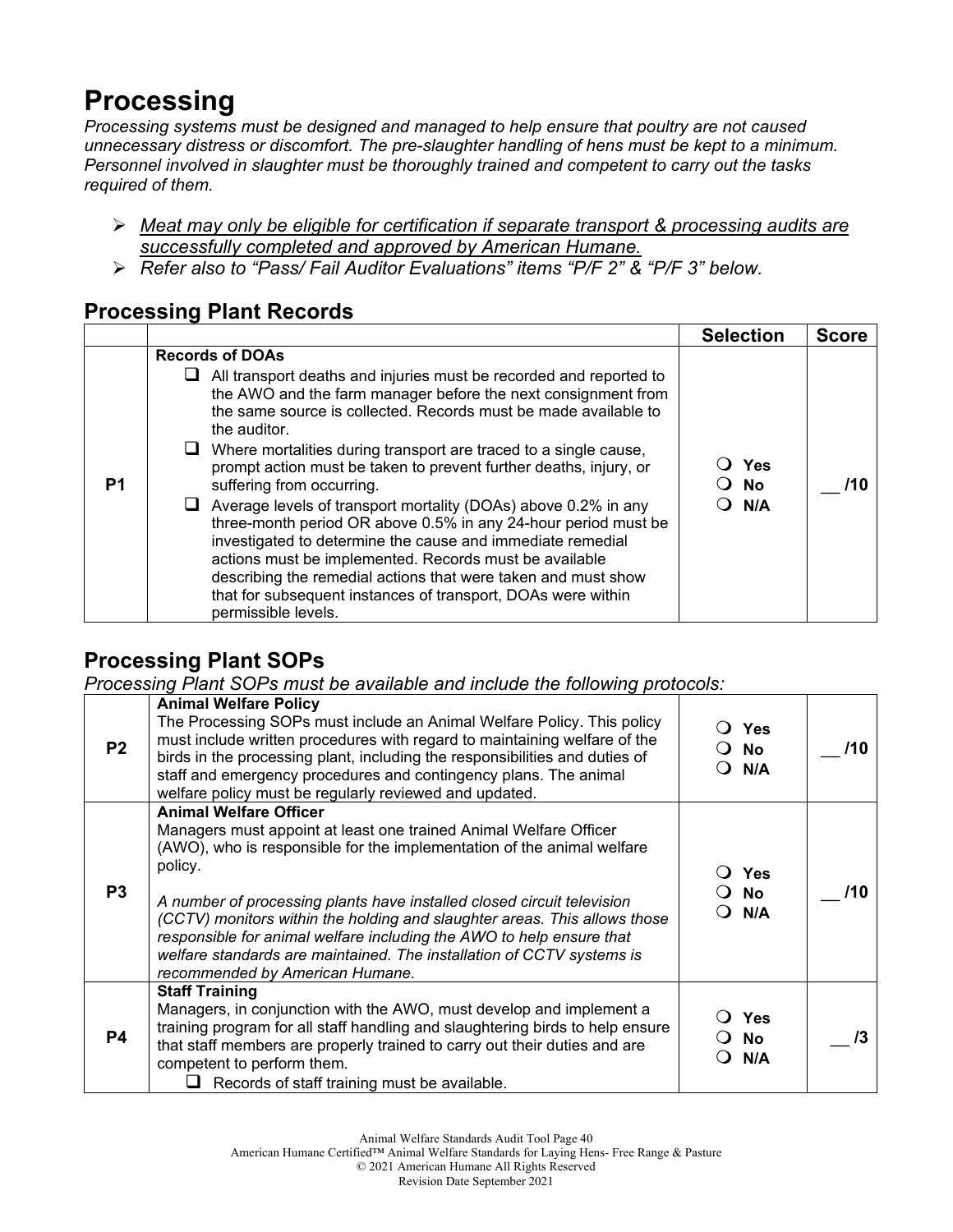| <b>P5</b>       | The AWO must make frequent checks throughout the day to help ensure<br>that birds are being effectively stunned and are insensible throughout the<br>slaughter operation. Where this is not found to be the case, they must take<br>immediate remedial action.                                                                                                                                                                                                                                                       |                                      | $\bigcirc$ Yes<br>$\bigcirc$ No<br>$\bigcirc$ N/A | $\sqrt{3}$ |
|-----------------|----------------------------------------------------------------------------------------------------------------------------------------------------------------------------------------------------------------------------------------------------------------------------------------------------------------------------------------------------------------------------------------------------------------------------------------------------------------------------------------------------------------------|--------------------------------------|---------------------------------------------------|------------|
| <b>P6</b>       | All transport coops must be examined on arrival at the slaughterhouse to<br>identify any birds suffering from injury, heat or cold stress. Immediate<br>action must be taken to prevent suffering and help ensure that similar<br>occurrences are prevented.                                                                                                                                                                                                                                                         | $\Omega$                             | $\overline{O}$ Yes<br>$\bigcirc$ No<br>N/A        | 13         |
| <b>P7</b>       | The person in charge of any premises must help ensure that any bird on<br>their premises awaiting slaughter is:<br>$\Box$ Protected from direct sun and from adverse weather, i.e. wind,<br>rain, hail, snow, etc.;<br>$\Box$ Provided with adequate ventilation- temperature and humidity in<br>the holding area and within chicken loads must be regularly<br>monitored and controlled;<br>Immediate action must be taken to remedy conditions if any birds are<br>found to be suffering from heat or cold stress. | $\Omega$                             | $\bigcirc$ Yes<br><b>No</b><br>$\bigcirc$ N/A     | /3         |
| P <sub>8</sub>  | The hens must be placed in a thermally comfortable holding area<br>immediately on arrival at the processing facility.                                                                                                                                                                                                                                                                                                                                                                                                | $\Omega$<br>Ő                        | $\bigcirc$ Yes<br>No<br>N/A                       | $\sqrt{3}$ |
| P <sub>9</sub>  | The holding area should have reduced or blue lighting, or if outdoors, it<br>must have proper shade/protection from direct sunlight.                                                                                                                                                                                                                                                                                                                                                                                 | Q<br>$\Omega$<br>O                   | Yes<br><b>No</b><br>N/A                           | $\sqrt{3}$ |
| P <sub>10</sub> | Once birds have arrived at the premises at which they are going to be<br>slaughtered, they must not be moved to other premises. Standby<br>equipment, e.g. a generator, must be available for emergency<br>breakdowns.                                                                                                                                                                                                                                                                                               | $\Omega$<br>$\Omega$<br>$\mathbf{O}$ | Yes<br><b>No</b><br>N/A                           | 13         |
| P11             | All hens must be slaughtered as soon as possible but no later than 10<br>hours after arriving at the processing facility.                                                                                                                                                                                                                                                                                                                                                                                            | O                                    | $\bigcirc$ Yes<br><b>No</b><br>N/A                | 13         |

## **SOPs for Shackling, Stunning, and Bleeding**

| <b>P12</b>      | <b>Conveyor System</b><br>Birds must be unloaded from the coops onto the conveyor belt in a way to<br>minimize injury and distress to the birds:<br>The operator at the unloader must proceed slowly and is<br>responsible for ensuring that the coop doors open properly and no<br>birds are caught on or left in the coops.<br>If so, the bird must be carefully removed from the coop by carrying<br>the bird's body or by both legs. | Yes<br>$\ddot{\phantom{1}}$<br>No.<br>N/A            | /3 |
|-----------------|------------------------------------------------------------------------------------------------------------------------------------------------------------------------------------------------------------------------------------------------------------------------------------------------------------------------------------------------------------------------------------------------------------------------------------------|------------------------------------------------------|----|
| <b>P13</b>      | The shackling line must be located in a closed area, and the belt on the<br>line must include a fence to prevent birds from falling off. Where loose<br>birds are found they must be taken immediately to the hanging area or, if<br>injured, immediately and humanely euthanized away from the line.                                                                                                                                    | <b>Yes</b><br><b>No</b><br>N/A                       | /3 |
| <b>P14</b>      | Processing plant managers must ensure that sufficient personnel are<br>employed on shackling lines at all times to help ensure due care and<br>diligence.                                                                                                                                                                                                                                                                                | Yes<br><b>No</b><br>N/A<br>$\Omega$                  | /3 |
| <b>P15</b>      | Personnel working on the shackling lines must be rotated frequently to<br>avoid fatigue.                                                                                                                                                                                                                                                                                                                                                 | Yes<br>$\Omega$<br><b>No</b><br>0<br>N/A<br>$\Omega$ | /3 |
| P <sub>16</sub> | Shackling teams must be thoroughly trained to handle the birds in such a<br>way as to avoid injury.                                                                                                                                                                                                                                                                                                                                      | <b>Yes</b><br><b>No</b><br>N/A                       |    |

American Humane Certified™ Animal Welfare Standards for Laying Hens- Free Range & Pasture

© 2021 American Humane All Rights Reserved

Revision Date September 2021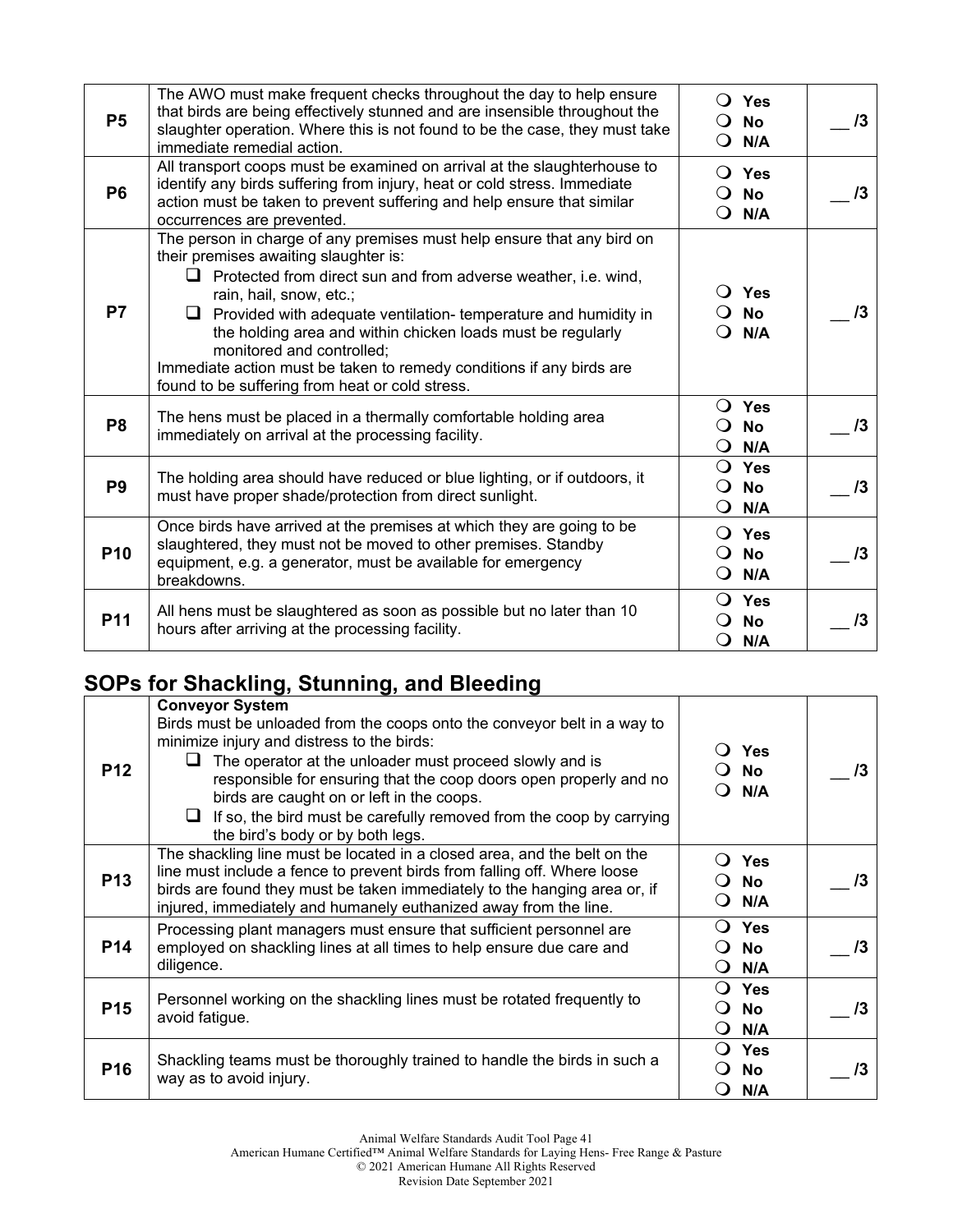| <b>P17</b>      | Appropriate measures must be taken to prevent wing flapping and birds<br>raising their heads before reaching the stunning bath, i.e. the use of a<br>breast bar, curtains, reduction in noise, low light intensity, running a hand<br>down the bird's back at shackling.                                                                                                                                                                                                                                                                                                                                                                                                                                                                                                                                                                                                                                                                                                                                                                                                                                                                                                                                                                                                                                                                                                                                                                                                                      | Yes<br>No<br>$\Omega$<br>N/A                                   | 13 |
|-----------------|-----------------------------------------------------------------------------------------------------------------------------------------------------------------------------------------------------------------------------------------------------------------------------------------------------------------------------------------------------------------------------------------------------------------------------------------------------------------------------------------------------------------------------------------------------------------------------------------------------------------------------------------------------------------------------------------------------------------------------------------------------------------------------------------------------------------------------------------------------------------------------------------------------------------------------------------------------------------------------------------------------------------------------------------------------------------------------------------------------------------------------------------------------------------------------------------------------------------------------------------------------------------------------------------------------------------------------------------------------------------------------------------------------------------------------------------------------------------------------------------------|----------------------------------------------------------------|----|
| P <sub>18</sub> | Shackles must be of a size and type, and the slaughter line run at a<br>speed, that permits the birds to be hung on properly without causing<br>unnecessary pain or distress.                                                                                                                                                                                                                                                                                                                                                                                                                                                                                                                                                                                                                                                                                                                                                                                                                                                                                                                                                                                                                                                                                                                                                                                                                                                                                                                 | $\overline{O}$ Yes<br>$\overline{O}$ No<br>$\mathbf{O}$<br>N/A | /3 |
| P <sub>19</sub> | Birds must be hung on the shackles by both legs.                                                                                                                                                                                                                                                                                                                                                                                                                                                                                                                                                                                                                                                                                                                                                                                                                                                                                                                                                                                                                                                                                                                                                                                                                                                                                                                                                                                                                                              | $\bigcirc$ Yes<br>$\overline{O}$ No<br>$Q$ N/A                 | 13 |
| <b>P20</b>      | The birds must not be suspended for more than 90 seconds before they<br>are stunned.                                                                                                                                                                                                                                                                                                                                                                                                                                                                                                                                                                                                                                                                                                                                                                                                                                                                                                                                                                                                                                                                                                                                                                                                                                                                                                                                                                                                          | O Yes<br>$\bigcirc$ No<br>$Q$ N/A                              | 13 |
| P21             | Electrical water bath stunning or hand-operated stunning are acceptable<br>methods of stunning:<br>Where an electrical water stunning bath is used:<br>$\Box$ The water bath stunner must be designed and set up to prevent<br>birds from receiving pre-stun shocks.<br>$\Box$ The water bath used for stunning or euthanizing hens must be of<br>sufficient size and depth, and the water must not overflow at the<br>entrance. The electrode immersed in the water must extend the<br>length of the water bath.<br>$\Box$ The stunning bath must be set at a height appropriate for the size<br>and number of birds. In particular, the height must be set such<br>that the heads of all birds make an effective contact with the water<br>bath.<br>$\Box$ A current sufficient to induce insensibility in all birds prior to neck-<br>cutting must be used.<br>$\Box$ The water bath must be fitted with a controller that clearly displays<br>voltage, current, and frequency settings to accurately monitor<br>current flow through the bath when loaded with birds.<br>Where hand-held electrical stunners are used:<br>$\Box$ The birds must be restrained in a cone or on a shackle.<br>They are stunned immediately after shackling.<br>$\Box$ The stunning electrodes are placed carefully and firmly in the<br>optimum position (between the ear and the eye).<br>$\Box$ Stunners are operated until initial wing flapping ceases, or until<br>the legs become rigid and extended. | $\bigcirc$ Yes<br>$\circ$<br>No<br>$Q$ N/A                     | 13 |
| <b>P22</b>      | All stunning and bleeding equipment must be regularly maintained,<br>cleaned, and checked daily to help ensure that it is in proper working<br>order. Any problems must be reported to the AWO and rectified<br>immediately.                                                                                                                                                                                                                                                                                                                                                                                                                                                                                                                                                                                                                                                                                                                                                                                                                                                                                                                                                                                                                                                                                                                                                                                                                                                                  | <b>Yes</b><br>$\cup$<br>O<br><b>No</b><br>$\mathsf{O}$<br>N/A  | 13 |
| <b>P23</b>      | There must be contingency plans in place to deal with occasions when<br>unavoidable delays may occur and it is not possible to process birds.<br>Specifically, if the slaughter line is stopped, AND if workers are able to<br>access the birds safely, then birds between the point of shackling and the<br>stunner must be removed and any birds that have already been stunned<br>must be immediately and humanely slaughtered.                                                                                                                                                                                                                                                                                                                                                                                                                                                                                                                                                                                                                                                                                                                                                                                                                                                                                                                                                                                                                                                            | <b>Yes</b><br>$\cup$<br>$\Omega$<br>No<br>$\mathbf{O}$<br>N/A  | 13 |
| P24             | All birds leaving the stunner must be checked to help ensure they have<br>been effectively stunned. Immediate remedial action must be taken if this<br>is found not to be the case.                                                                                                                                                                                                                                                                                                                                                                                                                                                                                                                                                                                                                                                                                                                                                                                                                                                                                                                                                                                                                                                                                                                                                                                                                                                                                                           | O Yes<br>$\mathbf{O}$<br>No<br>$\mathbf{O}$<br>N/A             | 13 |

© 2021 American Humane All Rights Reserved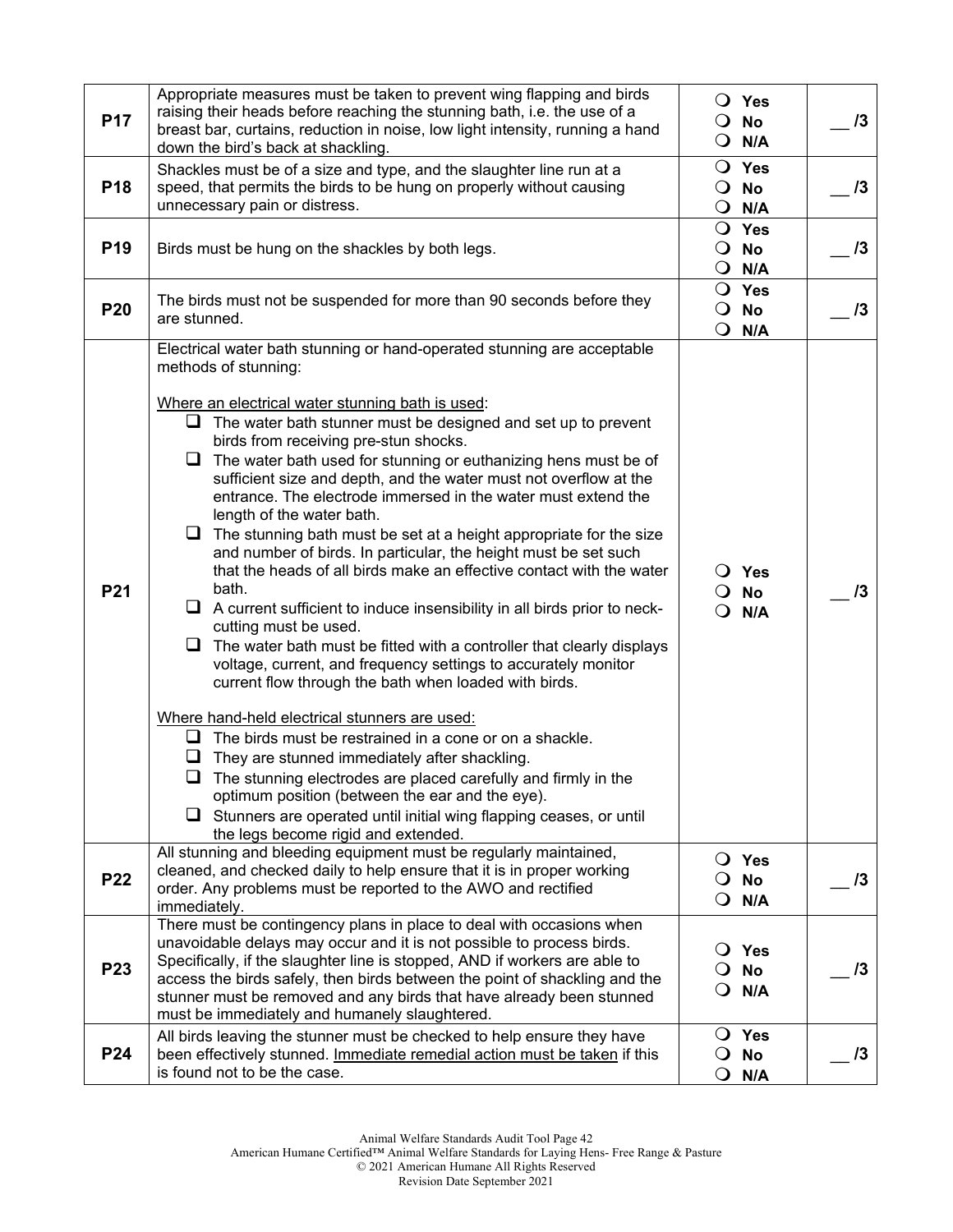| Staff must be trained to recognize the signs of an effective stun, and use<br>these signs to recognize that birds have been effectively stunned or are<br>dead.<br>The most reliable indicator that a bird is properly stunned by the low voltage<br>method is the electro-epileptic fit. The characteristics of this condition are:<br>Neck arched with head directed vertically<br>Eyes opened<br>Wings held close to body<br>Tail turned inward |          | Yes                            | 13                      |
|----------------------------------------------------------------------------------------------------------------------------------------------------------------------------------------------------------------------------------------------------------------------------------------------------------------------------------------------------------------------------------------------------------------------------------------------------|----------|--------------------------------|-------------------------|
| Legs rigidly extended with constant rapid body tremors<br>The physical condition of the electro-epileptic fit is shorter lasting and less<br>pronounced when cardiac arrest is induced at stunning. They are followed by:<br>Completely limp carcass<br>No breathing                                                                                                                                                                               |          | N/A                            |                         |
| Loss of nictitating membrane reflex<br>Dilated pupil<br>Comb pinch                                                                                                                                                                                                                                                                                                                                                                                 |          |                                |                         |
| Carotid arteries and jugular veins must be effectively severed<br>⊔<br>manually or by using automated equipment that performs a<br>ventral cut.<br>Each bird must be checked to help ensure that the carotid artery<br>⊔<br>has been cut. This cut must be checked by the appointed member<br>of staff who must be given sufficient time to sever the blood<br>vessels manually, if necessary.                                                     |          | <b>No</b>                      | /3                      |
| There must be NO live birds entering the scalder. See P/F3.                                                                                                                                                                                                                                                                                                                                                                                        |          |                                |                         |
| No more than 10 seconds may elapse between stunning and neck cutting.                                                                                                                                                                                                                                                                                                                                                                              | $\Omega$ | <b>Yes</b><br><b>No</b><br>N/A | /3                      |
|                                                                                                                                                                                                                                                                                                                                                                                                                                                    |          |                                | <b>No</b><br>Yes<br>N/A |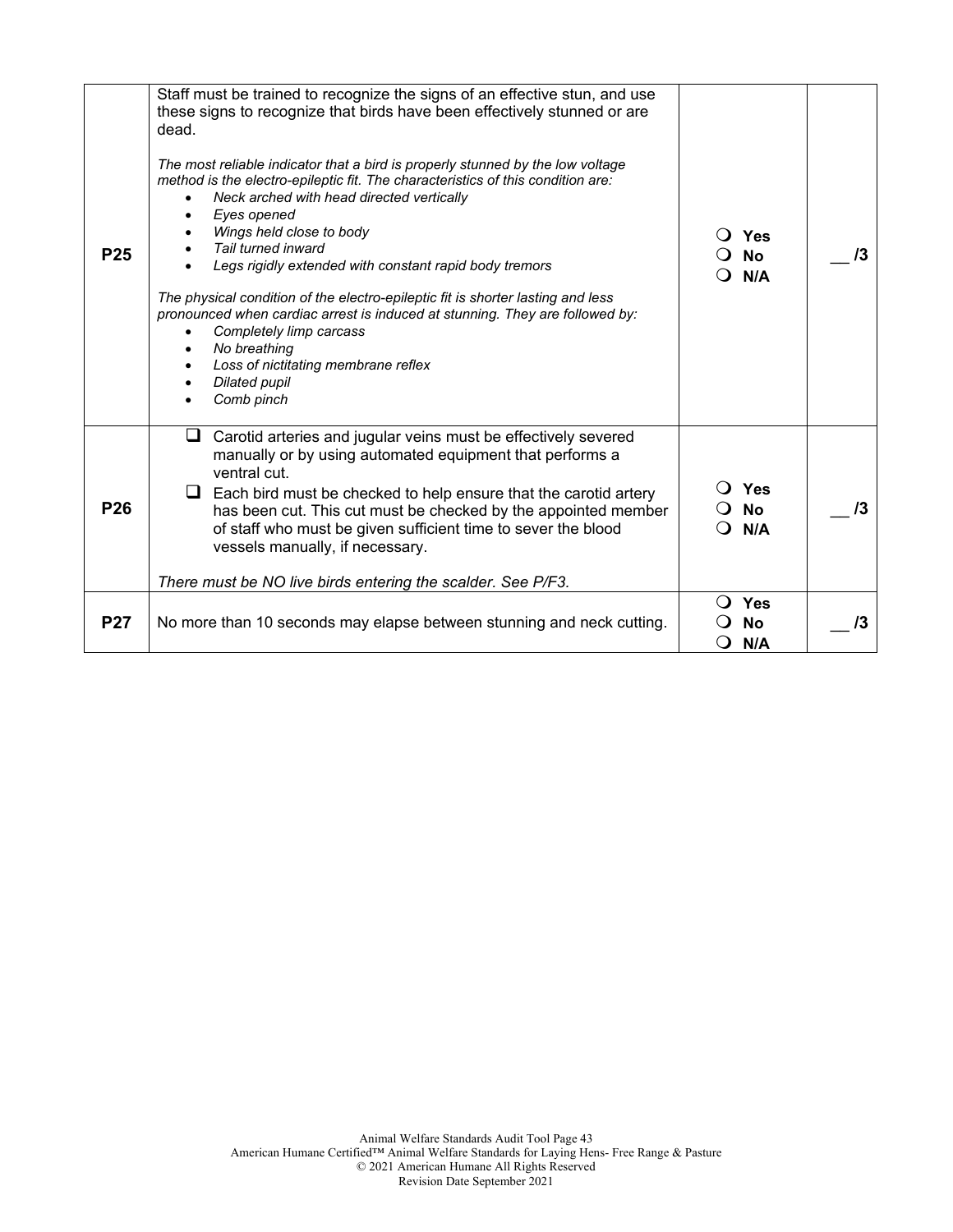## **Pass/Fail Auditor Evaluations**

|      | Auditor note: This section MUST be scored for all audits.                                                                                                                                                                                                                                                                                                                                                                                                                                                                                                                                                                                                                                                                                                                                                                                                                                                                                                                                                                                      |                                                        |      |
|------|------------------------------------------------------------------------------------------------------------------------------------------------------------------------------------------------------------------------------------------------------------------------------------------------------------------------------------------------------------------------------------------------------------------------------------------------------------------------------------------------------------------------------------------------------------------------------------------------------------------------------------------------------------------------------------------------------------------------------------------------------------------------------------------------------------------------------------------------------------------------------------------------------------------------------------------------------------------------------------------------------------------------------------------------|--------------------------------------------------------|------|
| P/F1 | No Instances of Willful Acts of Abuse or Neglect<br>Throughout the course of the audit, the auditor must not have observed any farm<br>personnel committing willful acts of abuse or neglect, which include but are not<br>limited to kicking, throwing, yelling at, or purposefully scaring the birds, or neglecting<br>to provide feed, water, or health care.<br>Auditor note: this item has no point value:<br>A mark of "Yes" indicates that the auditor did NOT observe willful<br>$\bullet$<br>acts of abuse or neglect committed by farm personnel towards the<br>birds.<br>A mark of "No" indicates that the auditor believes that acts of willful<br>$\bullet$<br>abuse or neglect towards the birds have been committed. The<br>auditor must document the incident observed and s/he must<br>inform management, their audit company, and the American<br>Humane Certified™ program immediately.<br>The presence of willful acts of abuse or neglect is a severe non-conformance, and<br>results in automatic failure of this audit. | $\overline{O}$ Yes<br>$\Omega$<br>No                   | - 1- |
| P/F2 | (Note: for audit at Processing Plant only)<br><b>Absence of Live Birds in DOA Bin</b><br>At the shackling area, there must be no live birds in the DOA bin.<br>Auditor note: this item has no point value.<br>Mark "Yes" to this item if there are <b>NO</b> live birds in the DOA bin.<br>$\bullet$<br>Mark "No" to this item if live birds are observed in the DOA bin. The auditor<br>must document the incident observed and s/he must inform<br>management, their audit company, and the American Humane<br>Certified™ program immediately.<br>The presence of live birds in the DOA bin is a severe non-conformance, and results<br>in automatic failure of this audit.                                                                                                                                                                                                                                                                                                                                                                  | $\overline{O}$ Yes<br><b>No</b><br>$\Omega$<br>$Q$ N/A | - 1- |
| P/F3 | (Note: for audit at Processing Plant only)<br><b>Absence of Live Birds Entering Scalder</b><br>There must be no live birds observed entering the scalder at any time. A "live bird" is<br>defined as any bird missing both the automatic and the backup knife whose carotid<br>arteries have not been effectively severed prior to the bird entering the scalder.<br>Auditor note: this item has no point value.<br>Mark "Yes" to this item if there are no live birds in the scalder.<br>$\bullet$<br>Mark "No" to this item if live birds are observed in the scalder. The auditor<br>$\bullet$<br>must document the incident observed and s/he must inform<br>management, their audit company, and the American Humane<br>Certified™ program immediately.<br>The willful presence of live birds entering the scalder is a severe non-conformance,<br>and results in automatic failure of this audit.                                                                                                                                        | $\bigcirc$ Yes<br>No<br>$\cup$<br>N/A<br>$\Omega$      | - 1- |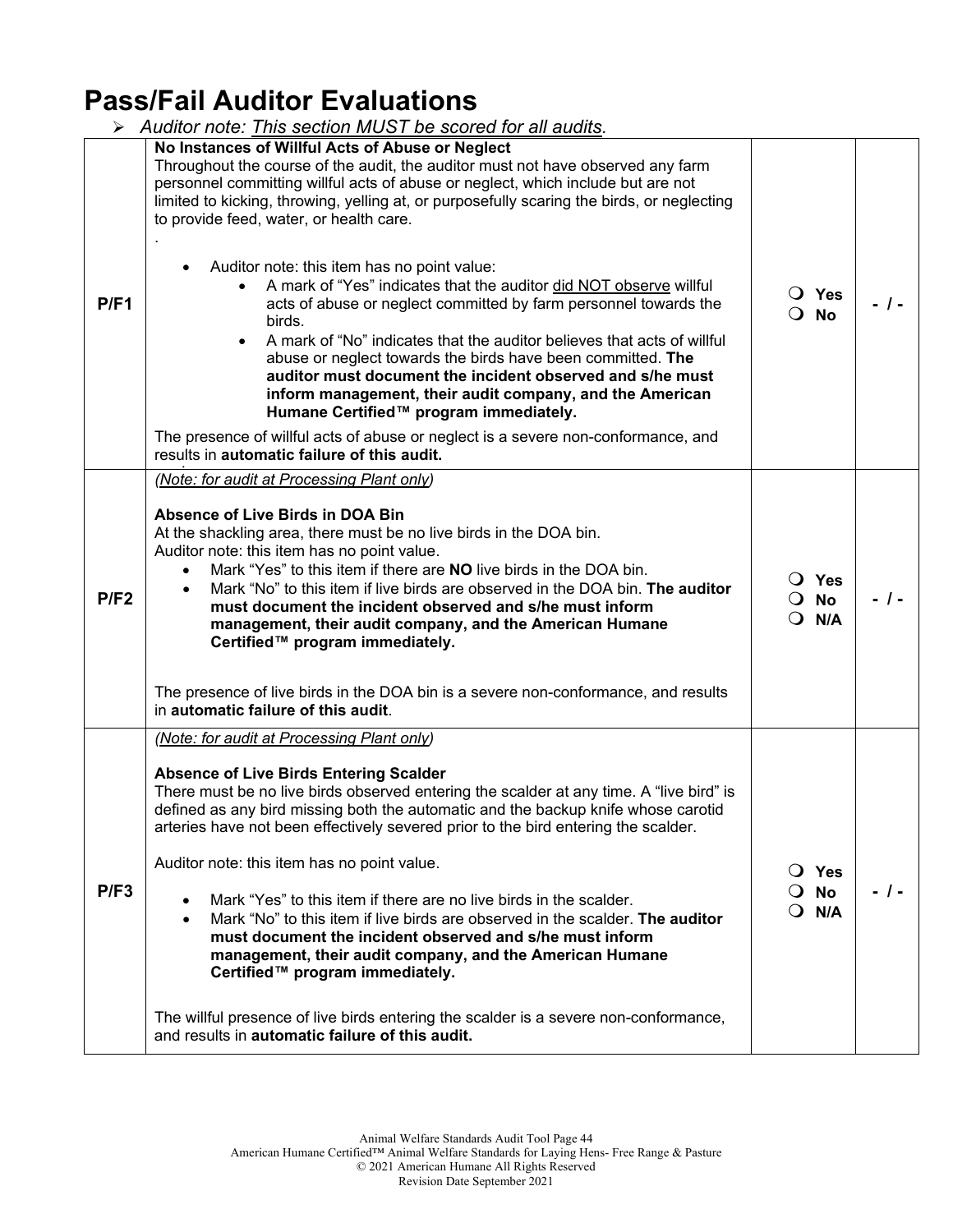# **Audit Completion**

**To be signed at the end of the on-site audit:**

**Information in the completed** *Animal Welfare Standards Audit Tool* **and attached** *Non-Conformance Report* **and Farm Manual documentation is complete, correct, and has been verified by the auditor. All corrective actions agreed upon at the exit interview must be corrected even if the farm receives certification.**

| Farm Owner / Manager | <b>Date</b> |
|----------------------|-------------|
| <b>Auditor</b>       | <b>Date</b> |